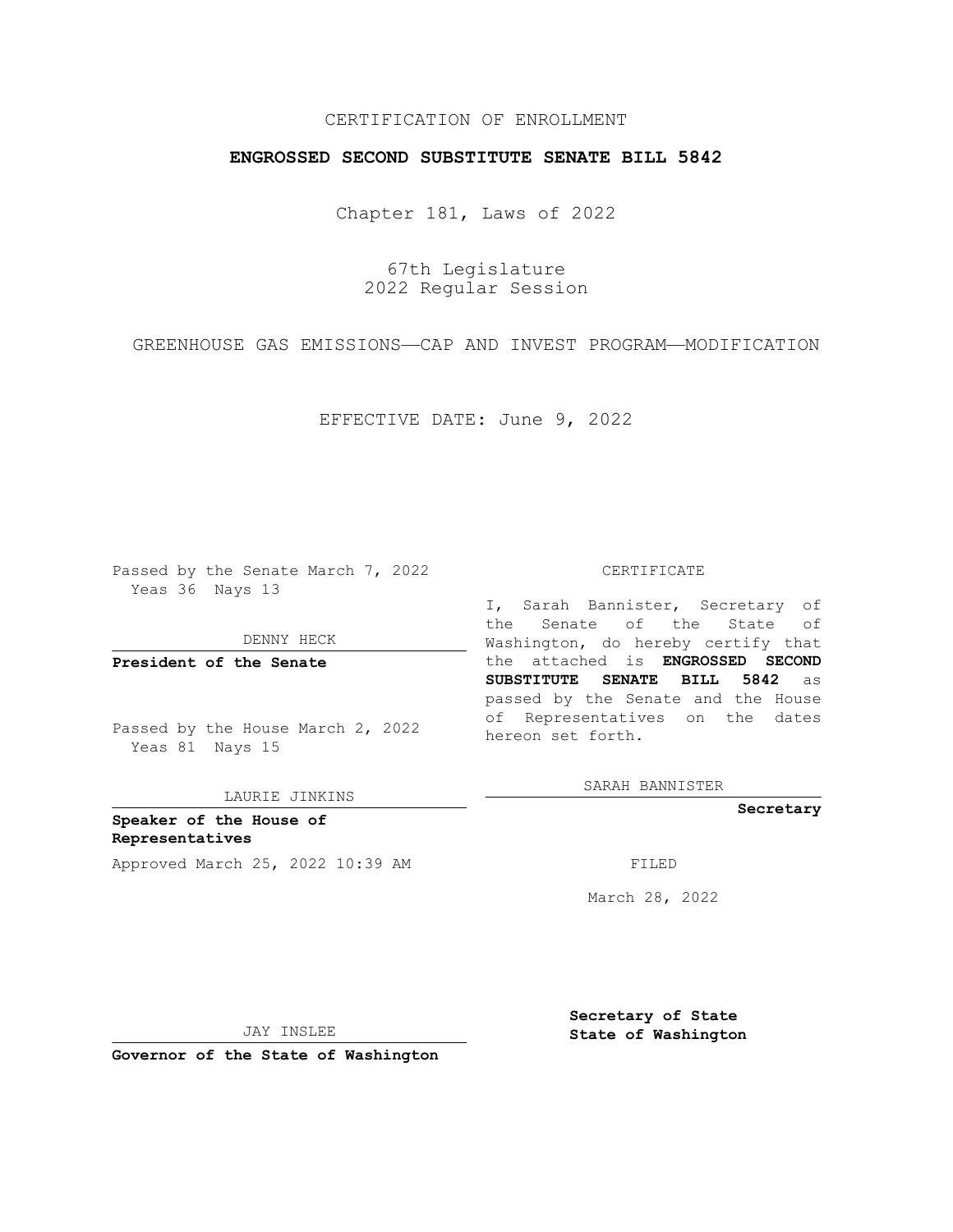### **ENGROSSED SECOND SUBSTITUTE SENATE BILL 5842**

AS AMENDED BY THE HOUSE

Passed Legislature - 2022 Regular Session

# **State of Washington 67th Legislature 2022 Regular Session**

**By** Senate Ways & Means (originally sponsored by Senators Carlyle, Liias, Das, Nguyen, and Nobles)

READ FIRST TIME 02/07/22.

 AN ACT Relating to state laws that address climate change; amending RCW 70A.65.070, 70A.65.100, 70A.65.200, 70A.65.020, 70A.65.150, 70A.65.160, 70A.65.230, 70A.15.2200, 70A.65.010, 70A.65.140, 70A.65.170, 70A.65.030, 70A.65.040, and 70A.02.110; and 5 adding a new section to chapter 70A.65 RCW.

BE IT ENACTED BY THE LEGISLATURE OF THE STATE OF WASHINGTON:

 **Sec. 1.** RCW 70A.65.070 and 2021 c 316 s 9 are each amended to 8 read as follows:

 (1)(a) The department shall commence the program by January 1, 2023, by determining an emissions baseline establishing the proportionate share that the total greenhouse gas emissions of covered entities for the first compliance period bears to the total anthropogenic greenhouse gas emissions in the state during 2015 through 2019, based on data reported to the department under RCW 70A.15.2200 or provided as required by this chapter, as well as other relevant data. By October 1, 2022, the department shall adopt annual allowance budgets for the first compliance period of the program, calendar years 2023 through 2026, to be distributed from January 1, 19 2023, through December 31, 2026.

 (b) By October 1, 2026, the department shall add to its emissions baseline by incorporating the proportionate share that the total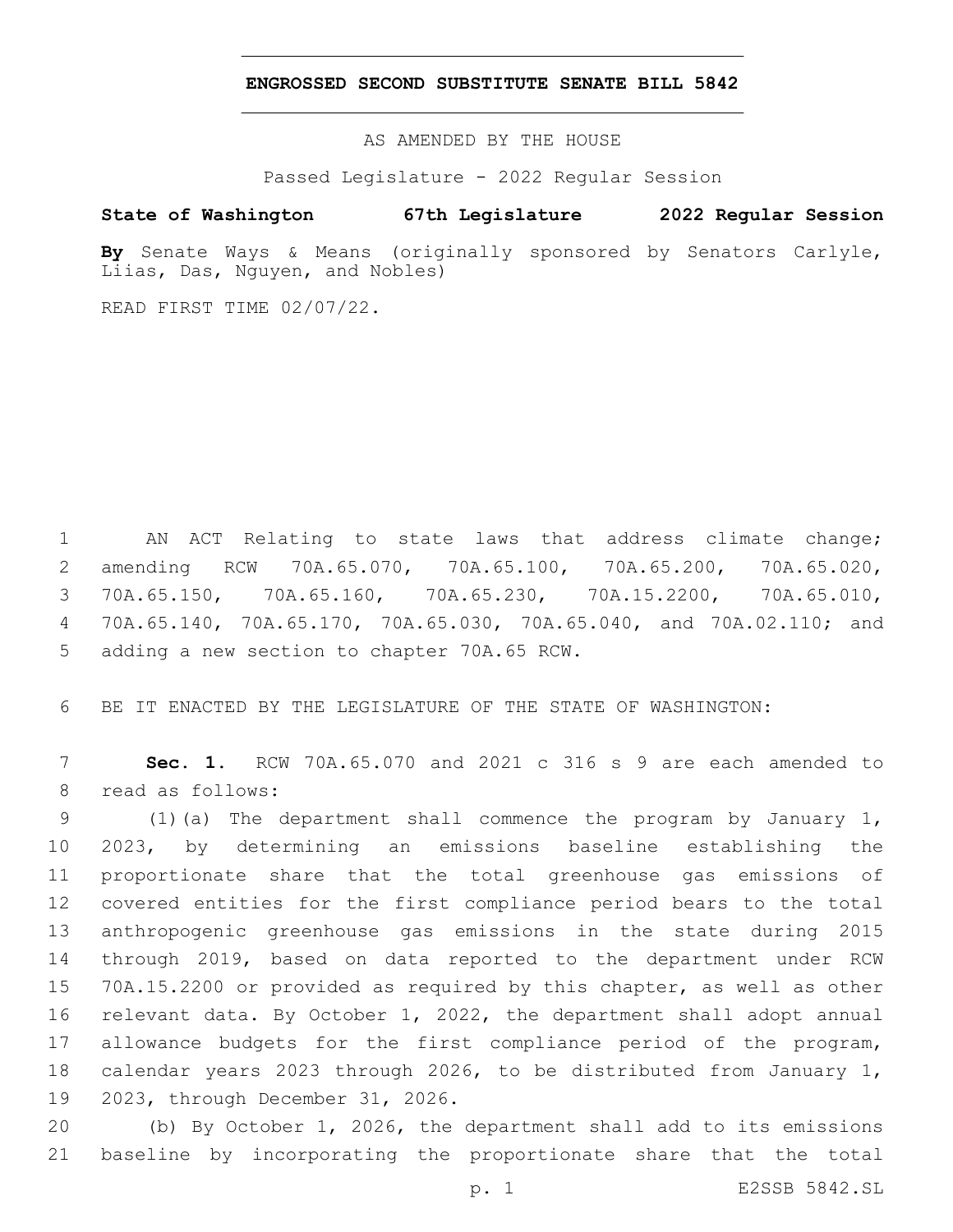greenhouse gas emissions of new covered entities in the second compliance period bear to the total anthropogenic greenhouse gas emissions in the state during ((2023)) 2015 through ((2025)) 2019. In determining the addition to the baseline, the department may exclude a year from the determination if the department identifies that year to have been an outlier due to a state of emergency. The department shall adopt annual allowance budgets for the second compliance period of the program, calendar years 2027 through 2030, that will be distributed from January 1, 2027, through December 31, 2030.

 (c) By October 1, 2028, the department shall adopt by rule the annual allowance budgets for calendar years 2031 through 2040.

 (2) The annual allowance budgets must be set to achieve the share 13 of reductions by covered entities necessary to achieve the 2030, 2040, and 2050 statewide emissions limits established in RCW 70A.45.020, based on data reported to the department under chapter 70A.15 RCW or provided as required by this chapter. Annual allowance budgets must be set such that the use of offsets as compliance instruments, consistent with RCW 70A.65.170, does not prevent the achievement of the emissions limits established in RCW 70A.45.020. In so setting annual allowance budgets, the department must reduce the annual allowance budget relative to the limits in an amount equivalent to offset use, or in accordance with a similar methodology adopted by the department. The department must adopt annual allowance budgets for the program on a calendar year basis that provide for progressively equivalent reductions year over year. An allowance distributed under the program, either directly by the department 27 under RCW 70A.65.110 through 70A.65.130 or ((though [through])) 28 through auctions under RCW 70A.65.100, does not expire and may be held or banked consistent with RCW 70A.65.100(6) and 70A.65.150(1).

 (3) The department must complete ((an)) evaluations by December 31, 2027, and by December 31, 2035, of the performance of the program, including its performance in reducing greenhouse gases. If the evaluation shows that adjustments to the annual allowance budgets are necessary for covered entities to achieve their proportionate share of the 2030 and 2040 emission reduction limits identified in RCW 70A.45.020, as applicable, the department shall adjust the annual allowance budgets accordingly. The department must complete additional evaluations of the performance of the program by December 39 31, 2040, and by December 31, 2045, and make any necessary adjustments in the annual allowance budgets to ensure that covered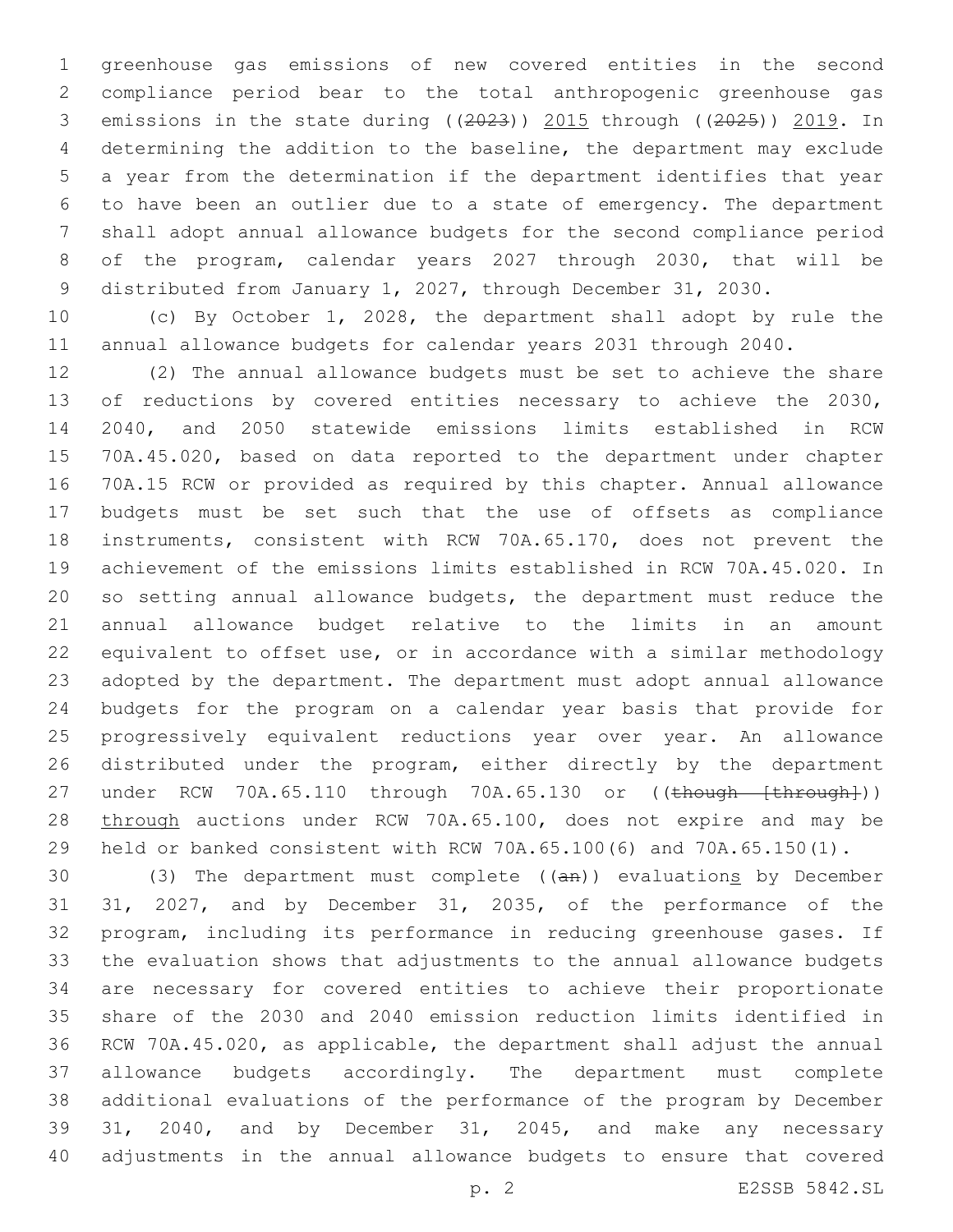entities achieve their proportionate share of the 2050 emission reduction limit identified in RCW 70A.45.020. Nothing in this subsection precludes the department from making additional adjustments to annual allowance budgets as necessary to ensure successful achievement of the proportionate emission reduction limits by covered entities. The department shall determine and make public the circumstances, metrics, and processes that would initiate the public consideration of additional allowance budget adjustments to ensure successful achievement of the proportionate emission reduction 10 limits.

 (4) Data reported to the department under RCW 70A.15.2200 or provided as required by this chapter for 2015 through 2019 is deemed sufficient for the purpose of adopting annual allowance budgets and serving as the baseline by which covered entities demonstrate compliance under the first compliance period of the program. Data reported to the department under RCW 70A.15.2200 or provided as required by this chapter for 2023 through 2025 is deemed sufficient for adopting annual allowance budgets and serving as the baseline by which covered entities demonstrate compliance under the second 20 compliance period of the program.

 (5) The legislature intends to promote a growing and sustainable economy and to avoid leakage of emissions from manufacturing to other jurisdictions. Therefore, the legislature finds that implementation of this section is contingent upon the enactment of RCW 70A.65.110.

 NEW SECTION. **Sec. 2.** A new section is added to chapter 70A.65 26 RCW to read as follows:

 (1) A covered or opt-in entity has a compliance obligation for its emissions during each four-year compliance period, with the first compliance period commencing January 1, 2023. The department shall by rule require that covered or opt-in entities annually transfer a percentage of compliance instruments, but must fully satisfy their compliance obligation, for each compliance period.

 (2) Compliance occurs through the transfer of the required compliance instruments or price ceiling units, on or before the transfer date, from the holding account to the compliance account of the covered or opt-in entity as described in RCW 70A.65.080.

 (3)(a) A covered entity may substitute the submission of 38 compliance instruments with price ceiling units.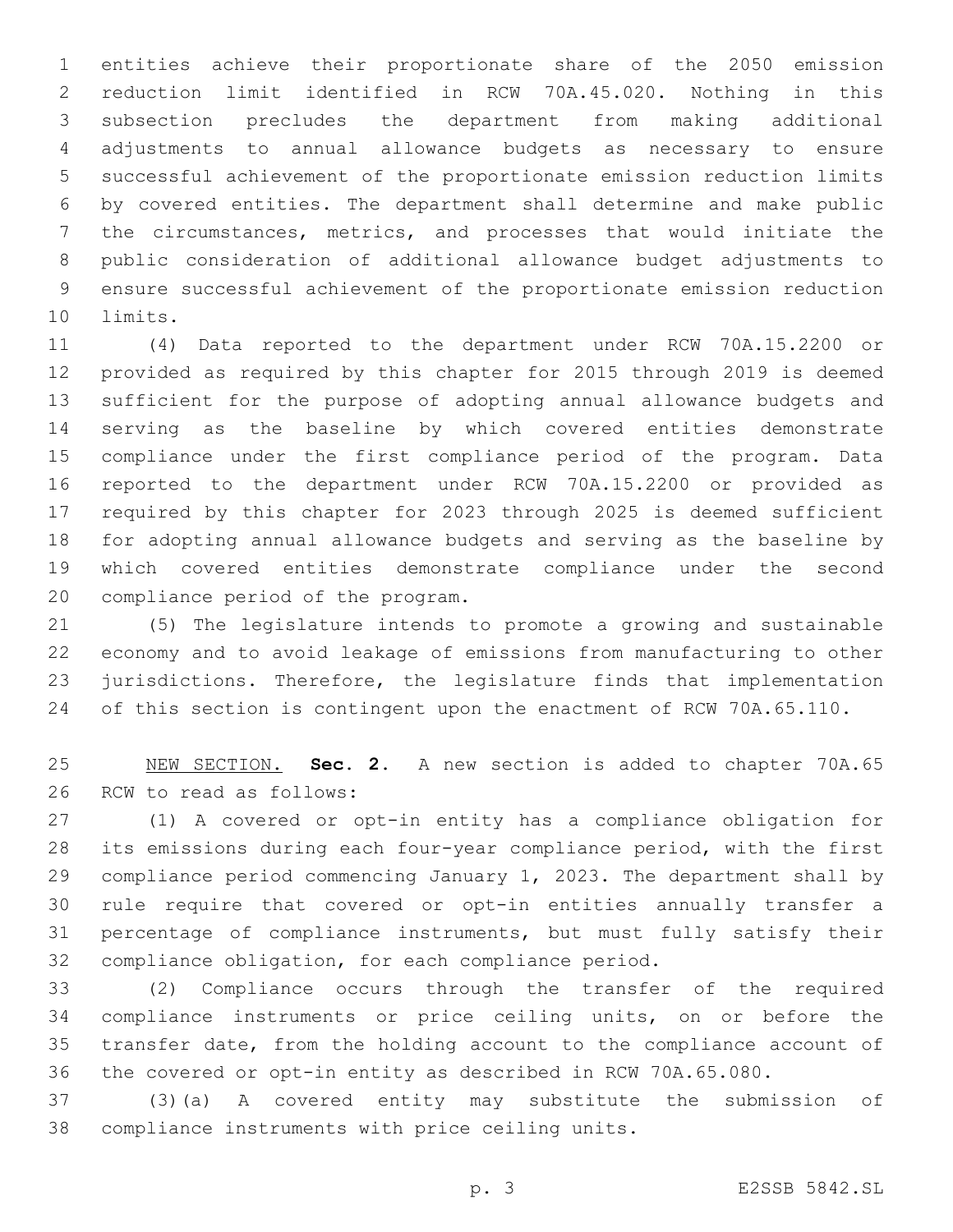(b) A covered or opt-in entity submitting insufficient compliance instruments to meet its compliance obligation is subject to a penalty 3 as provided in RCW 70A.65.200.

 (4) Older vintage allowances must be retired before newer vintage 5 allowances.

 (5) Upon receipt by the department of all compliance instruments transferred by a covered entity or opt-in entity to meet its compliance obligation, the department shall retire the allowances or 9 offset credits.

 **Sec. 3.** RCW 70A.65.100 and 2021 c 316 s 12 are each amended to read as follows:11

 (1) Except as provided in RCW 70A.65.110, 70A.65.120, and 70A.65.130, the department shall distribute allowances through auctions as provided in this section and in rules adopted by the department to implement these sections. An allowance is not a 16 property right.

 (2)(a) The department shall hold a maximum of four auctions annually, plus any necessary reserve auctions. An auction may include allowances from the annual allowance budget of the current year and allowances from the annual allowance budgets from prior years that remain to be distributed. The department must transmit to the environmental justice council an auction notice at least 60 days prior to each auction, as well as a summary results report and a postauction public proceeds report within 60 days after each auction. The department must communicate the results of the previous calendar year's auctions to the environmental justice council on an annual 27 basis beginning in 2024.

 (b) The department must make future vintage allowances available through parallel auctions at least twice annually in addition to the auctions through which current vintage allowances are exclusively 31 offered under (a) of this subsection.

 (3) The department shall engage a qualified, independent contractor to run the auctions. The department shall also engage a qualified financial services administrator to hold the bid guarantees, evaluate bid guarantees, and inform the department of the value of bid guarantees once the bids are accepted.

 (4) Auctions are open to covered entities, opt-in entities, and general market participants that are registered entities in good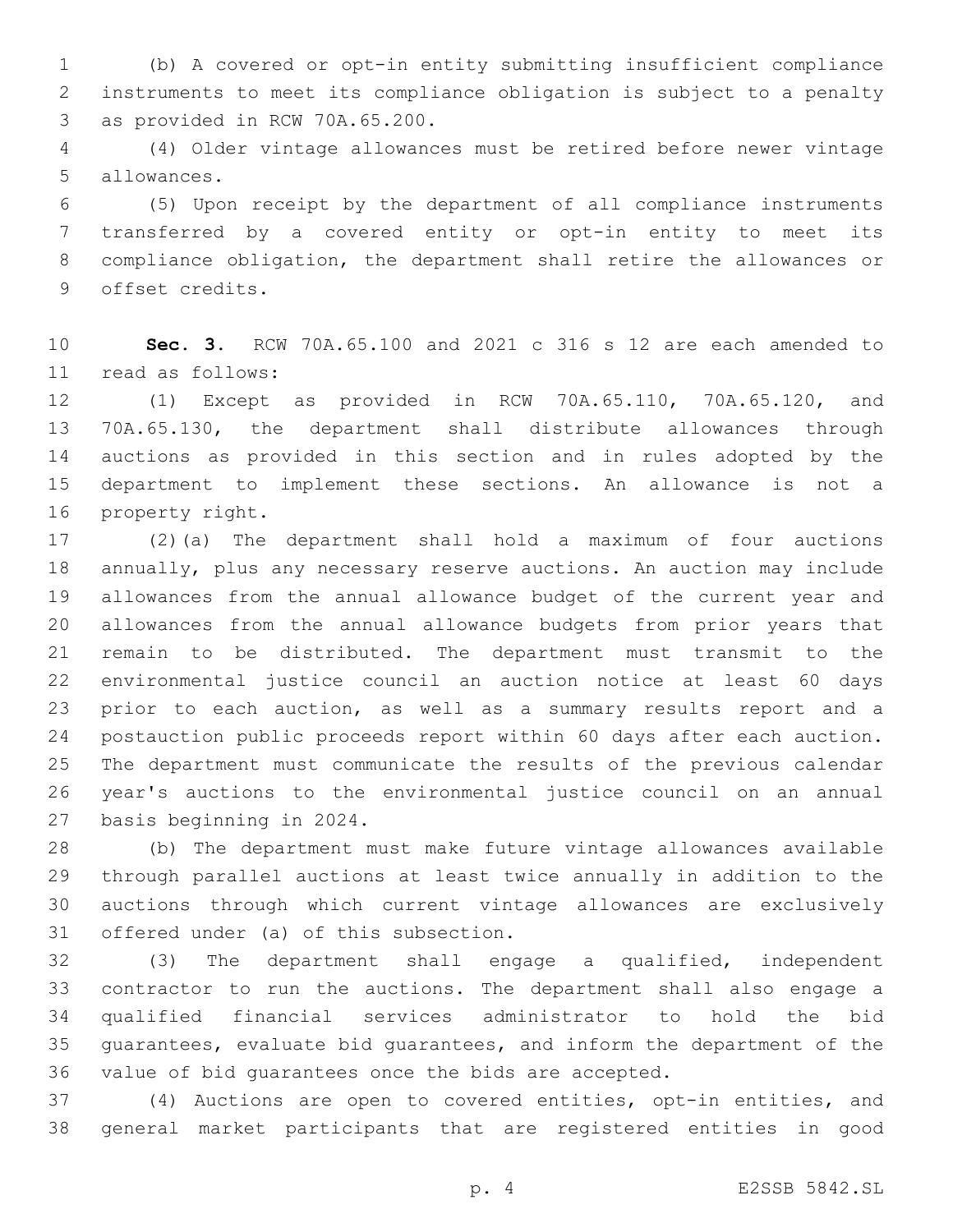standing. The department shall adopt by rule the requirements for a registered entity to register and participate in a given auction.

 (a) Registered entities intending to participate in an auction must submit an application to participate at least 30 days prior to the auction. The application must include the documentation required for review and approval by the department. A registered entity is eligible to participate only after receiving a notice of approval by 8 the department.

 (b) Each registered entity that elects to participate in the auction must have a different representative. Only a representative with an approved auction account is authorized to access the auction platform to submit an application or confirm the intent to bid for the registered entity, submit bids on behalf of the registered entity during the bidding window, or to download reports specific to the 15 auction.

 (5) The department may require a bid guarantee, payable to the financial services administrator, in an amount greater than or equal to the sum of the maximum value of the bids to be submitted by the 19 registered entity.

 (6) To protect the integrity of the auctions, a registered entity or group of registered entities with a direct corporate association are subject to auction purchase and holding limits. The department may impose additional limits if it deems necessary to protect the 24 integrity and functioning of the auctions:

 (a) A covered entity or an opt-in entity may not buy more than 10 percent of the allowances offered during a single auction;

 (b) A general market participant may not buy more than four percent of the allowances offered during a single auction and may not in aggregate own more than 10 percent of total allowances to be 30 issued in a calendar year;

 (c) No registered entity may buy more than the entity's bid 32 quarantee; and

 (d) No registered entity may buy allowances that would exceed the entity's holding limit at the time of the auction.

 (7)(a) For fiscal year 2023, upon completion and verification of the auction results, the financial services administrator shall notify winning bidders and transfer the auction proceeds to the state treasurer for deposit as follows: (i) \$127,341,000 must first be deposited into the carbon emissions reduction account created in RCW 70A.65.240; and (ii) the remaining auction proceeds to the climate

p. 5 E2SSB 5842.SL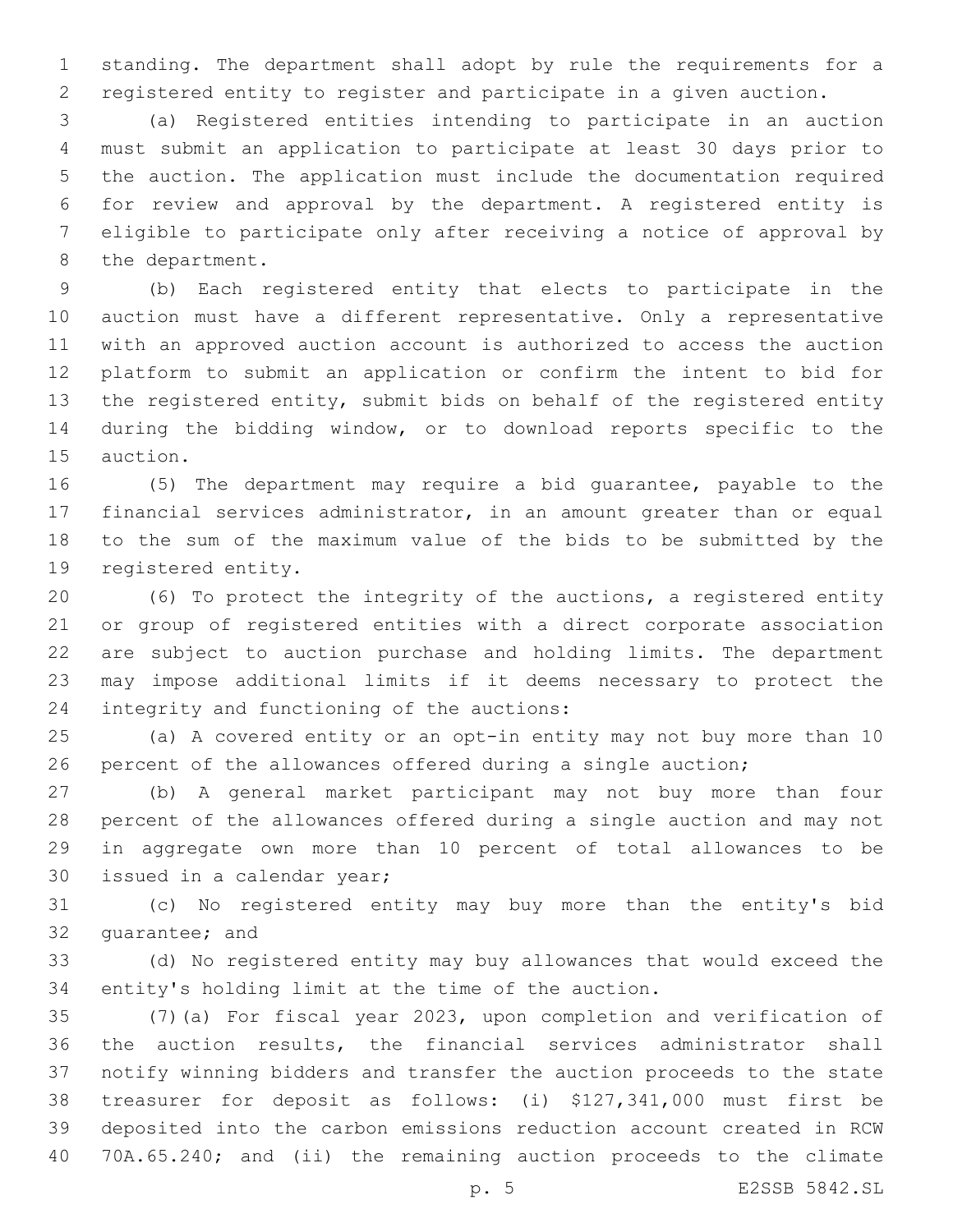investment account created in RCW 70A.65.250 and the air quality and health disparities improvement account created in RCW 70A.65.280.

 (b) For fiscal year 2024, upon completion and verification of the auction results, the financial services administrator shall notify winning bidders and transfer the auction proceeds to the state treasurer for deposit as follows: (i) \$356,697,000 must first be deposited into the carbon emissions reduction account created in RCW 70A.65.240; and (ii) the remaining auction proceeds to the climate investment account created in RCW 70A.65.250 and the air quality and health disparities improvement account created in RCW 70A.65.280.

 (c) For fiscal year 2025, upon completion and verification of the auction results, the financial services administrator shall notify winning bidders and transfer the auction proceeds to the state treasurer for deposit as follows: (i) \$366,558,000 must first be deposited into the carbon emissions reduction account created in RCW 70A.65.240; and (ii) the remaining auction proceeds to the climate investment account created in RCW 70A.65.250 and the air quality and health disparities improvement account created in RCW 70A.65.280.

 (d) For fiscal years 2026 through 2037, upon completion and verification of the auction results, the financial services administrator shall notify winning bidders and transfer the auction proceeds to the state treasurer for deposit as follows: (i) \$359,117,000 per year must first be deposited into the carbon emissions reduction account created in RCW 70A.65.240; and (ii) the remaining auction proceeds to the climate investment account created in RCW 70A.65.250 and the air quality and health disparities 27 improvement account created in RCW 70A.65.280.

 (e) The deposits into the carbon emissions reduction account pursuant to (a) through (d) of this subsection must not exceed \$5,200,000,000 over the first 16 fiscal years and any remaining auction proceeds must be deposited into the climate investment account created in RCW 70A.65.250 and the air quality and health disparities improvement account created in RCW 70A.65.280.

 (f) For fiscal year 2038 and each year thereafter, upon completion and verification of the auction results, the financial services administrator shall notify winning bidders and transfer the auction proceeds to the state treasurer for deposit as follows: (i) 50 percent of the auction proceeds to the carbon emissions reduction account created in RCW 70A.65.240; and (ii) the remaining auction proceeds to the climate investment account created in RCW 70A.65.250

p. 6 E2SSB 5842.SL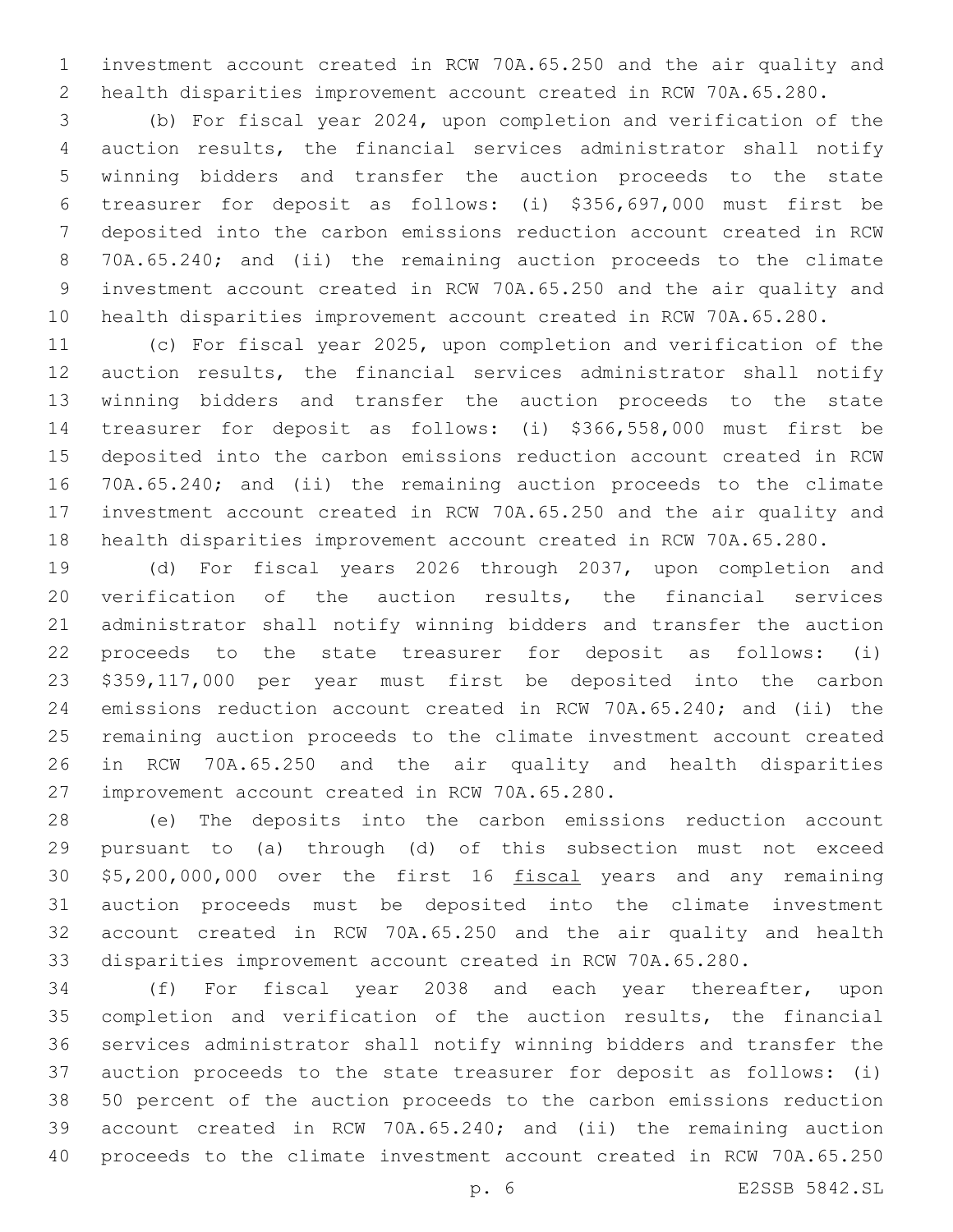and the air quality and health disparities improvement account 2 created in RCW 70A.65.280.

 (8) The department shall adopt by rule provisions to guard against bidder collusion and minimize the potential for market manipulation. A registered entity may not release or disclose any bidding information including: Intent to participate or refrain from participation; auction approval status; intent to bid; bidding strategy; bid price or bid quantity; or information on the bid guarantee provided to the financial services administrator. The department may cancel or restrict a previously approved auction participation application or reject a new application if the department determines that a registered entity has:

13 (a) Provided false or misleading facts;

 (b) Withheld material information that could influence a decision 15 by the department;

16 (c) Violated any part of the auction rules;

17 (d) Violated registration requirements; or

 (e) Violated any of the rules regarding the conduct of the 19 auction.

 (9) Records containing the following information are confidential 21 and are exempt from public disclosure in their entirety:

 (a) Bidding information as identified in subsection (8) of this section;

 (b) Information contained in the secure, online electronic tracking system established by the department pursuant to RCW 70A.65.090(6);

27 (c) Financial, proprietary, and other market sensitive information as determined by the department that is submitted to the 29 department pursuant to this chapter;

 (d) Financial, proprietary, and other market sensitive information as determined by the department that is submitted to the independent contractor or the financial services administrator engaged by the department pursuant to subsection (3) of this section; and

 (e) Financial, proprietary, and other market sensitive information as determined by the department that is submitted to a jurisdiction with which the department has entered into a linkage agreement pursuant to RCW 70A.65.210, and which is shared with the department, the independent contractor, or the financial services administrator pursuant to a linkage agreement.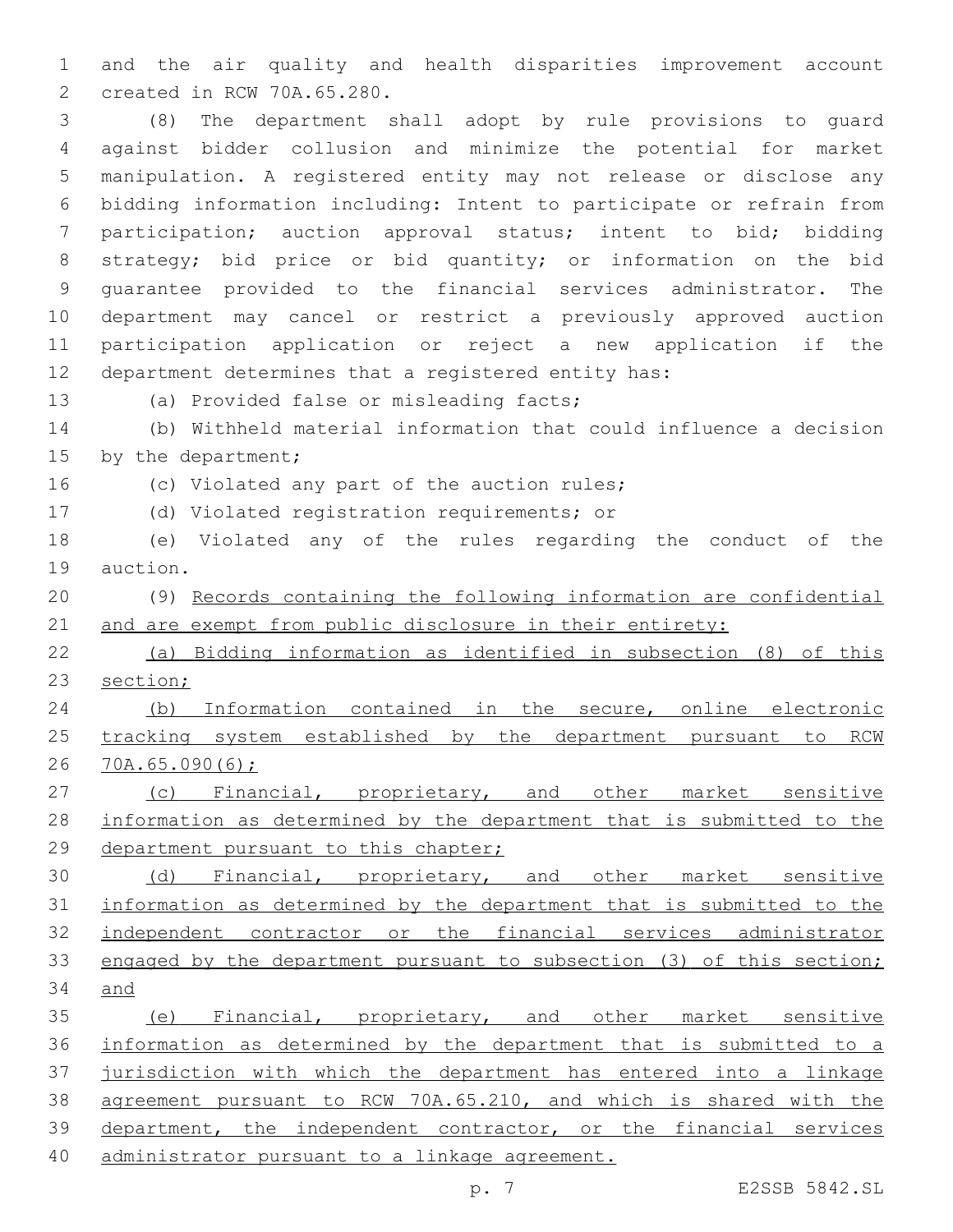(10) Any cancellation or restriction approved by the department under subsection (8) of this section may be permanent or for a specified number of auctions and the cancellation or restriction imposed is not exclusive and is in addition to the remedies that may be available pursuant to chapter 19.86 RCW or other state or federal laws, if applicable.6

7 (( $(40)$ )) (11) The department shall design allowance auctions so as to allow, to the maximum extent practicable, linking with external greenhouse gas emissions trading programs in other jurisdictions and to facilitate the transfer of allowances when the state's program has entered into a linkage agreement with other external greenhouse gas emissions trading programs. The department may conduct auctions 13 jointly with linked jurisdictions.

14 (((41))) (12) In setting the number of allowances offered at each auction, the department shall consider the allowances in the marketplace due to the marketing of allowances issued as required under RCW 70A.65.110, 70A.65.120, and 70A.65.130 in the department's determination of the number of allowances to be offered at auction. The department shall offer only such number of allowances at each auction as will enhance the likelihood of achieving the goals of RCW 21 70A.45.020.

 **Sec. 4.** RCW 70A.65.200 and 2021 c 316 s 23 are each amended to 23 read as follows:

 (1) All covered and opt-in entities are required to submit compliance instruments in a timely manner to meet the entities' compliance obligations and shall comply with all requirements for monitoring, reporting, holding, and transferring emission allowances 28 and other provisions of this chapter.

 (2) If a covered or opt-in entity does not submit sufficient compliance instruments to meet its compliance obligation by the specified transfer dates, a penalty of four allowances for every one compliance instrument that is missing must be submitted to the department within six months. When a covered entity or opt-in entity reasonably believes that it will be unable to meet a compliance obligation, the entity shall immediately notify the department. Upon receiving notification, the department shall issue an order requiring 37 the entity to submit the penalty allowances.

 (3) If a covered entity or opt-in entity fails to submit penalty allowances as required by subsection (2) of this section, the

p. 8 E2SSB 5842.SL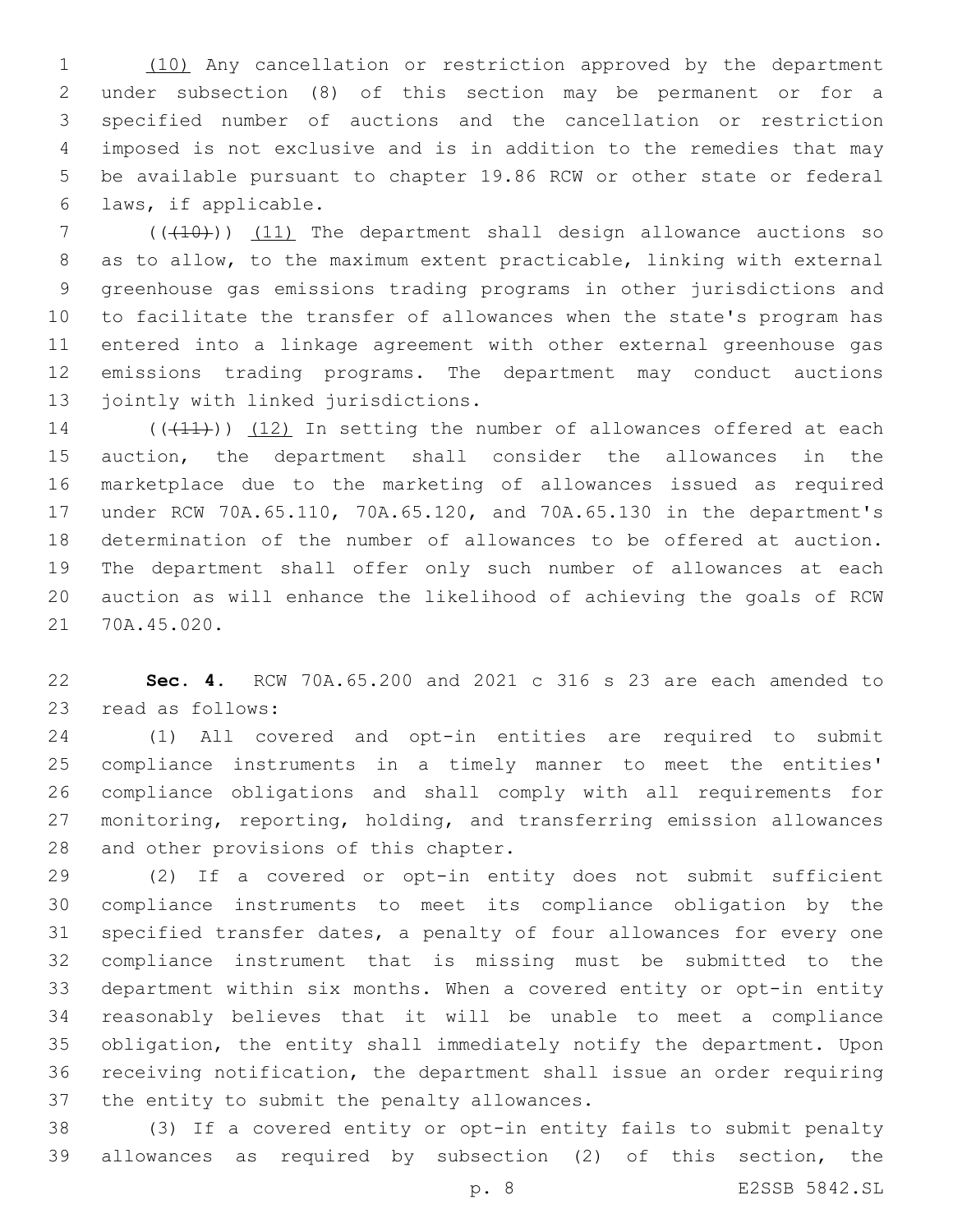department must issue an order or issue a penalty of up to \$10,000 per day per violation, or both, for failure to submit penalty allowances as required by subsection (2) of the section. The order may include a plan and schedule for coming into compliance.

 (4) The department may issue a penalty of up to \$50,000 per day per violation for violations of RCW 70A.65.100(8) (a) through (e).

 (5) Except as provided in subsections (3) and (4) of this section, any person that violates the terms of this chapter or an order issued under this chapter incurs a penalty of up to \$10,000 per day per violation for each day that the person does not comply. All penalties under subsections (3) and (4) of this section and this subsection must be deposited into the climate investment account 13 created in RCW 70A.65.250.

 (6) Orders and penalties issued under this chapter are appealable to the pollution control hearings board under chapter 43.21B RCW.

 (7) For the first compliance period, the department may reduce the amount of the penalty by adjusting the monetary amount or the number of penalty allowances described in subsections (2) and (3) of 19 this section.

 (8) An electric utility or natural gas utility must notify its retail customers and the environmental justice council in published form within three months of paying a monetary penalty under this 23 section.

 (9)(a) No city, town, county, township, or other subdivision or municipal corporation of the state may implement a charge or tax based exclusively upon the quantity of greenhouse gas emissions.

27 (b) No state agency may adopt or enforce a ((program that regulates greenhouse gas emissions from a stationary source except as provided in this chapter)) greenhouse gas pricing or market-based emissions cap and reduce program for stationary sources, or adopt or enforce emission limitations on greenhouse gas emissions from stationary sources except as:

(i) Provided in this chapter;

 (ii) Authorized or directed by a state statute in effect as of July 1, 2022; or

(iii) Required to implement a federal statute, rule, or program.

 (c) This chapter preempts the provisions of chapter 173-442 WAC, and the department shall repeal chapter 173-442 WAC.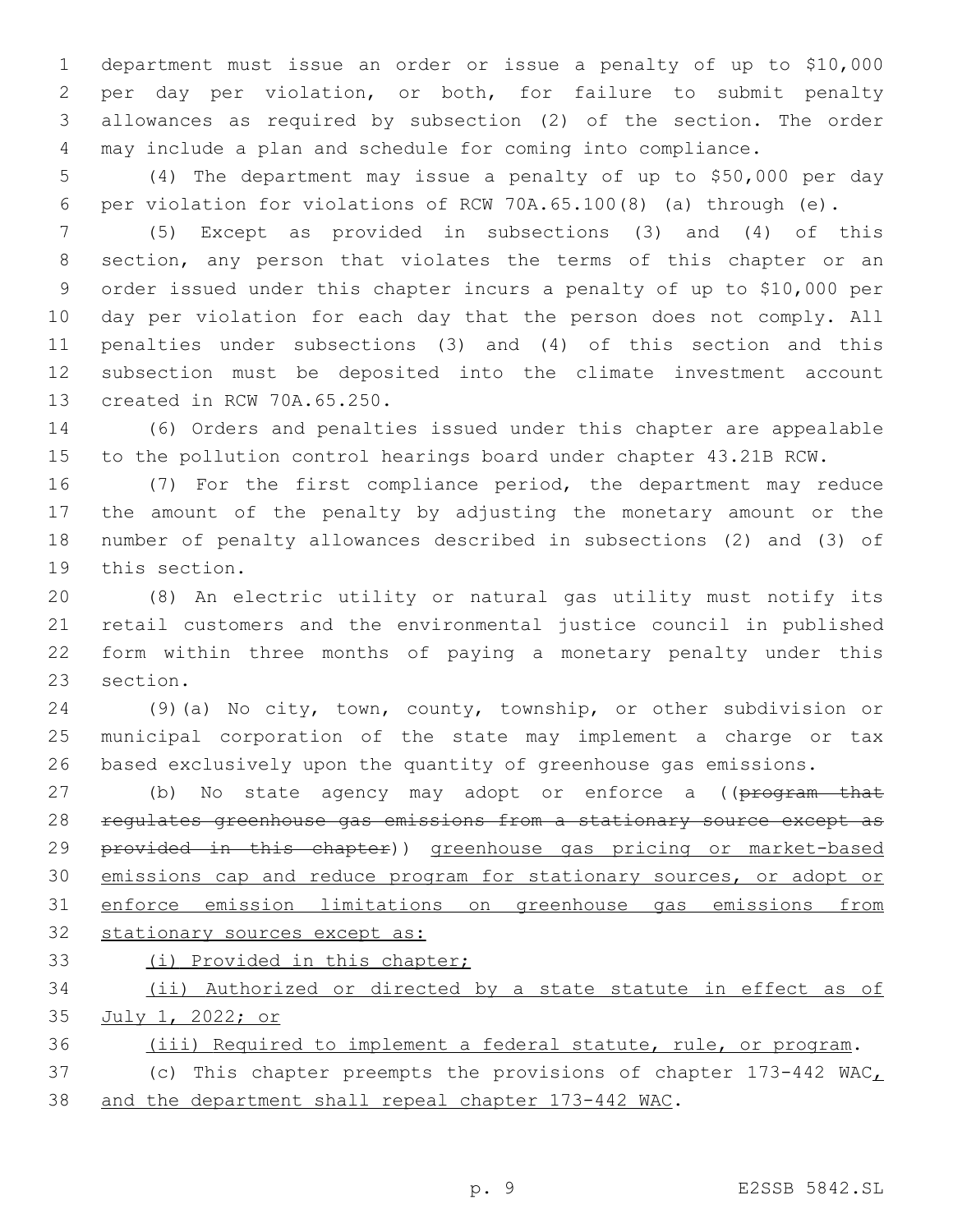| 1  | (10) (a) By December 1, 2023, the office of financial management      |
|----|-----------------------------------------------------------------------|
| 2  | must submit a report to the appropriate committees of the legislature |
| 3  | that summarizes two categories of state laws other than this chapter: |
| 4  | (i) Laws that requlate greenhouse gas emissions from stationary       |
| 5  | sources, and the greenhouse gas emission reductions attributable to   |
| 6  | each chapter, relative to a baseline in which this chapter and all    |
| 7  | other state laws that regulate greenhouse gas emissions are presumed  |
| 8  | to remain in effect; and                                              |
| 9  | (ii) Laws whose implementation may effectuate reductions in           |
| 10 | greenhouse gas emissions from stationary sources.                     |
| 11 | (b) The state laws that the office of financial management may        |
| 12 | address in completing the report required in this subsection include, |
| 13 | but are not limited to:                                               |
| 14 | $(i)$ Chapter 19.27A RCW;                                             |
| 15 | (ii) Chapter 19.280 RCW;                                              |
| 16 | (iii) Chapter 19.405 RCW;                                             |
| 17 | (iv) Chapter 36.165 RCW;                                              |
| 18 | $(v)$ Chapter 43.21F RCW;                                             |
| 19 | (vi) Chapter 70.30 RCW;                                               |
| 20 | (vii) Chapter 70A.15 RCW;                                             |
| 21 | (viii) Chapter 70A.45 RCW;                                            |
| 22 | (ix) Chapter 70A.60 RCW;                                              |
| 23 | (x) Chapter 70A.535 RCW;                                              |
| 24 | (xi) Chapter 80.04 RCW;                                               |
| 25 | (xii) Chapter 80.28 RCW;                                              |
| 26 | (xiii) Chapter 80.70 RCW;                                             |
| 27 | (xiv) Chapter 80.80 RCW; and                                          |
| 28 | (xv) Chapter 81.88 RCW.                                               |
| 29 | The office of financial management may contract for all or<br>(C)     |
| 30 | part of the work product required under this subsection.              |

 **Sec. 5.** RCW 70A.65.020 and 2021 c 316 s 3 are each amended to 32 read as follows:

 (1) To ensure that the program created in RCW 70A.65.060 through 70A.65.210 achieves reductions in criteria pollutants as well as greenhouse gas emissions in overburdened communities highly impacted 36 by air pollution, the department must:

 (a) Identify overburdened communities, which may be accomplished through the department's process to identify overburdened communities 39 under chapter ((314, Laws of 2021)) 70A.02 RCW;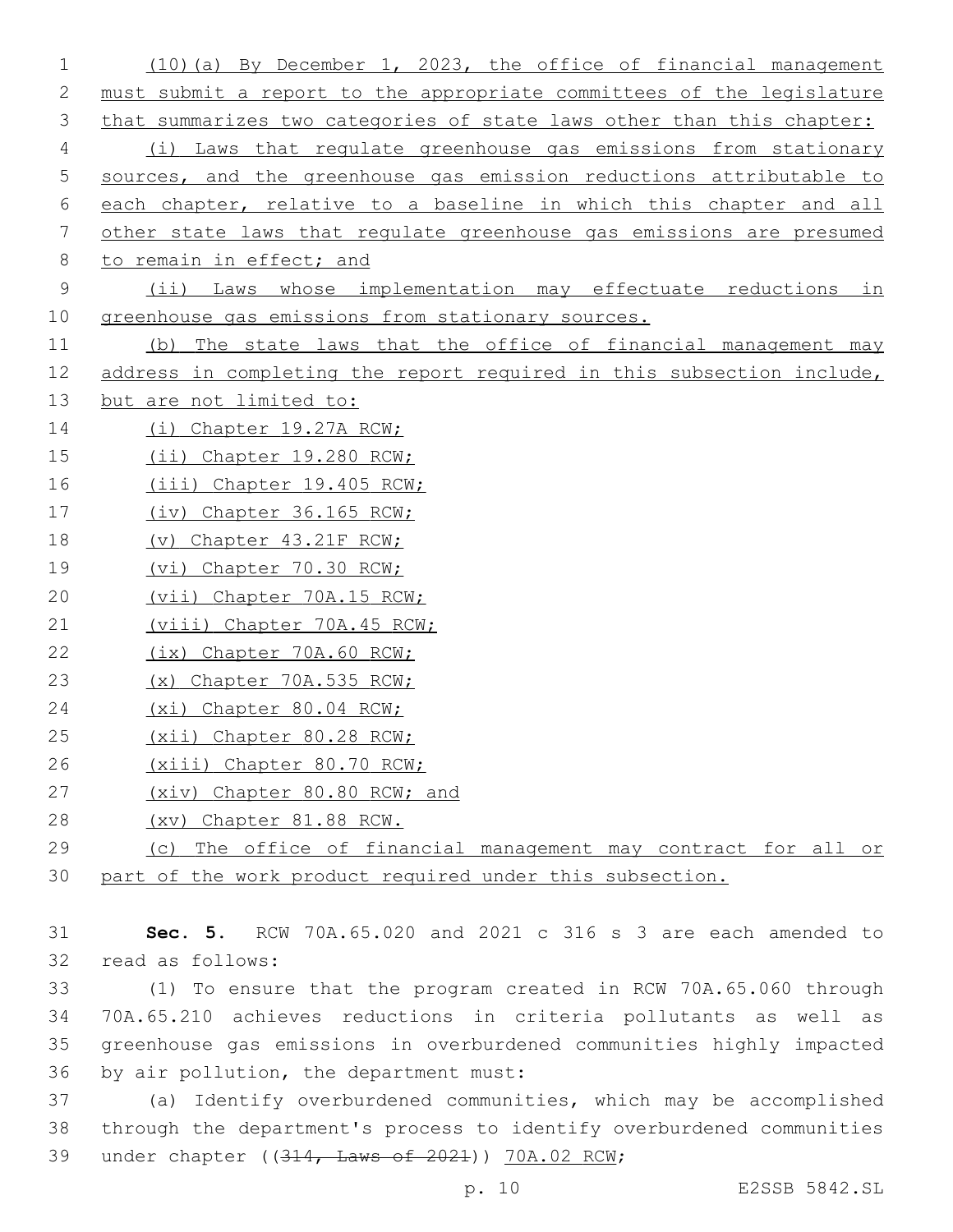(b) Deploy an air monitoring network in overburdened communities to collect sufficient air quality data for the 2023 review and subsequent reviews of criteria pollutant reductions conducted under 4 subsection (2) of this section; and

 (c)(i) Within the identified overburdened communities, analyze and determine which sources are the greatest contributors of criteria pollutants and develop a high priority list of significant emitters.

 (ii) Prior to listing any entity as a high priority emitter, the department must notify that entity and share the data used to rank 10 that entity as a high priority emitter, and provide a period of not less than 60 days for the covered entity to submit more recent data or other information relevant to the designation of that entity as a 13 high priority emitter.

 (2)(a) Beginning in 2023, and every two years thereafter, the department must conduct a review to determine levels of criteria pollutants, as well as greenhouse gas emissions, in the overburdened communities identified under subsection (1) of this section. This review must also include an evaluation of initial and subsequent health impacts related to criteria pollution in overburdened communities. The department may conduct this evaluation jointly with 21 the department of health.

 (b) Once this review determines the levels of criteria pollutants in an identified overburdened community, then the department, in consultation with local air pollution control authorities, must:

 (i) Establish air quality targets to achieve air quality consistent with whichever is more protective for human health:

 (A) National ambient air quality standards established by the 28 United States environmental protection agency; or

 (B) The air quality experienced in neighboring communities that 30 are not identified as overburdened;

 (ii) Identify the stationary and mobile sources that are the greatest contributors of those emissions that are either increasing 33 or not decreasing;

 (iii) Achieve the reduction targets through adoption of emission 35 control strategies or other methods;

 (iv) Adopt, along with local air pollution control authorities, stricter air quality standards, emission standards, or emissions limitations on criteria pollutants, consistent with the authority of the department provided under RCW 70A.15.3000, and may consider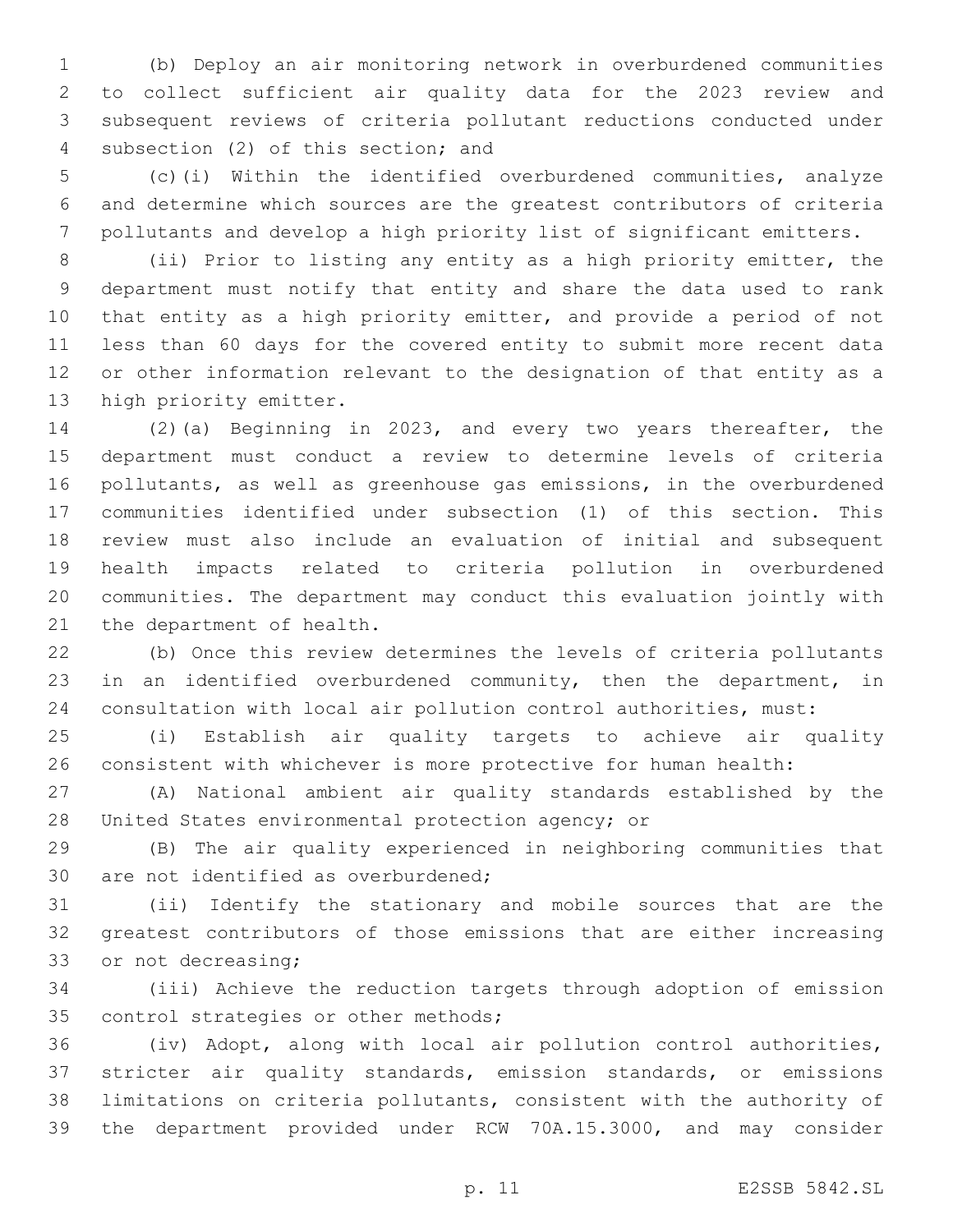alternative mitigation actions that would reduce criteria pollution 2 by similar amounts; and

 (v) After adoption of the stricter air quality standards, emission standards, or emissions limitations on criteria pollutants under (b)(iv) of this subsection, issue an enforceable order or the local air authority must issue an enforceable order, as authorized under RCW 70A.15.1100, as necessary to comply with the stricter standards or limitations and the requirements of this section. The department or local air authority must initiate the process, including provision of notice to all relevant affected permittees or registered sources and to the public, to adopt and implement an enforceable order required under this subsection within six months of the adoption of standards or limitations under (b)(iv) of this 14 subsection.

 (c) Actions imposed under this section may not impose requirements on a permitted stationary source that are disproportionate to the permitted stationary source's contribution to air pollution compared to other permitted stationary sources and other sources of criteria pollutants in the overburdened community.

 (3) An eligible facility sited after July 25, 2021, that receives 21 allowances under RCW 70A.65.110 must mitigate increases in  $($  (its 22 emissions of)) particulate matter in overburdened communities due to 23 its emissions.

 (4)(a) The department must create and adopt a supplement to the department's community engagement plan developed pursuant to chapter 26 ((314, Laws of 2021)) 70A.02 RCW. The supplement must describe how the department will engage with overburdened communities and 28 vulnerable populations in:

(i) Identifying emitters in overburdened communities; and

 (ii) Monitoring and evaluating criteria pollutant emissions in 31 those areas.

 (b) The community engagement plan must include methods for outreach and communication with those who face barriers, language or 34 otherwise, to participation.

 **Sec. 6.** RCW 70A.65.150 and 2021 c 316 s 17 are each amended to read as follows:36

 (1) To help minimize allowance price volatility in the auction, the department shall adopt by rule an auction floor price and a schedule for the floor price to increase by a predetermined amount

p. 12 E2SSB 5842.SL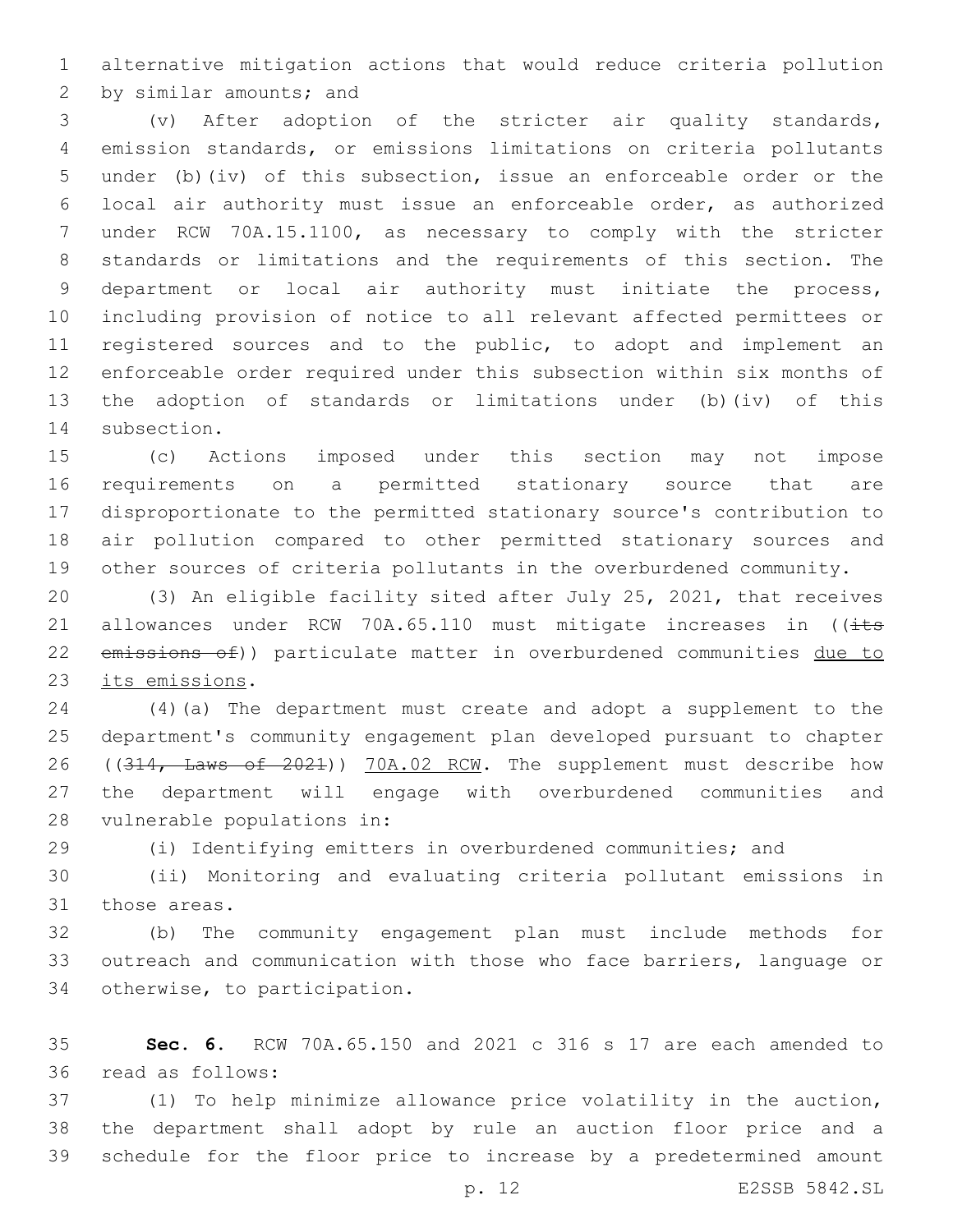every year. The department may not sell allowances at bids lower than the auction floor price. The department's rules must specify holding limits that determine the maximum number of allowances that may be held for use or trade by a registered entity at any one time. The department shall also establish ((an auction ceiling)) a reserve auction floor price to limit extraordinary prices and to determine when to offer allowances through the allowance price containment 8 reserve auctions authorized under this section.

 (2) For calendar years 2023 through 2026, the department must place no less than two percent of the total number of allowances available from the allowance budgets for those years in an allowance price containment reserve. The reserve must be designed as a mechanism to assist in containing compliance costs for covered and opt-in entities in the event of unanticipated high costs for 15 compliance instruments.

 (3)(a) The department shall adopt rules for holding auctions of allowances from the price containment reserve when the settlement 18 prices in the preceding auction ((approach)) exceed the adopted 19 ((auction ceiling)) reserve auction floor price. The auction must be 20 separate from auctions of other allowances.

 (b) Allowances must also be distributed from the allowance price containment reserve by auction when new covered and opt-in entities enter the program and allowances in the emissions containment reserve 24 under RCW 70A.65.140(5) are exhausted.

 (4) Only covered and opt-in entities may participate in the auction of allowances from the allowance price containment reserve.

 (5) The process for reserve auctions is the same as the process provided in RCW 70A.65.100 and the proceeds from reserve auctions 29 must be treated the same.

30 (6) The department shall by rule:

 (a) Set the reserve auction floor price in advance of the reserve auction. The department may choose to establish multiple price tiers 33 for the allowances from the reserve;

 (b) Establish the requirements and schedule for the allowance 35 price containment reserve auctions; and

 (c) Establish the amount of allowances to be placed in the allowance price containment reserve after the first compliance period 38 ending in 2026.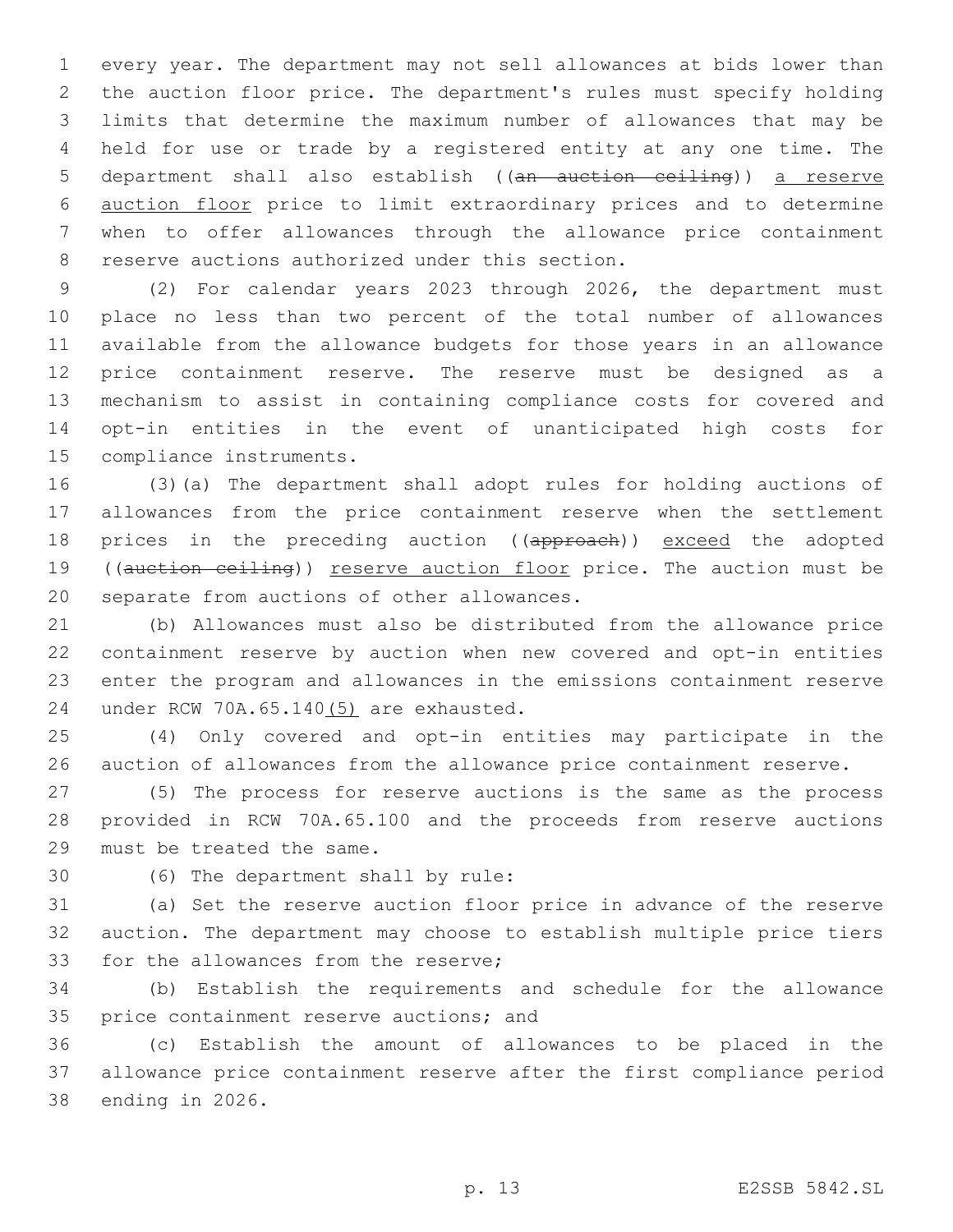**Sec. 7.** RCW 70A.65.160 and 2021 c 316 s 18 are each amended to 2 read as follows:

 (1) The department shall establish a price ceiling to provide 4 cost protection for ((facilities)) covered entities obligated to comply with this chapter. The ceiling must be set at a level sufficient to facilitate investments to achieve further emission reductions beyond those enabled by the price ceiling, with the intent that investments accelerate the state's achievement of greenhouse gas limits established under RCW 70A.45.020. The price ceiling must 10 increase annually in proportion to the ((price floor)) reserve 11 auction floor price established in RCW 70A.65.150(1).

 (2) In the event that no allowances remain in the allowance price containment reserve, the department must issue the number of price ceiling units for sale sufficient to provide cost protection for ((facilities)) covered entities as established under subsection (1) of this section. Purchases must be limited to entities that do not have sufficient eligible compliance instruments in their holding and 18 compliance accounts for the ((next)) current compliance period and these entities may only purchase what they need to meet their compliance obligation for the current compliance period. Price ceiling units may not be sold or transferred and must be retired for compliance in the current compliance period. A price ceiling unit is 23 not a property right.

 (3) ((Funds raised in connection with the sale of price ceiling 25 units)) The price ceiling unit emission reduction investment account is created in the state treasury. All receipts from the sale of price 27 ceiling units must be deposited in the account. Moneys in the account 28 may only be spent after appropriation. Moneys in the account must be expended to achieve emissions reductions on at least a metric ton for metric ton basis that are real, permanent, quantifiable, verifiable, enforceable by the state, and in addition to any greenhouse gas emission reduction otherwise required by law or regulation and any other greenhouse gas emission reduction that otherwise would occur.

 **Sec. 8.** RCW 70A.65.230 and 2021 c 316 s 26 are each amended to 35 read as follows:

 (1) It is the intent of the legislature that each year the total investments made through the carbon emissions reduction account created in RCW 70A.65.240, the climate commitment account created in RCW 70A.65.260, the natural climate solutions account created in RCW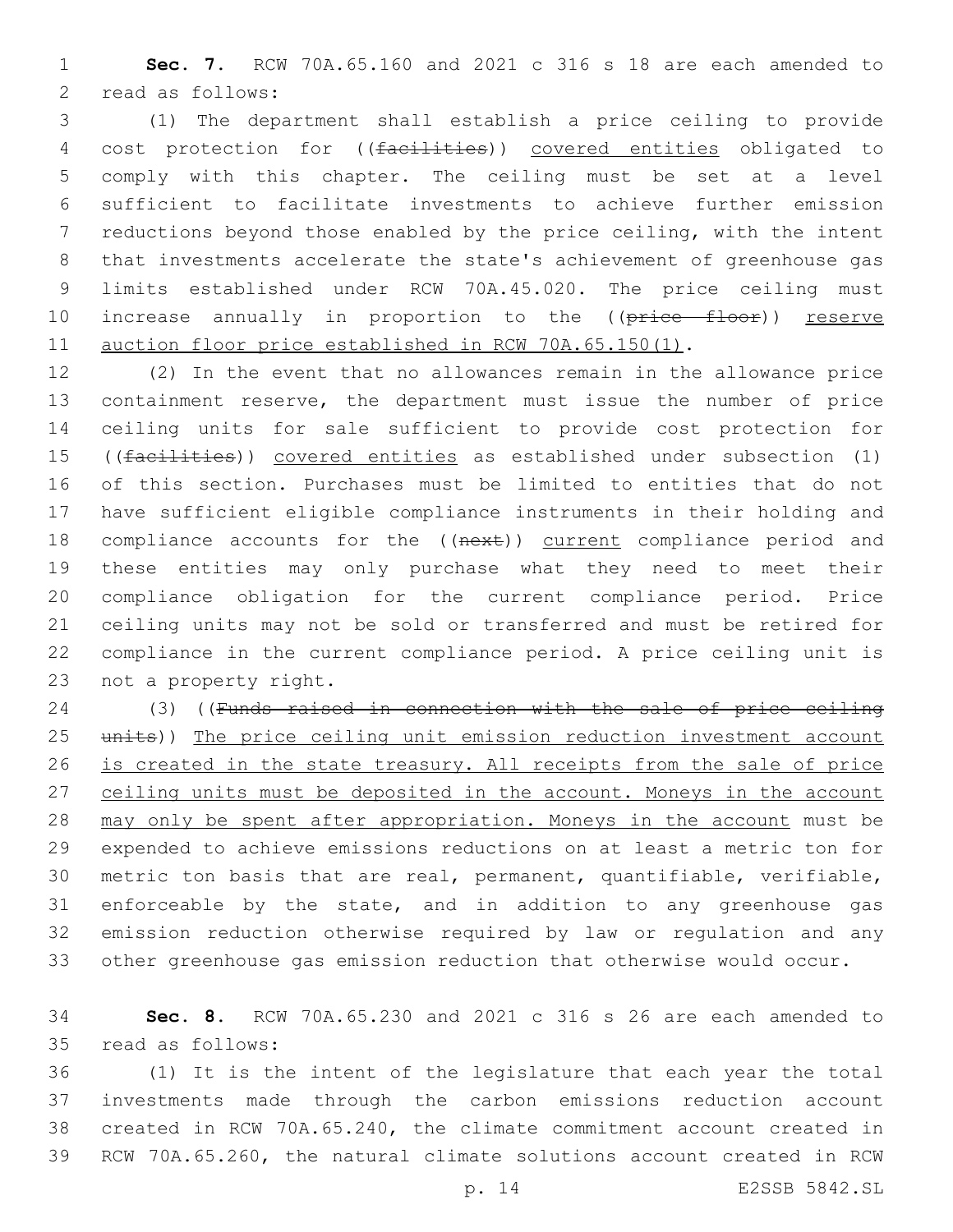70A.65.270, and the air quality and health disparities improvement account created in RCW 70A.65.280, achieve the following:

 (a) A minimum of not less than 35 percent and a goal of 40 percent of total investments that provide direct and meaningful benefits to vulnerable populations within the boundaries of overburdened communities identified under chapter ((314, Laws of 7 2021)) 70A.02 RCW; and

 (b) In addition to the requirements of (a) of this subsection, a minimum of not less than 10 percent of total investments that are used for programs, activities, or projects formally supported by a resolution of an Indian tribe, with priority given to otherwise qualifying projects directly administered or proposed by an Indian tribe. An investment that meets the requirements of both this subsection (1)(b) and (a) of this subsection may count toward the 15 minimum percentage targets for both subsections.

 (2) The expenditure of moneys under this chapter must be consistent with applicable federal, state, and local laws, and treaty rights including, but not limited to, prohibitions on uses of funds 19 imposed by the state Constitution.

 (3) For the purposes of this section, "benefits" means 21 investments or activities that:

 (a) Reduce vulnerable population characteristics, environmental burdens, or associated risks that contribute significantly to the 24 cumulative impact designation of ((highly impacted)) overburdened 25 communities;

 (b) Meaningfully protect an overburdened community from, or support community response to, the impacts of air pollution or 28 climate change; or

 (c) Meet a community need identified by vulnerable members of the overburdened community that is consistent with the intent of this 31 chapter.

 (4) The state must develop a process by which to evaluate the impacts of the investments made under this chapter, work across state agencies to develop and track priorities across the different eligible funding categories, and work with the environmental justice 36 council pursuant to RCW 70A.65.040.

 (5) No expenditures may be made from the carbon emissions reduction account created in RCW 70A.65.240, the climate investment account created in RCW 70A.65.250, or the air quality and health disparities improvement account created in RCW 70A.65.280 if, by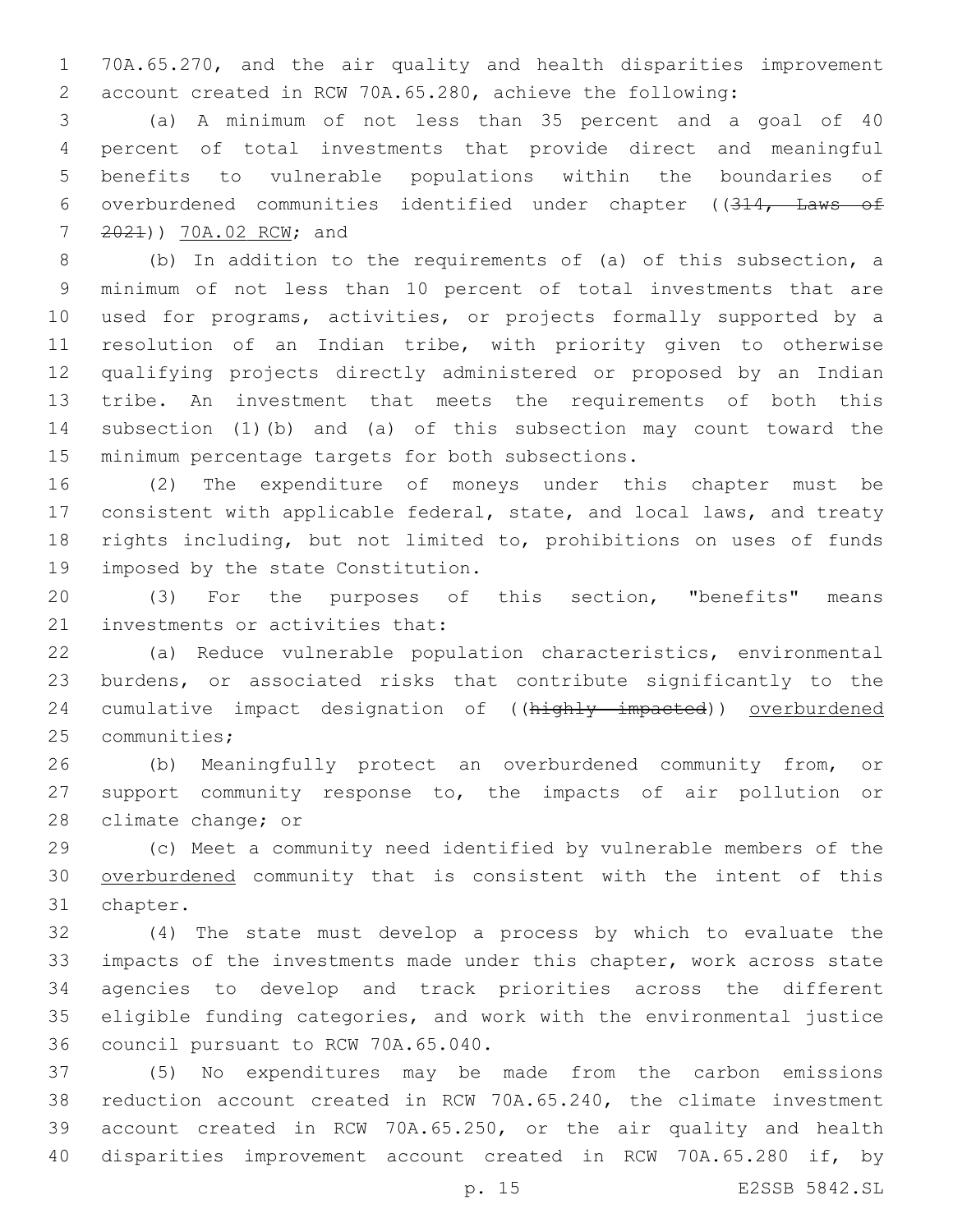April 1, 2023, the legislature has not considered and enacted request legislation brought forth by the department under RCW 70A.65.060 that outlines a compliance pathway specific to emissions-intensive, trade- exposed businesses for achieving their proportionate share of the 5 state's emissions reduction limits through 2050.

 **Sec. 9.** RCW 70A.15.2200 and 2021 c 316 s 33 are each amended to 7 read as follows:

 (1) The board of any activated authority or the department, may classify air contaminant sources, by ordinance, resolution, rule or regulation, which in its judgment may cause or contribute to air pollution, according to levels and types of emissions and other characteristics which cause or contribute to air pollution, and may require registration or reporting or both for any such class or classes. Classifications made pursuant to this section may be for 15 application to the area of jurisdiction of such authority, or the state as a whole or to any designated area within the jurisdiction, and shall be made with special reference to effects on health, economic and social factors, and physical effects on property.

 (2) Except as provided in subsection (3) of this section, any person operating or responsible for the operation of air contaminant sources of any class for which the ordinances, resolutions, rules or regulations of the department or board of the authority, require registration or reporting shall register therewith and make reports containing information as may be required by such department or board concerning location, size and height of contaminant outlets, processes employed, nature of the contaminant emission and such other information as is relevant to air pollution and available or reasonably capable of being assembled. In the case of emissions of greenhouse gases as defined in RCW 70A.45.010 the department shall adopt rules requiring reporting of those emissions. The department or board may require that such registration or reporting be accompanied by a fee, and may determine the amount of such fee for such class or classes: PROVIDED, That the amount of the fee shall only be to compensate for the costs of administering such registration or reporting program which shall be defined as initial registration and annual or other periodic reports from the source owner providing information directly related to air pollution registration, on-site inspections necessary to verify compliance with registration requirements, data storage and retrieval systems necessary for

p. 16 E2SSB 5842.SL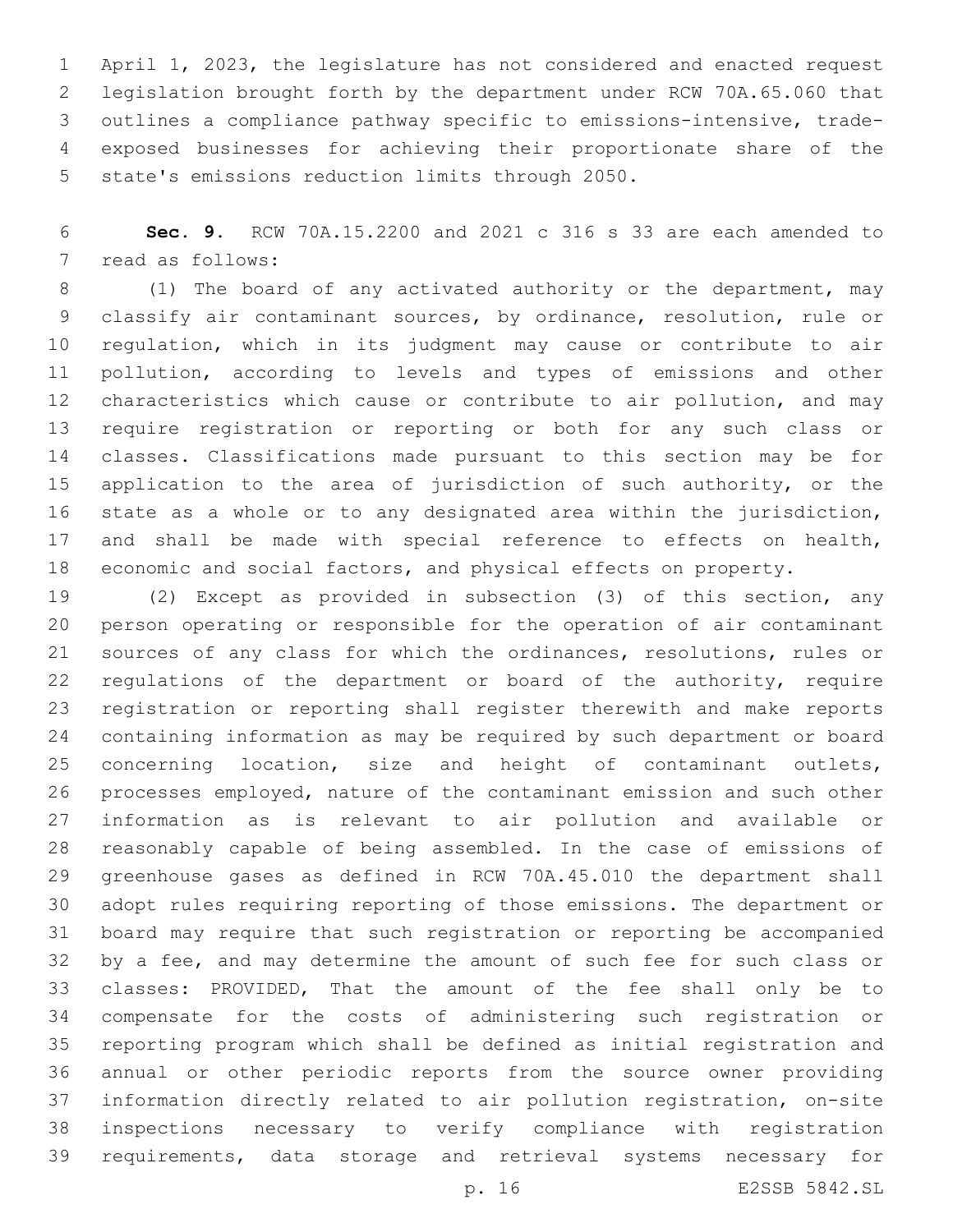support of the registration program, emission inventory reports and emission reduction credits computed from information provided by sources pursuant to registration program requirements, staff review, including engineering or other reliable analysis for accuracy and currentness, of information provided by sources pursuant to registration program requirements, clerical and other office support provided in direct furtherance of the registration program, and administrative support provided in directly carrying out the registration program: PROVIDED FURTHER, That any such registration made with either the board or the department shall preclude a further 11 registration and reporting with any other board or the department, except that emissions of greenhouse gases as defined in RCW 70A.45.010 must be reported as required under subsection (5) of this 14 section.

 All registration program and reporting fees collected by the department shall be deposited in the air pollution control account. All registration program fees collected by the local air authorities shall be deposited in their respective treasuries.

 (3) If a registration or report has been filed for a grain warehouse or grain elevator as required under this section, 21 registration, reporting, or a registration program fee shall not, after January 1, 1997, again be required under this section for the warehouse or elevator unless the capacity of the warehouse or elevator as listed as part of the license issued for the facility has been increased since the date the registration or reporting was last made. If the capacity of the warehouse or elevator listed as part of the license is increased, any registration or reporting required for the warehouse or elevator under this section must be made by the date the warehouse or elevator receives grain from the first harvest season that occurs after the increase in its capacity is listed in 31 the license.

 This subsection does not apply to a grain warehouse or grain 33 elevator if the warehouse or elevator handles more than ((ten 34 million)) 10,000,000 bushels of grain annually.

(4) For the purposes of subsection (3) of this section:

 (a) A "grain warehouse" or "grain elevator" is an establishment classified in standard industrial classification (SIC) code 5153 for wholesale trade for which a license is required and includes, but is not limited to, such a licensed facility that also conducts cleaning 40 operations for grain;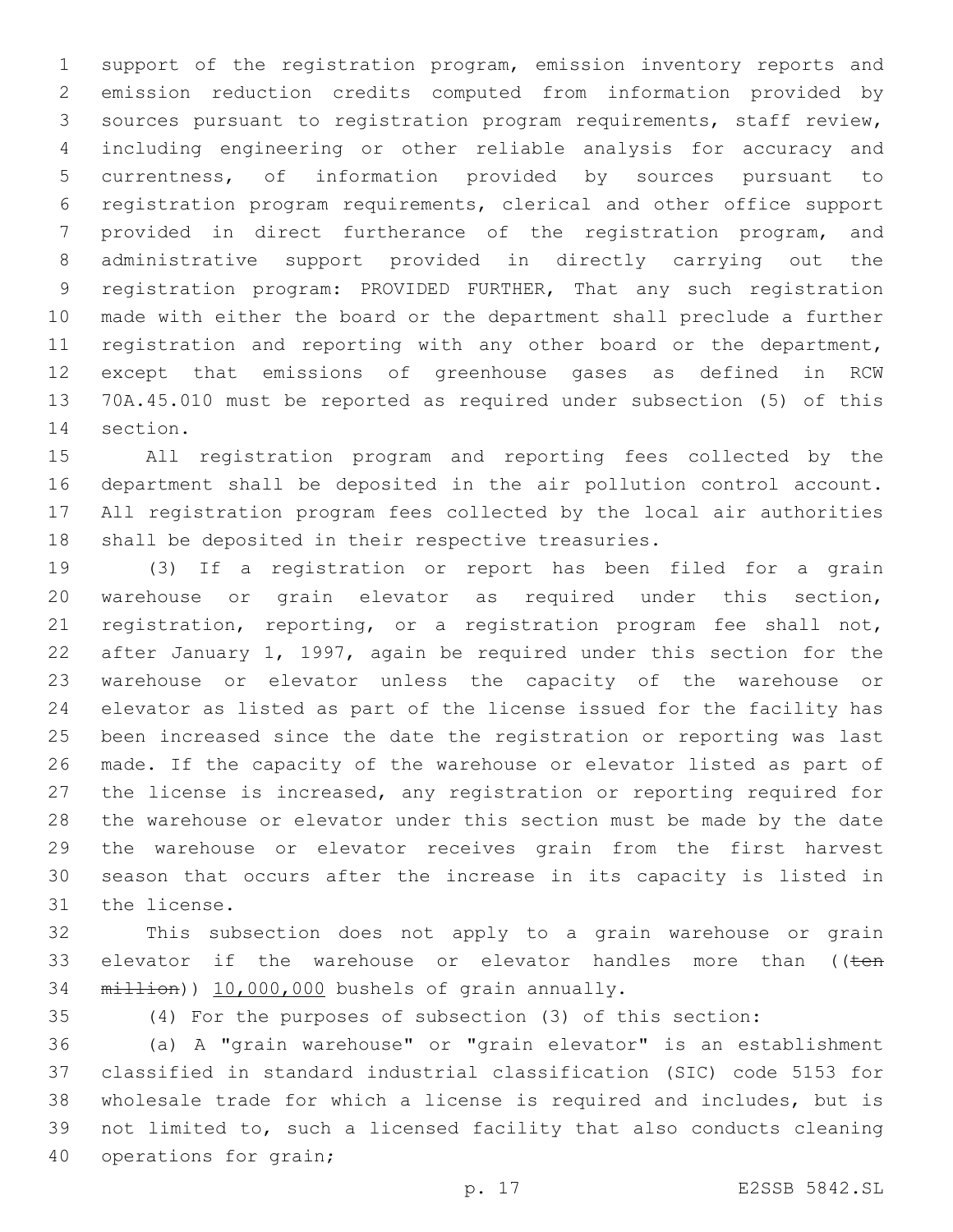(b) A "license" is a license issued by the department of agriculture licensing a facility as a grain warehouse or grain elevator under chapter 22.09 RCW or a license issued by the federal government licensing a facility as a grain warehouse or grain elevator for purposes similar to those of licensure for the facility under chapter 22.09 RCW; and6

7 (c) "Grain" means a grain or a pulse.

 (5)(a) The department shall adopt rules requiring persons to report emissions of greenhouse gases as defined in RCW 70A.45.010 where those emissions from a single facility, or from electricity or fossil fuels sold in Washington by a single supplier or local 12 distribution company, meet or exceed ((ten thousand)) 10,000 metric tons of carbon dioxide equivalent annually. The rules adopted by the department must support implementation of the program created in RCW 70A.65.060. In addition, the rules must require that:

 (i) Emissions of greenhouse gases resulting from the combustion of fossil fuels be reported separately from emissions of greenhouse gases resulting from the combustion of biomass; and

 (ii) Each annual report must include emissions data for the preceding calendar year and must be submitted to the department by 21 March 31st of the year in which the report is due, except for an 22 electric power entity, which must submit its report by June 1st of 23 the year in which the report is due.

 (b)(i) The department may by rule include additional gases to the definition of "greenhouse gas" in RCW 70A.45.010 only if the gas has been designated as a greenhouse gas by the United States congress, by the United States environmental protection agency, or included in external greenhouse gas emission trading programs with which Washington has pursuant to RCW 70A.65.210. Prior to including additional gases to the definition of "greenhouse gas" in RCW 70A.45.010, the department shall notify the appropriate committees of 32 the legislature.

 (ii) The department may by rule exempt persons who are required to report greenhouse gas emissions to the United States environmental 35 protection agency and who emit less than ((ten thousand)) 10,000 36 metric tons carbon dioxide equivalent annually.

 (iii) The department must establish a methodology for persons who are not required to report under this section to voluntarily report 39 their greenhouse gas emissions.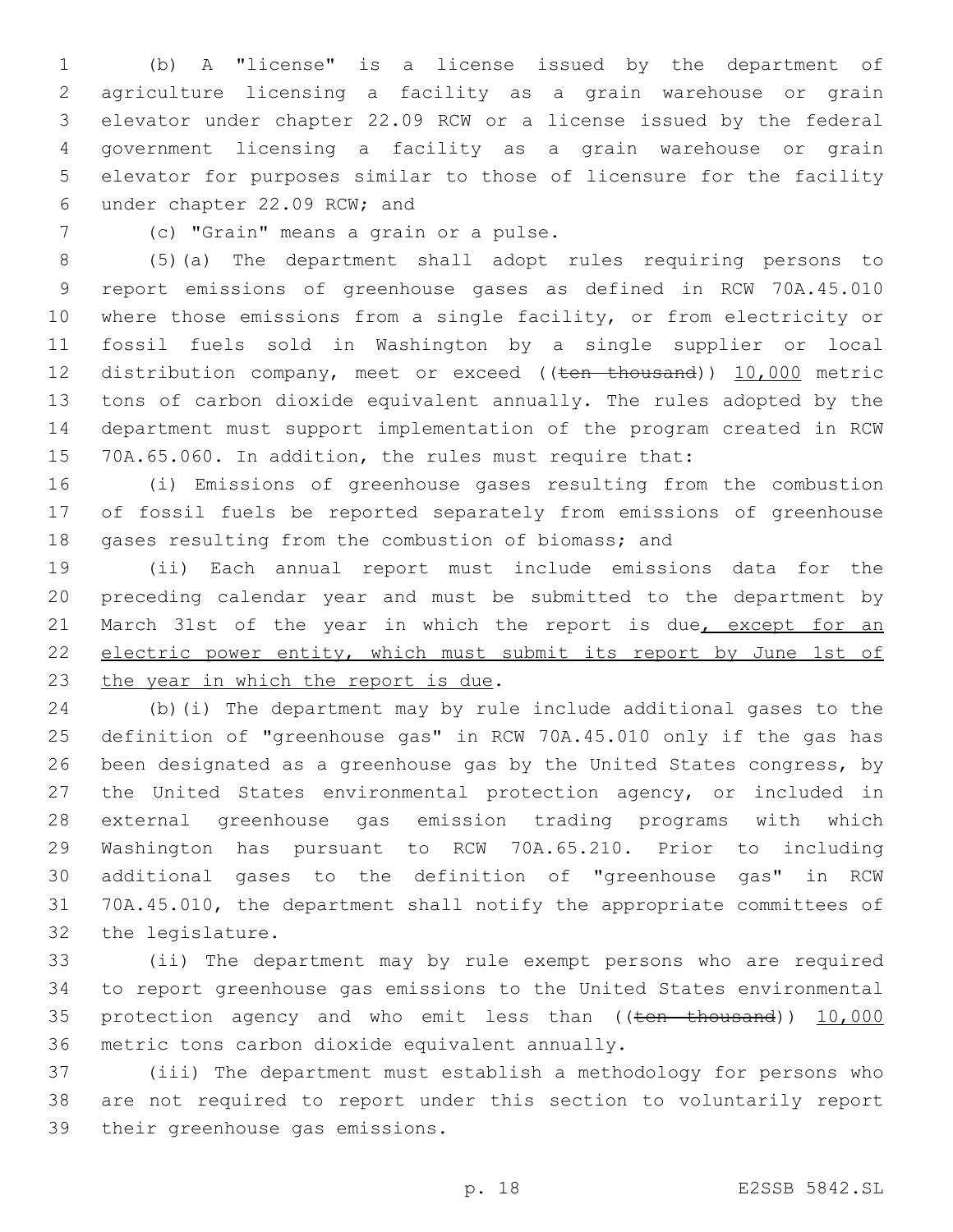(c)(i) The department shall review and if necessary update its 2 rules whenever:

 (A) The United States environmental protection agency adopts final amendments to 40 C.F.R. Part 98 to ensure consistency with federal reporting requirements for emissions of greenhouse gases; or

 (B) Needed to ensure consistency with emissions reporting requirements for jurisdictions with which Washington has entered a 8 linkage agreement.

 (ii) The department shall not amend its rules in a manner that 10 conflicts with this section.

 (d) The department shall share any reporting information reported to it with the local air authority in which the person reporting under the rules adopted by the department operates.

 (e) The fee provisions in subsection (2) of this section apply to reporting of emissions of greenhouse gases. Persons required to report under (a) of this subsection who fail to report or pay the fee required in subsection (2) of this section are subject to enforcement penalties under this chapter. The department shall enforce the reporting rule requirements. When a person that holds a compliance obligation under RCW 70A.65.080 fails to submit an emissions data report or fails to obtain a positive emissions data verification statement in accordance with (g)(ii) of this subsection, the department may assign an emissions level for that person.

 (f) The energy facility site evaluation council shall, simultaneously with the department, adopt rules that impose greenhouse gas reporting requirements in site certifications on owners or operators of a facility permitted by the energy facility site evaluation council. The greenhouse gas reporting requirements imposed by the energy facility site evaluation council must be the same as the greenhouse gas reporting requirements imposed by the department. The department shall share any information reported to it from facilities permitted by the energy facility site evaluation council with the council, including notice of a facility that has failed to report as required. The energy facility site evaluation council shall contract with the department to monitor the reporting 36 requirements adopted under this section.

 (g)(i) The department must establish by rule the methods of 38 verifying the accuracy of emissions reports.

 (ii) Verification requirements apply at a minimum to persons required to report under (a) of this subsection with emissions that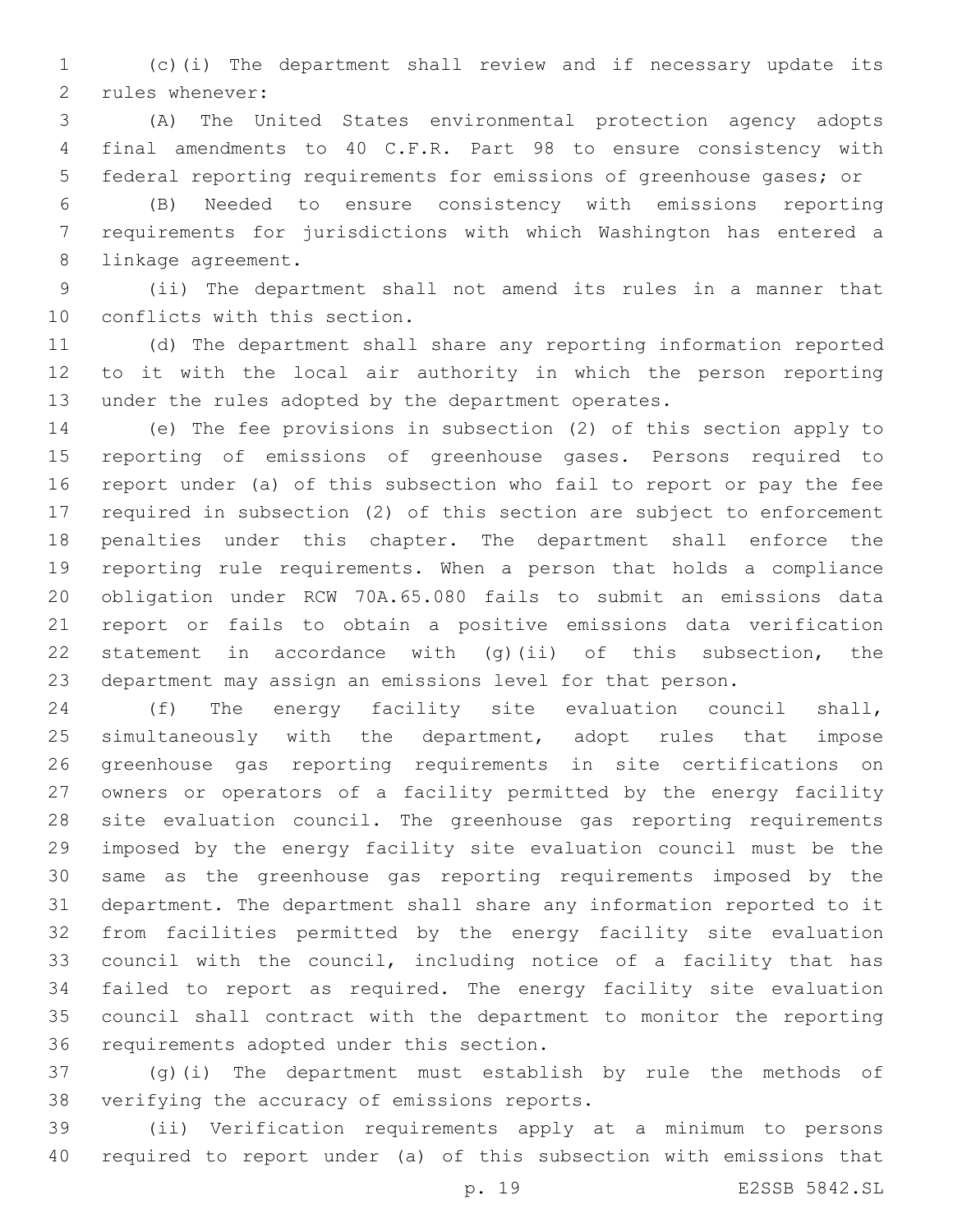equal or exceed 25,000 metric tons of carbon dioxide equivalent emissions, including carbon dioxide from biomass-derived fuels, or to persons who have a compliance obligation under RCW 70A.65.080 in any year of the current compliance period. The department may adopt rules to accept verification reports from another jurisdiction with a linkage agreement pursuant to RCW 70A.65.180 in cases where the department deems that the methods or procedures are substantively similar.8

 (h)(i) The definitions in RCW 70A.45.010 apply throughout this subsection (5) unless the context clearly requires otherwise.

 (ii) For the purpose of this subsection (5), the term "supplier" includes: (A) Suppliers that produce, import, or deliver, or any combination of producing, importing, or delivering, a quantity of fuel products in Washington that, if completely combusted, oxidized, 15 or used in other processes, would result in the release of greenhouse gases in Washington equivalent to or higher than the threshold established under (a) of this subsection; and (B) suppliers of carbon dioxide that produce, import, or deliver a quantity of carbon dioxide in Washington that, if released, would result in emissions equivalent to or higher than the threshold established under (a) of this 21 subsection.

 (iii) For the purpose of this subsection (5), the term "person" includes: (A) An owner or operator of a facility; (B) a supplier; or 24 (C) an electric power entity.

 (iv) For the purpose of this subsection (5), the term "facility" includes facilities that directly emit greenhouse gases in Washington equivalent to the threshold established under (a) of this subsection with at least one source category listed in the United States environmental protection agency's mandatory greenhouse gas reporting regulation, 40 C.F.R. Part 98 Subparts C through II and RR through 31 UU, as adopted on April 25, 2011.

 (v) For the purpose of this subsection (5), the term "electric power entity" includes any of the following that supply electric power in Washington with associated emissions of greenhouse gases equal to or above the threshold established under (a) of this subsection: (A) Electricity importers and exporters; (B) retail providers, including multijurisdictional retail providers; and (C) first jurisdictional deliverers, as defined in RCW 70A.65.010, not 39 otherwise included here.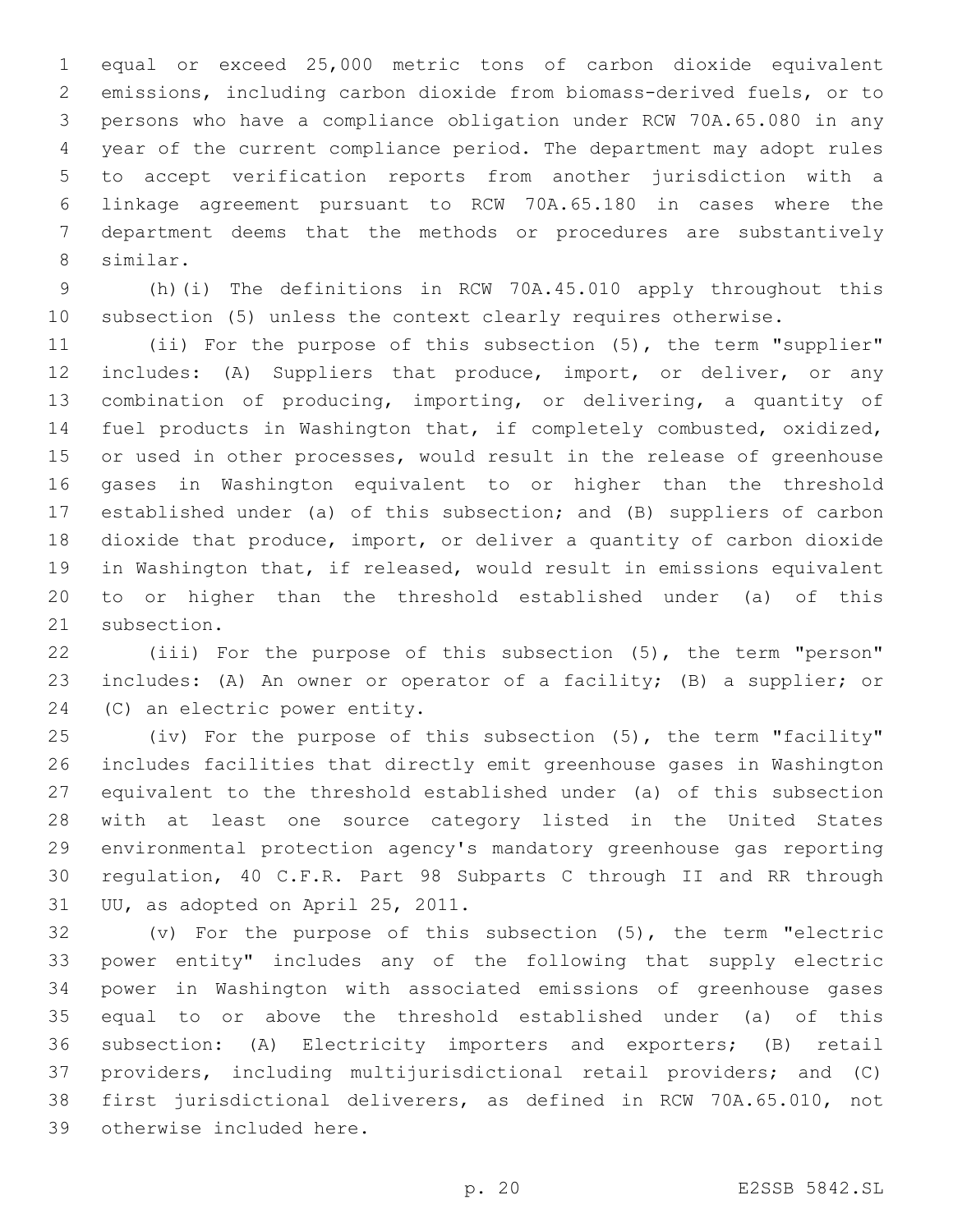**Sec. 10.** RCW 70A.65.010 and 2021 c 316 s 2 are each amended to 2 read as follows:

 The definitions in this section apply throughout this chapter 4 unless the context clearly requires otherwise.

 (1) "Allowance" means an authorization to emit up to one metric 6 ton of carbon dioxide equivalent.

 (2) "Allowance price containment reserve" means an account maintained by the department with allowances available for sale through separate reserve auctions at predefined prices to assist in containing compliance costs for covered and opt-in entities in the event of unanticipated high costs for compliance instruments.

 (3) "Annual allowance budget" means the total number of greenhouse gas allowances allocated for auction and distribution for 14 one calendar year by the department.

 (4) "Asset controlling supplier" means any entity that owns or operates interconnected electricity generating facilities or serves as an exclusive marketer for these facilities even though it does not own them, and has been designated by the department and received a department-published emissions factor for the wholesale electricity procured from its system. The department shall use a methodology consistent with the methodology used by an external greenhouse gas emissions trading program that shares the regional electricity transmission system. Electricity from an asset controlling supplier 24 is considered a specified source of electricity.

 (5) "Auction" means the process of selling greenhouse gas 26 allowances by offering them up for bid, taking bids, and then 27 distributing the allowances to winning bidders.

 (6) "Auction floor price" means a price for allowances below which bids at auction are not eligible to be accepted.

 (7) "Auction purchase limit" means the limit on the number of allowances one registered entity or a group of affiliated registered entities may purchase from the share of allowances sold at an 33 auction.

 (8) "Balancing authority" means the responsible entity that integrates resource plans ahead of time, maintains load-interchange- generation balance within a balancing authority area, and supports 37 interconnection frequency in real time.

 (9) "Balancing authority area" means the collection of generation, transmission, and load within the metered boundaries of a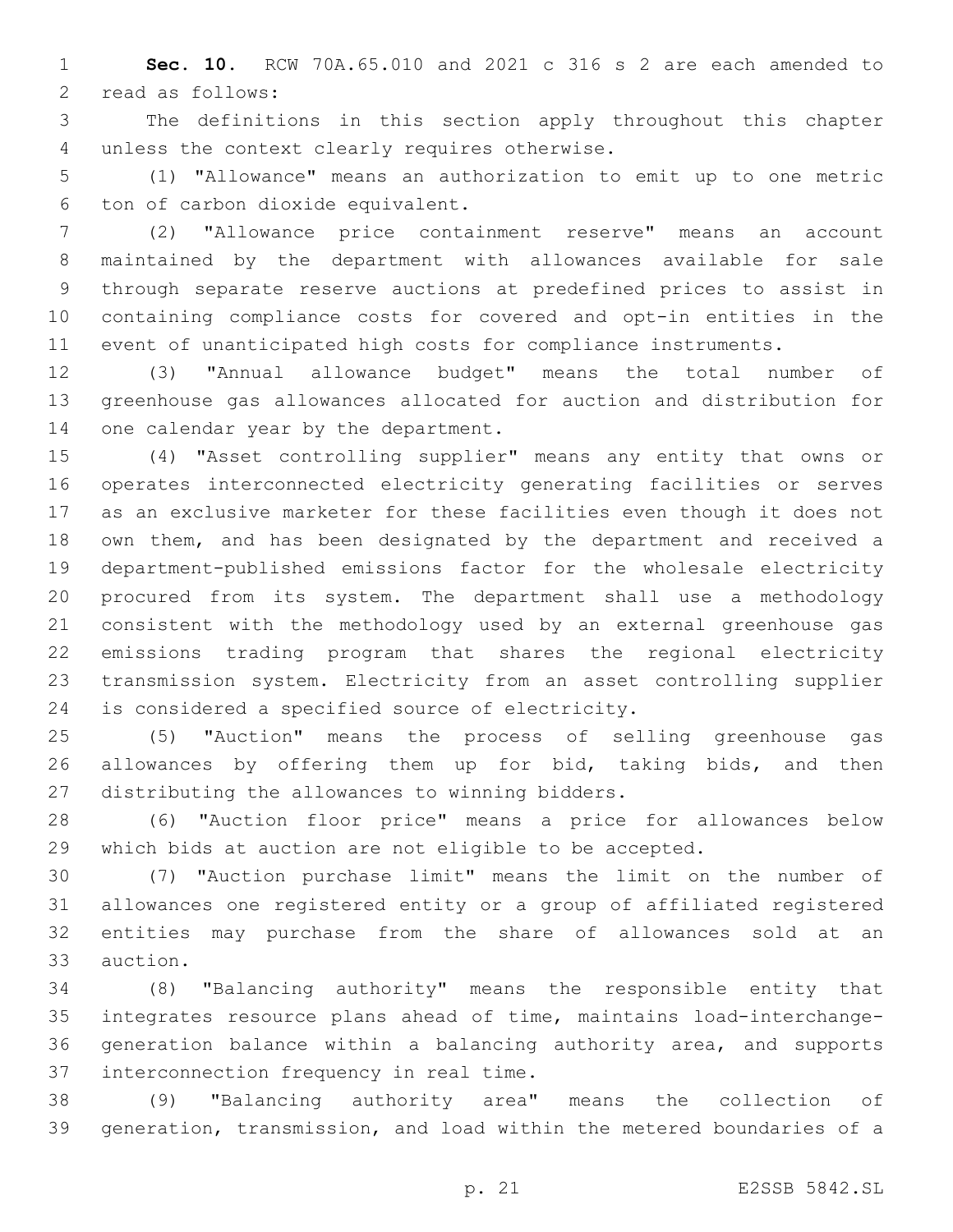balancing authority. A balancing authority maintains load-resource 2 balance within this area.

 (10) "Best available technology" means a technology or technologies that will achieve the greatest reduction in greenhouse gas emissions, taking into account the fuels, processes, and equipment used by facilities to produce goods of comparable type, quantity, and quality. Best available technology must be technically feasible, commercially available, economically viable, not create excessive environmental impacts, and be compliant with all applicable laws while not changing the characteristics of the good being 11 manufactured.

 (11) "Biomass" means nonfossilized and biodegradable organic material originating from plants, animals, and microorganisms, including products, by-products, residues, and waste from 15 agriculture, forestry, and related industries as well as the nonfossilized and biodegradable organic fractions of municipal wastewater and industrial waste, including gases and liquids recovered from the decomposition of nonfossilized and biodegradable 19 organic material.

 (12) "Biomass-derived fuels," "biomass fuels," or "biofuels" means fuels derived from biomass that have at least 40 percent lower greenhouse gas emissions based on a full life-cycle analysis when compared to petroleum fuels for which biofuels are capable as serving 24 as a substitute.

 (13) "Carbon dioxide equivalents" means a measure used to compare the emissions from various greenhouse gases based on their global 27 warming potential.

 (14) "Carbon dioxide removal" means deliberate human activities removing carbon dioxide from the atmosphere and durably storing it in geological, terrestrial, or ocean reservoirs, or in products. "Carbon dioxide removal" includes existing and potential anthropogenic enhancement of biological or geochemical sinks and including, but not limited to, carbon mineralization and direct air capture and storage.

 (15) "Climate commitment" means the process and mechanisms to ensure a coordinated and strategic approach to advancing climate resilience and environmental justice and achieving an equitable and 37 inclusive transition to a carbon neutral economy.

 (16) "Climate resilience" is the ongoing process of anticipating, preparing for, and adapting to changes in climate and minimizing negative impacts to our natural systems, infrastructure, and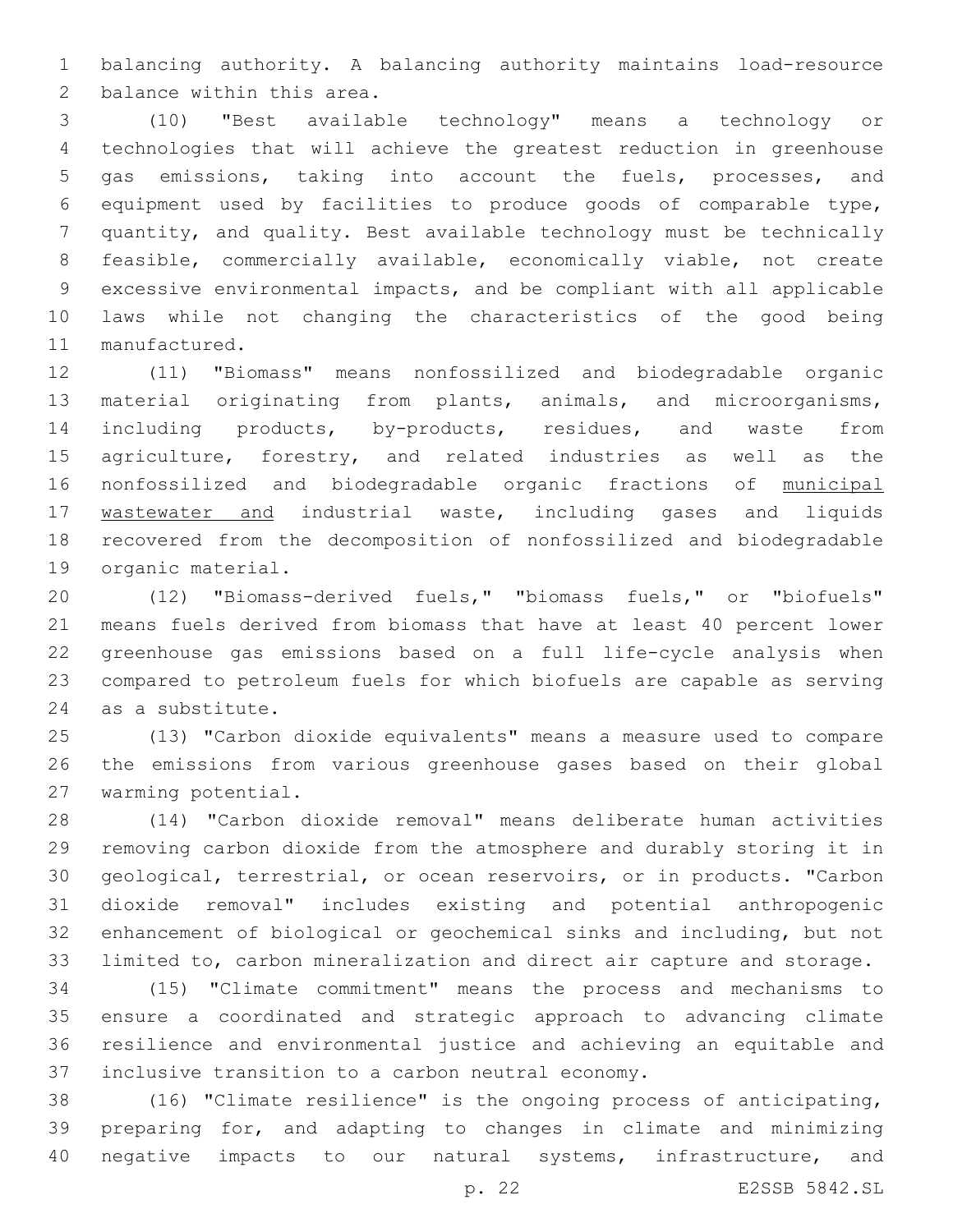communities. For natural systems, increasing climate resilience involves restoring and increasing the health, function, and integrity of our ecosystems and improving their ability to absorb and recover from climate-affected disturbances. For communities, increasing climate resilience means enhancing their ability to understand, prevent, adapt, and recover from climate impacts to people and 7 infrastructure.

 (17) "Closed facility" means a facility at which the current owner or operator has elected to permanently stop production and will 10 no longer be an emissions source.

 (18) "Compliance instrument" means an allowance or offset credit issued by the department or by an external greenhouse gas emissions trading program to which Washington has linked its greenhouse gas emissions cap and invest program. One compliance instrument is equal 15 to one metric ton of carbon dioxide equivalent.

 (19) "Compliance obligation" means the requirement to submit to the department the number of compliance instruments equivalent to a covered or opt-in entity's covered emissions during the compliance 19 period.

 (20) "Compliance period" means the four-year period for which the compliance obligation is calculated for covered entities.

 (21) "Cost burden" means the impact on rates or charges to customers of electric utilities in Washington state for the incremental cost of electricity service to serve load due to the compliance cost for greenhouse gas emissions caused by the program. Cost burden includes administrative costs from the utility's 27 participation in the program.

 (22) "Covered emissions" means the emissions for which a covered entity has a compliance obligation under RCW 70A.65.080.

 (23) "Covered entity" means a person that is designated by the department as subject to RCW 70A.65.060 through 70A.65.210.

 (24) "Cumulative environmental health impact" has the same 33 meaning as provided in RCW 70A.02.010.

 (25) "Curtailed facility" means a facility at which the owner or operator has temporarily suspended production but for which the owner or operator maintains operating permits and retains the option to 37 resume production if conditions become amenable.

(26) "Department" means the department of ecology.

39 (27) "Electricity importer" means: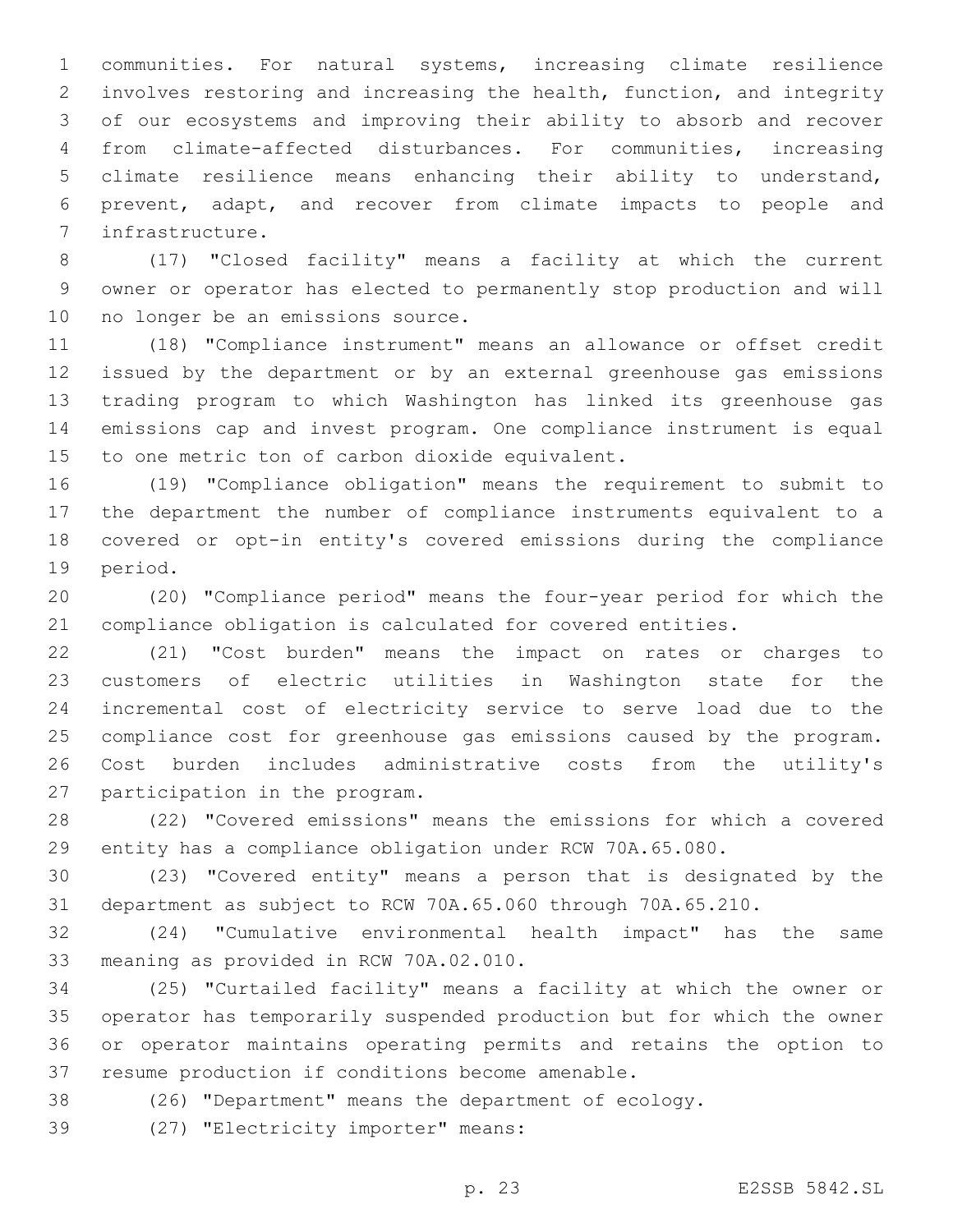(a) For electricity that is scheduled with a NERC e-tag to a final point of delivery into a balancing authority area located entirely within the state of Washington, the electricity importer is identified on the NERC e-tag as the purchasing-selling entity on the last segment of the tag's physical path with the point of receipt located outside the state of Washington and the point of delivery 7 located inside the state of Washington;

 (b) For facilities physically located outside the state of Washington with the first point of interconnection to a balancing authority area located entirely within the state of Washington when the electricity is not scheduled on a NERC e-tag, the electricity 12 importer is the facility operator or owner;

 (c) For electricity imported through a centralized market, the electricity importer will be defined by rule consistent with the 15 rules required under RCW 70A.65.080(1)(c);

 (d) For electricity from facilities allocated to serve retail electricity customers of a multijurisdictional electric company, the 18 electricity importer is the multijurisdictional electric company;

 (e) If the importer identified under (a) of this subsection is a federal power marketing administration over which the state of Washington does not have jurisdiction, and the federal power marketing administration has not voluntarily elected to comply with the program, then the electricity importer is the next purchasing- selling entity in the physical path on the NERC e-tag, or if no additional purchasing-selling entity over which the state of Washington has jurisdiction, then the electricity importer is the electric utility that operates the Washington transmission or 28 distribution system, or the generation balancing authority;

 (f) For electricity that is imported into the state by a federal power marketing administration and sold to a public body or cooperative customer or direct service industrial customer located in Washington pursuant to section 5(b) or (d) of the Pacific Northwest electric power planning and conservation act of 1980, P.L. 96-501, the electricity importer is the federal marketing administration;

 (g) If the importer identified under (f) of this subsection has not voluntarily elected to comply with the program, then the electricity importer is the public body or cooperative customer or 38 direct service industrial customer; or

 (h) For electricity from facilities allocated to a consumer-owned utility inside the state of Washington from a multijurisdictional

p. 24 E2SSB 5842.SL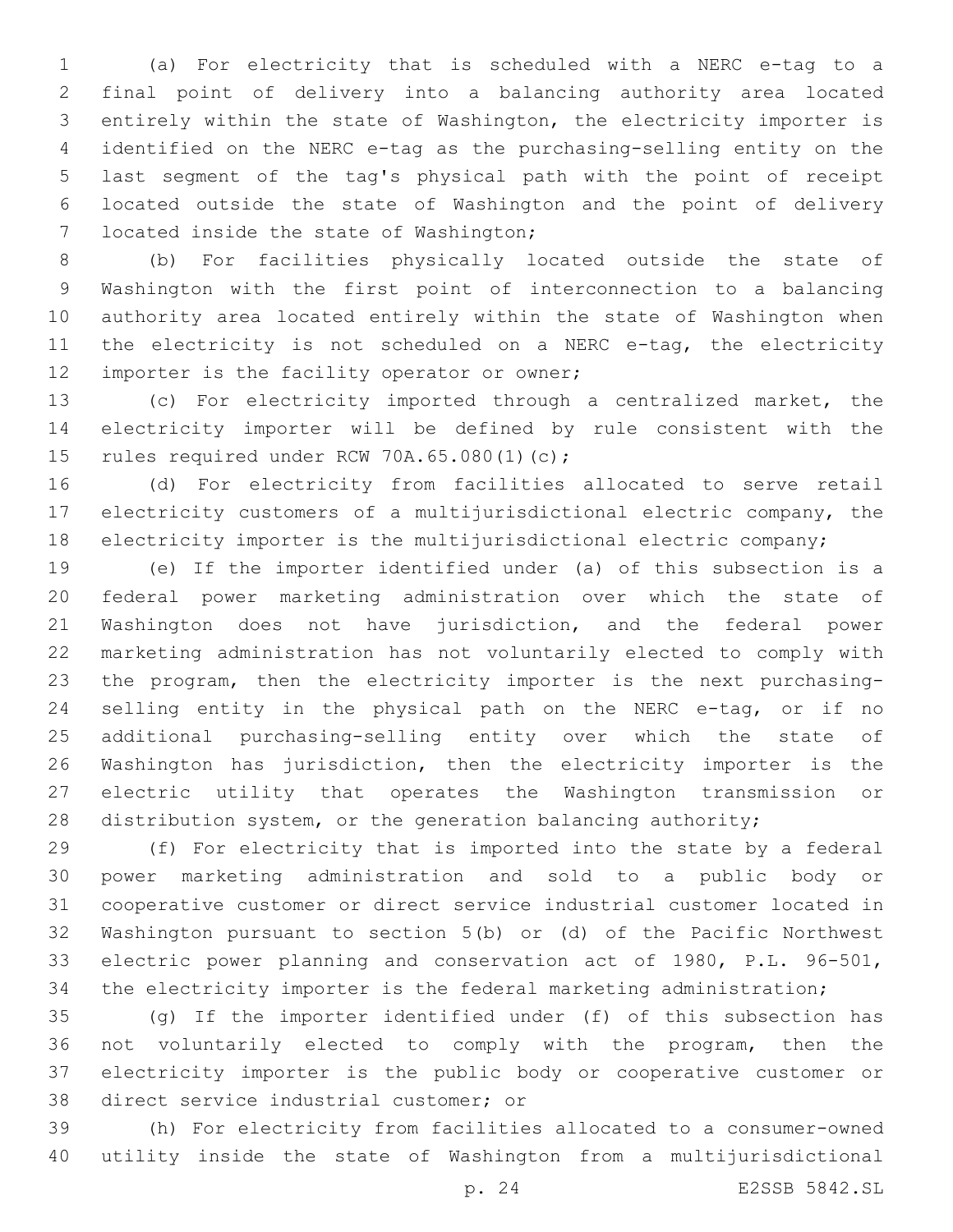consumer-owned utility, the electricity importer is the consumerowned utility inside the state of Washington.2

 (28) "Emissions containment reserve allowance" means a conditional allowance that is withheld from sale at an auction by the department or its agent to secure additional emissions reductions in the event prices fall below the emissions containment reserve trigger 7 price.

 (29) "Emissions containment reserve trigger price" means the price below which allowances will be withheld from sale by the department or its agent at an auction, as determined by the 11 department by rule.

 (30) "Emissions threshold" means the greenhouse gas emission level at or above which a person has a compliance obligation.

 (31) "Environmental benefits" has the same meaning as defined in 15 RCW 70A.02.010.

 (32) "Environmental harm" has the same meaning as defined in RCW 17 70A.02.010.

 (33) "Environmental impacts" has the same meaning as defined in 19 RCW 70A.02.010.

 (34) "Environmental justice" has the same meaning as defined in 21 RCW 70A.02.010.

 (35) "Environmental justice assessment" has the same meaning as 23 identified in RCW 70A.02.060.

 (36) "External greenhouse gas emissions trading program" means a government program, other than Washington's program created in this chapter, that restricts greenhouse gas emissions from sources outside 27 of Washington and that allows emissions trading.

 (37) "Facility" means any physical property, plant, building, structure, source, or stationary equipment located on one or more contiguous or adjacent properties in actual physical contact or separated solely by a public roadway or other public right-of-way and under common ownership or common control, that emits or may emit any 33 greenhouse gas.

 (38) "First jurisdictional deliverer" means the owner or operator of an electric generating facility in Washington or an electricity 36 importer.

 (39) "General market participant" means a registered entity that is not identified as a covered entity or an opt-in entity that is registered in the program registry and intends to purchase, hold, sell, or voluntarily retire compliance instruments.

p. 25 E2SSB 5842.SL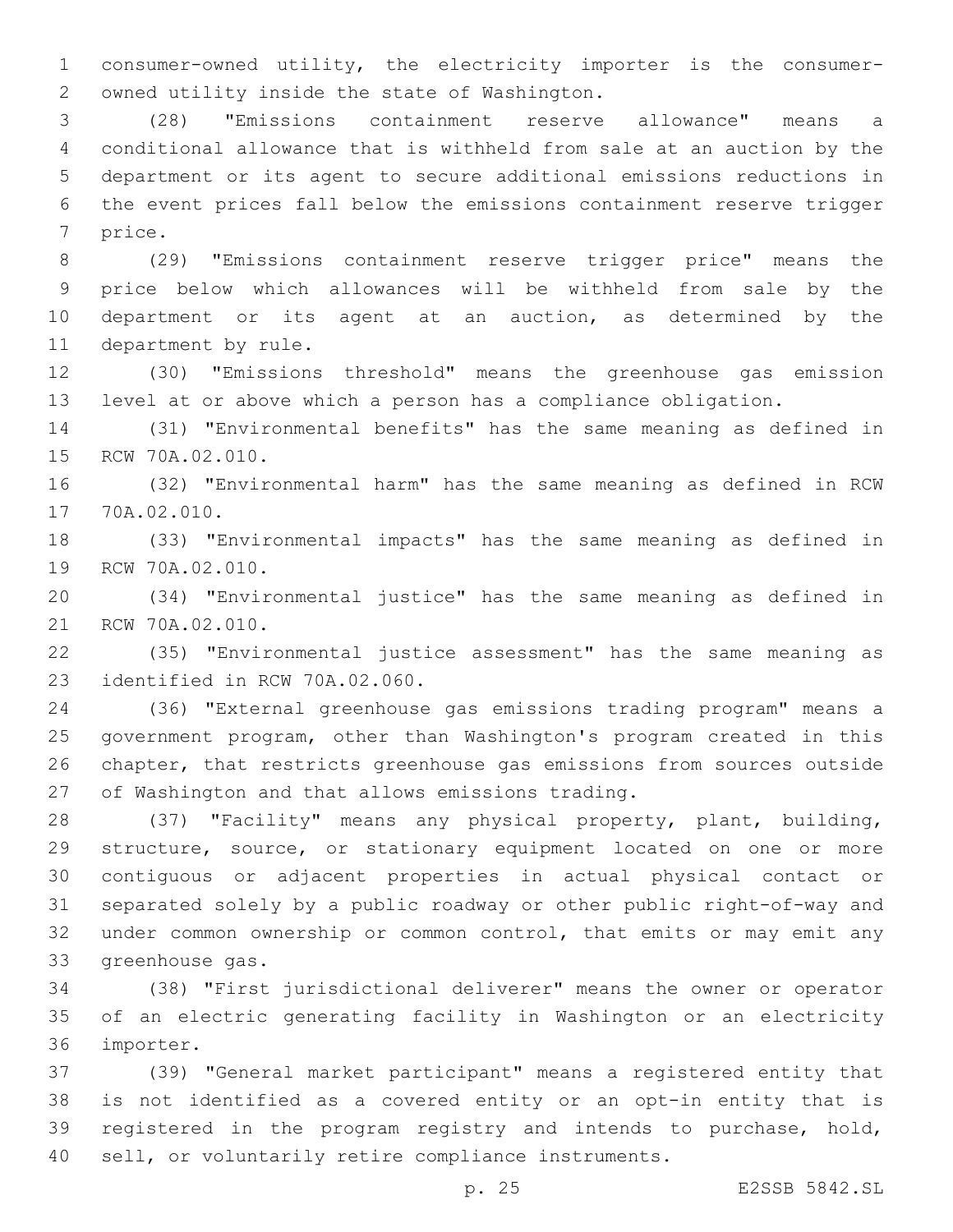(40) "Greenhouse gas" has the same meaning as in RCW 70A.45.010.

 (41) "Holding limit" means the maximum number of allowances that may be held for use or trade by a registered entity at any one time.

 (42) "Imported electricity" means electricity generated outside the state of Washington with a final point of delivery within the 6 state.

 (a) "Imported electricity" includes electricity from an organized 8 market, such as the energy imbalance market.

 (b) "Imported electricity" includes imports from linked jurisdictions, but such imports shall be construed as having no 11 emissions.

 (c) Electricity from a system that is marketed by a federal power marketing administration shall be construed as "imported electricity," not electricity generated in the state of Washington.

 (d) "Imported electricity" does not include electricity imports of unspecified electricity that are netted by exports of unspecified electricity to any jurisdiction not covered by a linked program by 18 the same entity within the same hour.

 (e) For a multijurisdictional electric company, "imported electricity" means electricity, other than from in-state facilities, that contributes to a common system power pool. Where a multijurisdictional electric company has a cost allocation methodology approved by the utilities and transportation commission, the allocation of specific facilities to Washington's retail load 25 will be in accordance with that methodology.

 (f) For a multijurisdictional consumer-owned utility, "imported electricity" includes electricity from facilities that contribute to a common system power pool that are allocated to a consumer-owned utility inside the state of Washington pursuant to a methodology approved by the governing board of the consumer-owned utility.

 (43) "Leakage" means a reduction in emissions of greenhouse gases within the state that is offset by a directly attributable increase in greenhouse gas emissions outside the state and outside the geography of another jurisdiction with a linkage agreement with 35 Washington.

 (44) "Limits" means the greenhouse gas emissions reductions 37 required by RCW 70A.45.020.

 (45) "Linkage" means a bilateral or multilateral decision under a linkage agreement between greenhouse gas market programs to accept compliance instruments issued by a participating jurisdiction to meet

p. 26 E2SSB 5842.SL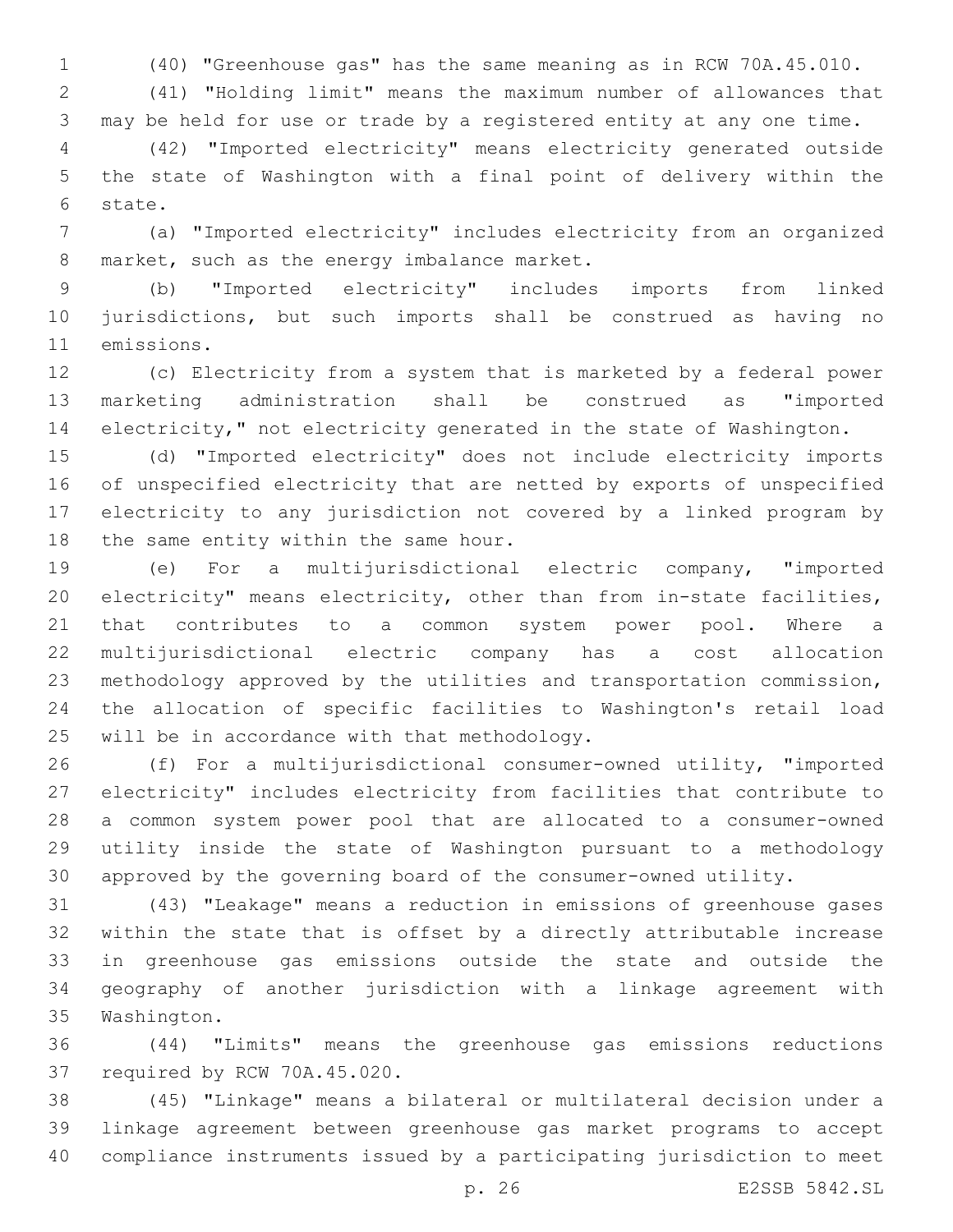the obligations of regulated entities in a partner jurisdiction and to otherwise coordinate activities to facilitate operation of a joint market.3

 (46) "Linkage agreement" means a nonbinding agreement that connects two or more greenhouse gas market programs and articulates a mutual understanding of how the participating jurisdictions will work together to facilitate a connected greenhouse gas market.

 (47) "Linked jurisdiction" means a jurisdiction with which 9 Washington has entered into a linkage agreement.

 (48) "Multijurisdictional consumer-owned utility" means a consumer-owned utility that provides electricity to member owners in Washington and in one or more other states in a contiguous service 13 territory or from a common power system.

 (49) "Multijurisdictional electric company" means an investor- owned utility that provides electricity to customers in Washington and in one or more other states in a contiguous service territory or 17 from a common power system.

 (50) "NERC e-tag" means North American electric reliability corporation (NERC) energy tag representing transactions on the North American bulk electricity market scheduled to flow between or across 21 balancing authority areas.

 (51) "Offset credit" means a tradable compliance instrument that represents an emissions reduction or emissions removal of one metric 24 ton of carbon dioxide equivalent.

 (52) "Offset project" means a project that reduces or removes greenhouse gases that are not covered emissions under this chapter.

 (53) "Offset protocols" means a set of procedures and standards to quantify greenhouse gas reductions or greenhouse gas removals 29 achieved by an offset project.

 (54) "Overburdened community" means a geographic area where vulnerable populations face combined, multiple environmental harms and health impacts or risks due to exposure to environmental pollutants or contaminants through multiple pathways, which may result in significant disparate adverse health outcomes or effects.

 (a) "Overburdened community" includes, but is not limited to: (i) Highly impacted communities as defined in RCW 19.405.020; (ii) Communities located in census tracts that are fully or

 partially on "Indian country" as defined in 18 U.S.C. Sec. 1151; and (iii) Populations, including Native Americans or immigrant populations, who may be exposed to environmental contaminants and

p. 27 E2SSB 5842.SL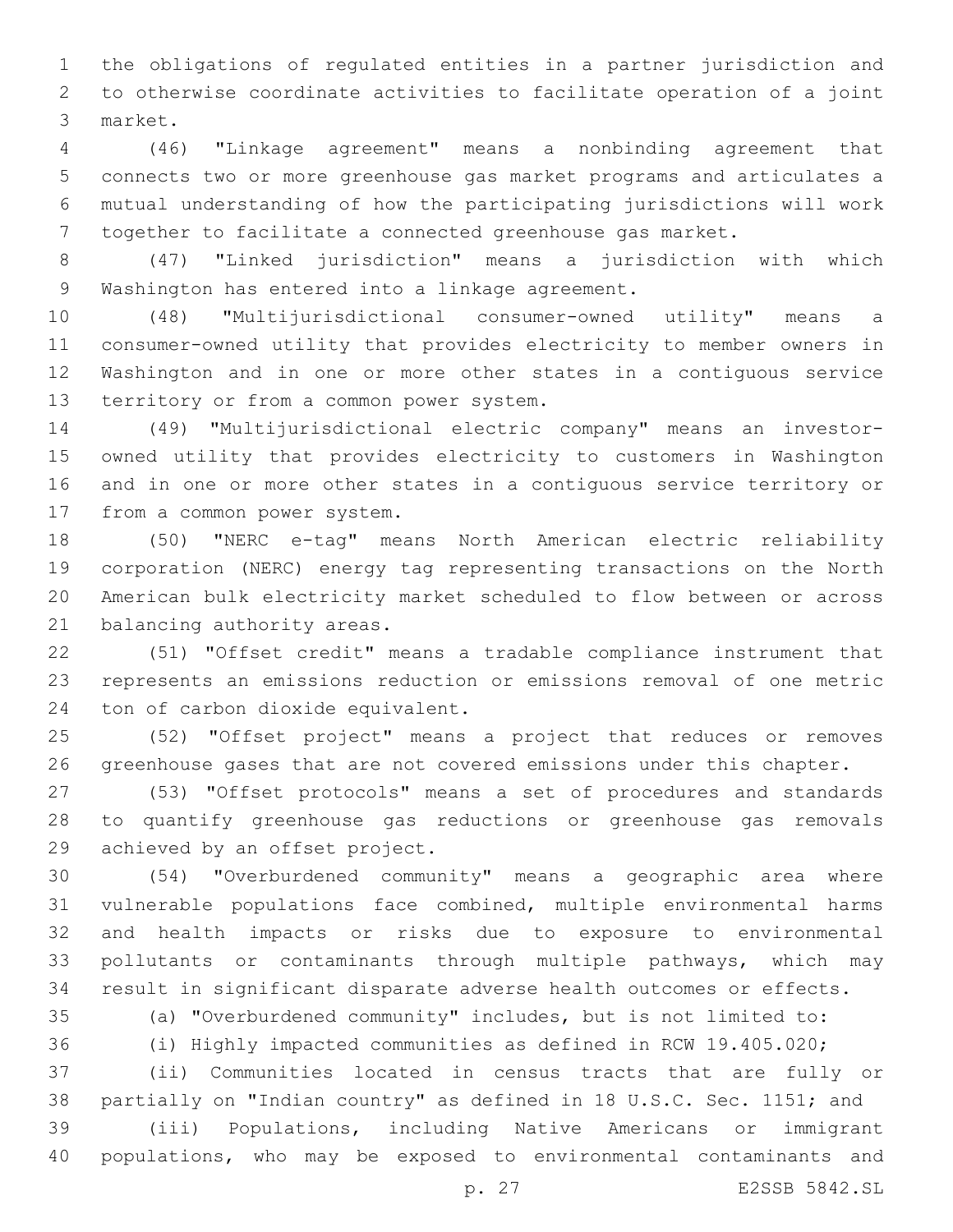pollutants outside of the geographic area in which they reside based on the populations' use of traditional or cultural foods and practices, such as the use of resources, access to which is protected under treaty rights in ceded areas, when those exposures in conjunction with other exposures may result in disproportionately greater risks, including risks of certain cancers or other adverse 7 health effects and outcomes.

 (b) Overburdened communities identified by the department may include the same communities as those identified by the department through its process for identifying overburdened communities under 11 RCW 70A.02.010.

 (55) "Person" has the same meaning as defined in RCW 13 70A.15.2200(5)(h)(iii).

 (56) "Point of delivery" means a point on the electricity transmission or distribution system where a deliverer makes electricity available to a receiver, or available to serve load. This point may be an interconnection with another system or a substation where the transmission provider's transmission and distribution systems are connected to another system, or a distribution substation where electricity is imported into the state over a multijurisdictional retail provider's distribution system.

 (57) "Price ceiling unit" means the units issued at a fixed price by the department for the purpose of limiting price increases and funding further investments in greenhouse gas reductions.

 (58) "Program" means the greenhouse gas emissions cap and invest program created by and implemented pursuant to this chapter.

 (59) "Program registry" means the data system in which covered entities, opt-in entities, and general market participants are registered and in which compliance instruments are recorded and 30 tracked.

 (60) "Registered entity" means a covered entity, opt-in entity, or general market participant that has completed the process for 33 registration in the program registry.

 (61) "Resilience" means the ability to prepare, mitigate and plan for, withstand, recover from, and more successfully adapt to adverse events and changing conditions, and reorganize in an equitable manner 37 that results in a new and better condition.

 (62) "Retire" means to permanently remove a compliance instrument such that the compliance instrument may never be sold, traded, or 40 otherwise used again.

p. 28 E2SSB 5842.SL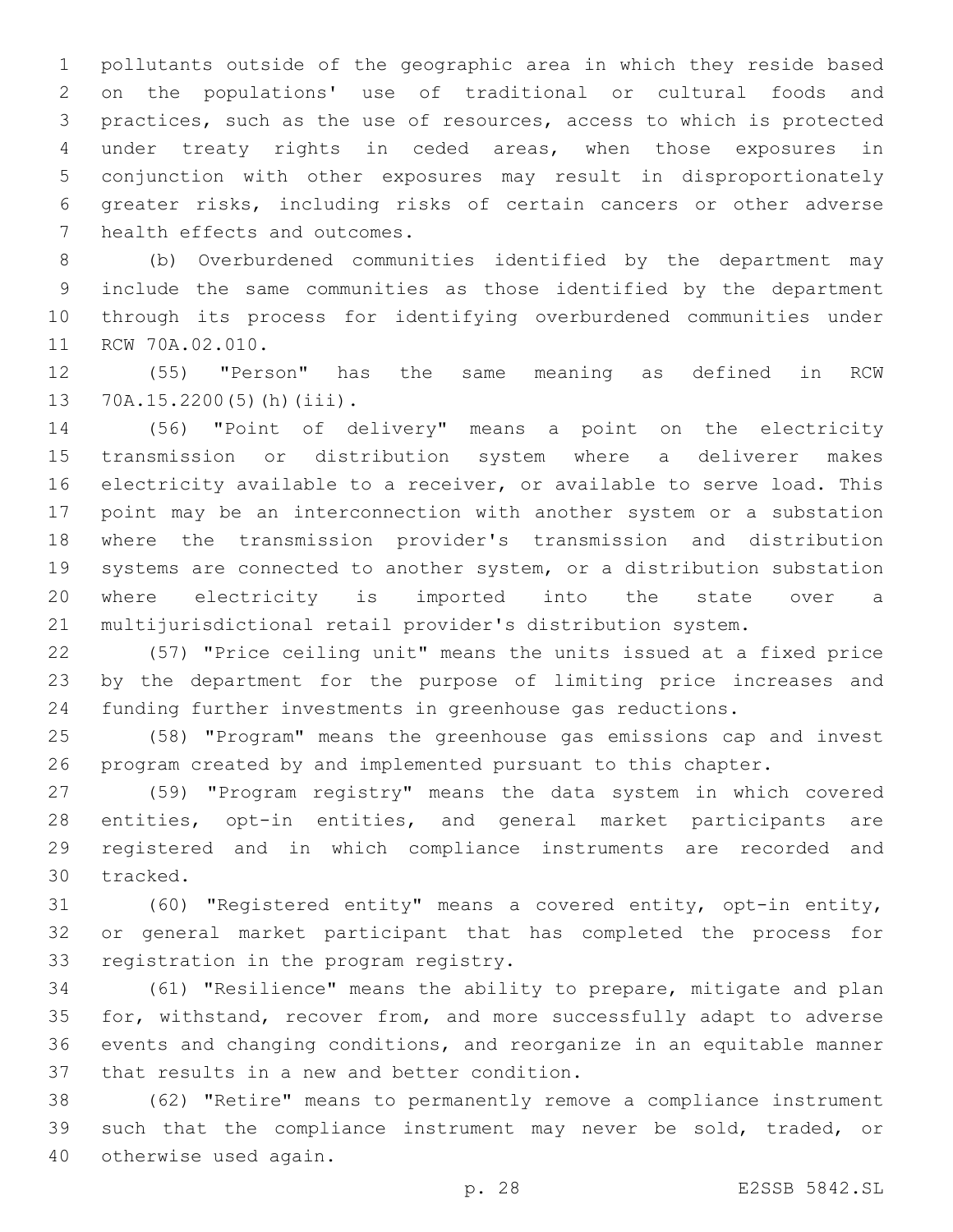(63) "Specified source of electricity" or "specified source" means a facility, unit, or asset controlling supplier that is permitted to be claimed as the source of electricity delivered. The reporting entity must have either full or partial ownership in the facility or a written power contract to procure electricity generated by that facility or unit or from an asset controlling supplier at the time of entry into the transaction to procure electricity.

 (64) "Supplier" means a supplier of fuel in Washington state as 9 defined in RCW 70A.15.2200(5)(h)(ii).

 (65) "Tribal lands" has the same meaning as defined in RCW 11 70A.02.010.

 (66) "Unspecified source of electricity" or "unspecified source" means a source of electricity that is not a specified source at the time of entry into the transaction to procure electricity.

 (67) "Voluntary renewable reserve account" means a holding account maintained by the department from which allowances may be retired for voluntary renewable electricity generation, which is directly delivered to the state and has not and will not be sold or used to meet any other mandatory requirements in the state or any other jurisdiction, on behalf of voluntary renewable energy 21 purchasers or end users.

 (68) "Vulnerable populations" has the same meaning as defined in 23 RCW 70A.02.010.

 **Sec. 11.** RCW 70A.65.140 and 2021 c 316 s 16 are each amended to 25 read as follows:

 (1) To help ensure that the price of allowances remains sufficient to incentivize reductions in greenhouse gas emissions, the department must establish an emissions containment reserve and set an emissions containment reserve trigger price by rule. The price must be set at a reasonable amount above the auction floor price and equal to the level established in jurisdictions with which the department 32 has entered into a linkage agreement.  $((\text{In the event that}))$  If a 33 jurisdiction with which the department ((has entered)) might enter into a linkage agreement has no emissions containment trigger price, 35 the department ( $(\text{sha11})$ ) may suspend the trigger price under this subsection. The purpose of withholding allowances in the emissions containment reserve is to secure additional emissions reductions.

 (2) In the event that the emissions containment reserve trigger price is met during an auction, the department must automatically

p. 29 E2SSB 5842.SL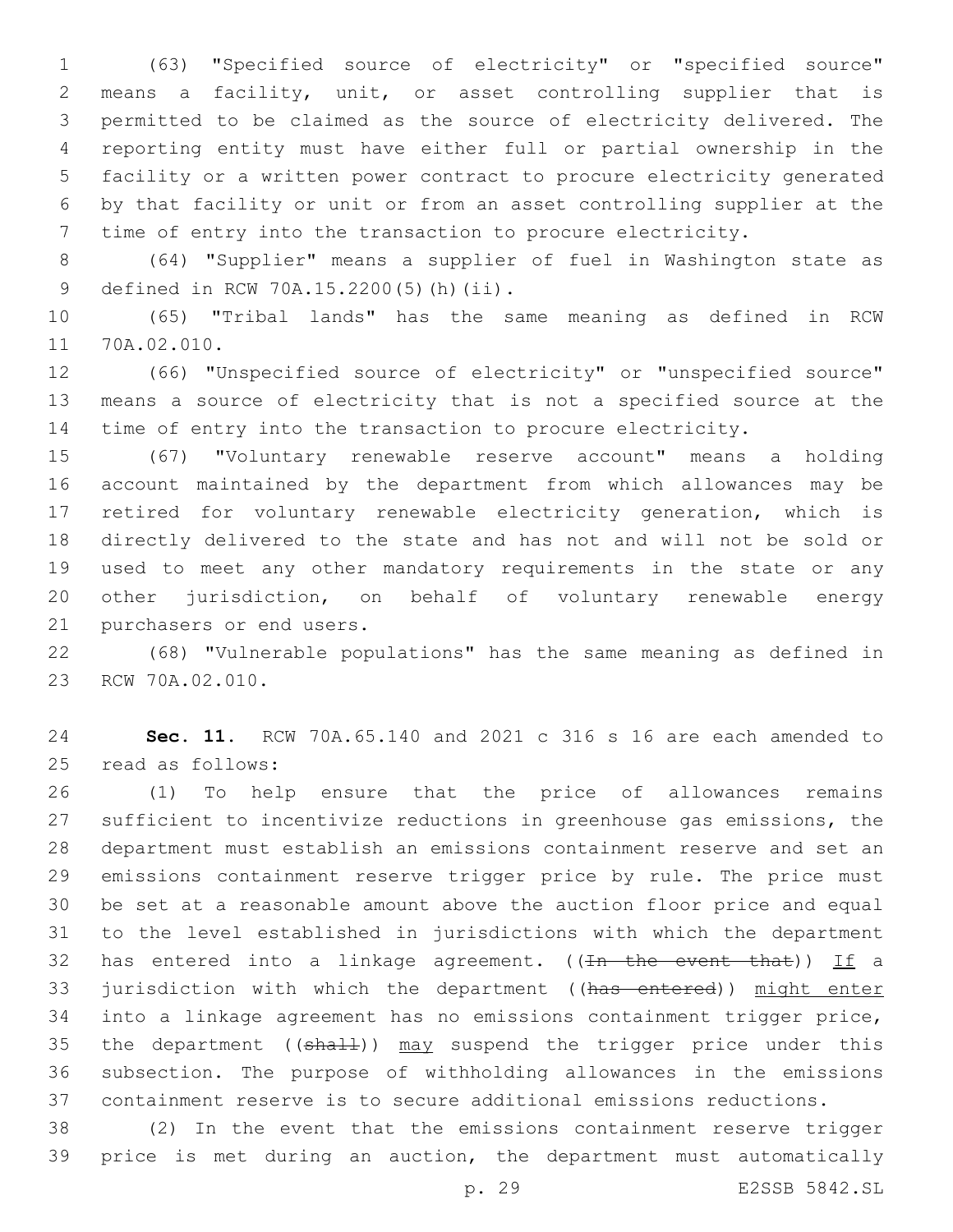withhold allowances as needed. The department must convert and transfer any allowances that have been withheld from auction into the 3 emissions containment reserve account.

 (3) Emissions containment reserve allowances may only be withheld from an auction if the demand for allowances would result in an auction clearing price that is less than the emissions containment reserve trigger price prior to the withholding from the auction of 8 any emissions containment reserve allowances.

 (4) The department shall transfer allowances to the emissions 10 containment reserve in the following situations:

 (a) No less than two percent of the total number of allowances available from the allowance budgets for calendar years 2023 through 13 2026;

(b) When allowances are unsold in auctions under RCW 70A.65.100;

 (c) When facilities curtail or close consistent with RCW 70A.65.110(6); or16

 (d) When facilities fall below the emissions threshold. The amount of allowances withdrawn from the program budget must be proportionate to the amount of emissions such a facility was 20 previously using.

 (5)(a) Allowances must be distributed from the emissions containment reserve by auction when new covered and opt-in entities 23 enter the program.

 (b) Allowances equal to the greenhouse gas emissions resulting from a new or expanded emissions-intensive, trade-exposed facility with emissions in excess of 25,000 metric tons per year during the first applicable compliance period will be provided to the facility from the reserve created in this section and must be retired by the facility. In subsequent compliance periods, the facility will be subject to the regulatory cap and related requirements under this 31 chapter.

 **Sec. 12.** RCW 70A.65.170 and 2021 c 316 s 19 are each amended to 33 read as follows:

 (1) The department shall adopt by rule the protocols for establishing offset projects and securing offset credits that may be used to meet a portion of a covered or opt-in entity's compliance 37 obligation under this chapter ((316, Laws of 2021)). The protocols adopted by the department under this section must align with the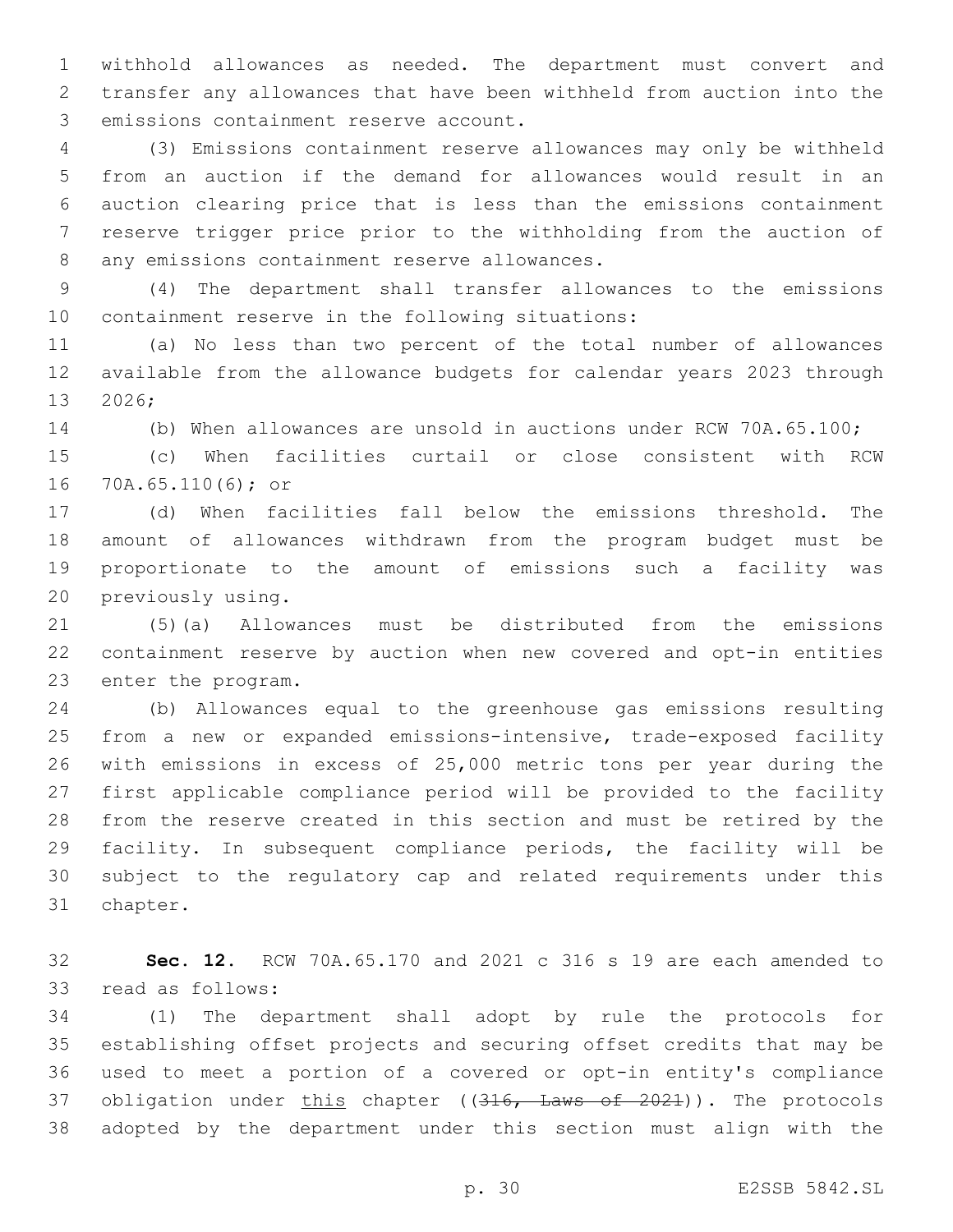1 policies of the state established under RCW 70A.45.090 and 70A.45.100.2

(2) Offset projects must:3

 (a) Provide direct environmental benefits to the state or be located in a jurisdiction with which Washington has entered into a 6 linkage agreement;

(b) Result in greenhouse gas reductions or removals that:

 (i) Are real, permanent, quantifiable, verifiable, and 9 enforceable; and

 (ii) Are in addition to greenhouse gas emission reductions or removals otherwise required by law and other greenhouse gas emission reductions or removals that would otherwise occur; and

13 (c) Have been certified by a recognized registry ((after July 25, 14 2021, or within two years prior to July 25, 2021)).

 (3)(a) A total of no more than five percent of a covered or opt- in entity's compliance obligation during the first compliance period 17 may be met by transferring offset credits. During these years, at least 50 percent of a covered or opt-in entity's compliance obligation satisfied by offset credits must be sourced from offset projects that provide direct environmental benefits in the state.

 (b) A total of no more than four percent of a covered or opt-in entity's compliance obligation during the second compliance period 23 may be met by transferring offset credits. During these years, at least 75 percent of a covered or opt-in entity's compliance obligation satisfied by offset credits must be sourced from offset projects that provide direct environmental benefits in the state. The department may reduce the 75 percent requirement if it determines there is not sufficient offset supply in the state to meet offset 29 demand during the second compliance period.

 (c) The limits in (a) and (b) of this subsection may be modified by rule as adopted by the department when appropriate to ensure achievement of the proportionate share of statewide emissions limits established in RCW 70A.45.020 and to provide for alignment with other 34 jurisdictions to which the state has linked.

 (d) The limits in (a) and (b) of this subsection may be reduced for a specific covered or opt-in entity if the department determines, in consultation with the environmental justice council, that the 38 covered or opt-in entity has or is likely to:

 (i) Contribute substantively to cumulative air pollution burden in an overburdened community as determined by criteria established by

p. 31 E2SSB 5842.SL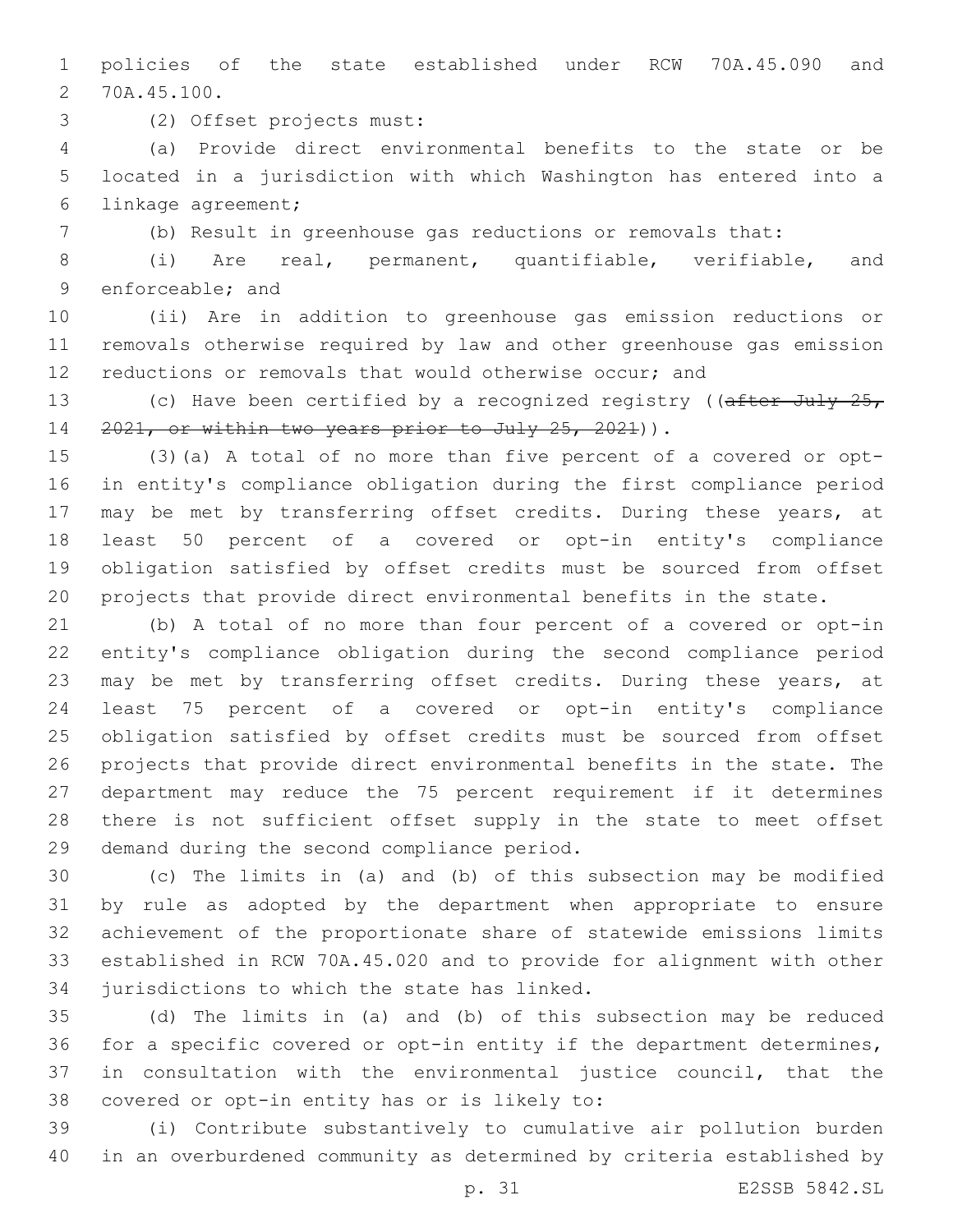the department, in consultation with the environmental justice 2 council; or

 (ii) Violate any permits required by any federal, state, or local air pollution control agency where the violation may result in an 5 increase in emissions.

 (e) An offset project on federally recognized tribal land does not count against the offset credit limits described in (a) and (b) 8 of this subsection.

9 (i) No more than three percent of a covered or opt-in entity's compliance obligation may be met by transferring offset credits from projects on federally recognized tribal land during the first 12 compliance period.

 (ii) No more than two percent of a covered or opt-in entity's compliance obligation may be met by transferring offset credits from projects on federally recognized tribal land during the second 16 compliance period.

 (4) In adopting protocols governing offset projects and covered and opt-in entities' use of offset credits, the department shall:

 (a) Take into consideration standards, rules, or protocols for offset projects and offset credits established by other states, provinces, and countries with programs comparable to the program 22 established in this chapter;

 (b) Encourage opportunities for the development of offset projects in this state by adopting offset protocols that may include, but need not be limited to, protocols that make use of aggregation or other mechanisms to reduce transaction costs related to the development of offset projects and that support the development of 28 carbon dioxide removal projects;

 (c) Adopt a process for monitoring and invalidating offset credits as necessary to ensure the credit reflects emission reductions or removals that continue to meet the standards required by subsection (1) of this section. If an offset credit is invalidated, the covered or opt-in entity must, within six months of the invalidation, transfer replacement credits or allowances to meet its compliance obligation. Failure to transfer the required credits or allowances is a violation subject to penalties as provided in RCW 37 70A.65.200; and

 (d) Make use of aggregation or other mechanisms, including cost- effective inventory and monitoring provisions, to increase the development of offset and carbon removal projects by landowners

p. 32 E2SSB 5842.SL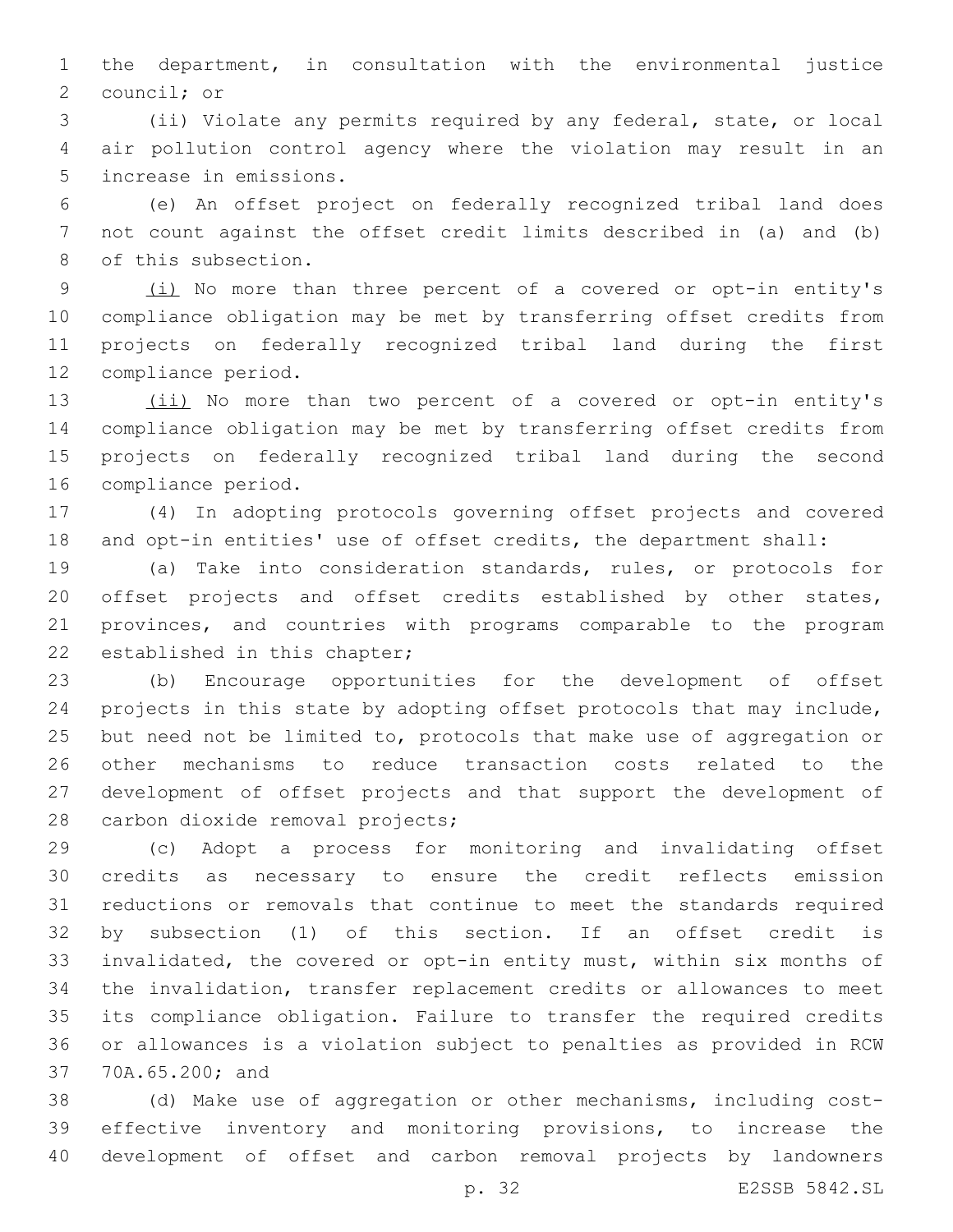across the broadest possible variety of types and sizes of lands, 2 including lands owned by small forestland owners.

(5) Any offset credits used ((may not)) must:

 (a) Not be in addition to or allow for an increase in the emissions limits established under RCW 70A.45.020, as reflected in 6 the annual allowance budgets developed under RCW 70A.65.070;

 (b) Have been issued for reporting periods wholly after July 25, 8 2021, or within two years prior to July 25, 2021; and

 (c) Be consistent with offset protocols adopted by the 10 department.

 (6) The offset credit must be registered and tracked as a 12 compliance instrument.

 (7) Beginning in 2031, the limits established in subsection (3) (b) and (e)(ii) of this section apply unless modified by rule as adopted by the department after a public consultation process.

 **Sec. 13.** RCW 70A.65.030 and 2021 c 316 s 4 are each amended to 17 read as follows:

 (1) Each year or biennium, as appropriate, when allocating funds from the carbon emissions reduction account created in RCW 20 70A.65.240, the climate commitment account created in RCW 70A.65.260, the natural climate solutions account created in RCW 70A.65.270, the climate investment account created in RCW 70A.65.250, or the air quality and health disparities improvement account created in RCW 70A.65.280, or administering grants or programs funded by the accounts, agencies shall conduct an environmental justice assessment consistent with the requirements of RCW 70A.02.060 and establish a minimum of not less than 35 percent and a goal of 40 percent of total investments that provide direct and meaningful benefits to vulnerable populations within the boundaries of overburdened communities through: (a) The direct reduction of environmental burdens in overburdened communities; (b) the reduction of disproportionate, cumulative risk from environmental burdens, including those associated with climate change; (c) the support of community led project development, planning, and participation costs; or (d) meeting a community need identified by the community that is consistent with the intent of this chapter or RCW 70A.02.010.

 (2) The allocation of funding under subsection (1) of this section must adhere to the following principles, additional to the requirements of RCW 70A.02.080: (a) Benefits and programs should be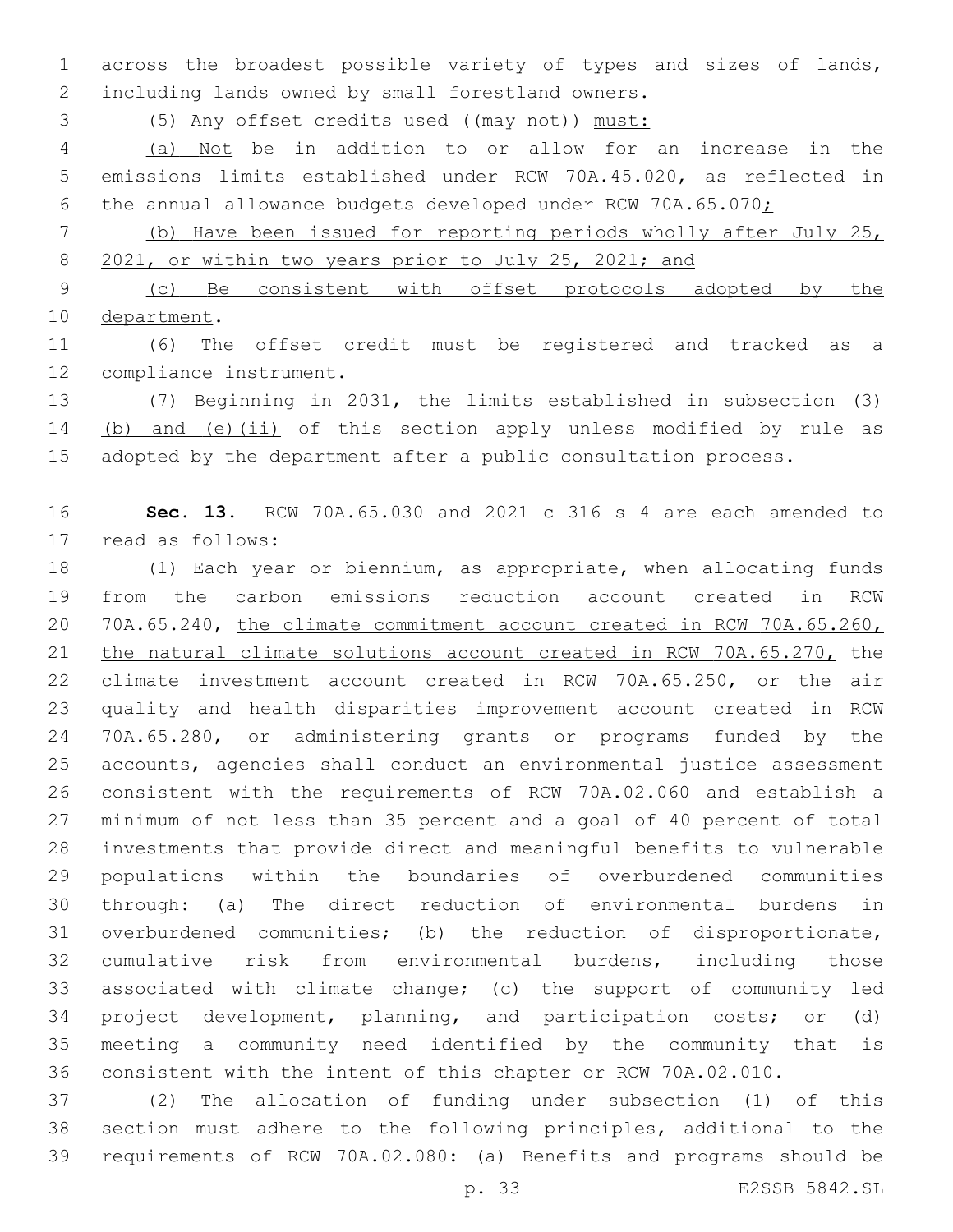directed to areas and targeted to vulnerable populations and overburdened communities to reduce statewide disparities; (b) investments and benefits should be made roughly proportional to the health disparities that a specific community experiences, with a goal of eliminating the disparities; (c) investments and programs should focus on creating environmental benefits, including eliminating health burdens, creating community and population resilience, and raising the quality of life of those in the community; and (d) efforts should be made to balance investments and benefits across the state and within counties, local jurisdictions, and unincorporated areas as appropriate to reduce disparities by location and to ensure efforts contribute to a reduction in disparities that exist based on 13 race or ethnicity, socioeconomic status, or other factors.

 (3) State agencies allocating funds or administering grants or programs from the carbon emissions reduction account created in RCW 70A.65.240, the climate commitment account created in RCW 70A.65.260, 17 the natural climate solutions account created in RCW 70A.65.270, the climate investment account created in RCW 70A.65.250, or the air quality and health disparities improvement account created in RCW 70A.65.280, must:20

 (a) Report annually to the environmental justice council created in RCW 70A.02.110 regarding progress toward meeting environmental 23 justice and environmental health goals;

 (b) Consider recommendations by the environmental justice council; and

 (c)(i) If the agency is not a covered agency subject to the 27 requirements of chapter ((314, Laws of 2021)) 70A.02 RCW, create and adopt a community engagement plan to describe how it will engage with overburdened communities and vulnerable populations in allocating funds or administering grants or programs from the climate investment 31 account.

 (ii) The plan must include methods for outreach and communication with those who face barriers, language or otherwise, to 34 participation.

 **Sec. 14.** RCW 70A.65.040 and 2021 c 316 s 5 are each amended to read as follows:36

 (1) The environmental justice council created in RCW 70A.02.110 must provide recommendations to the legislature, agencies, and the governor in the development and implementation of the program

p. 34 E2SSB 5842.SL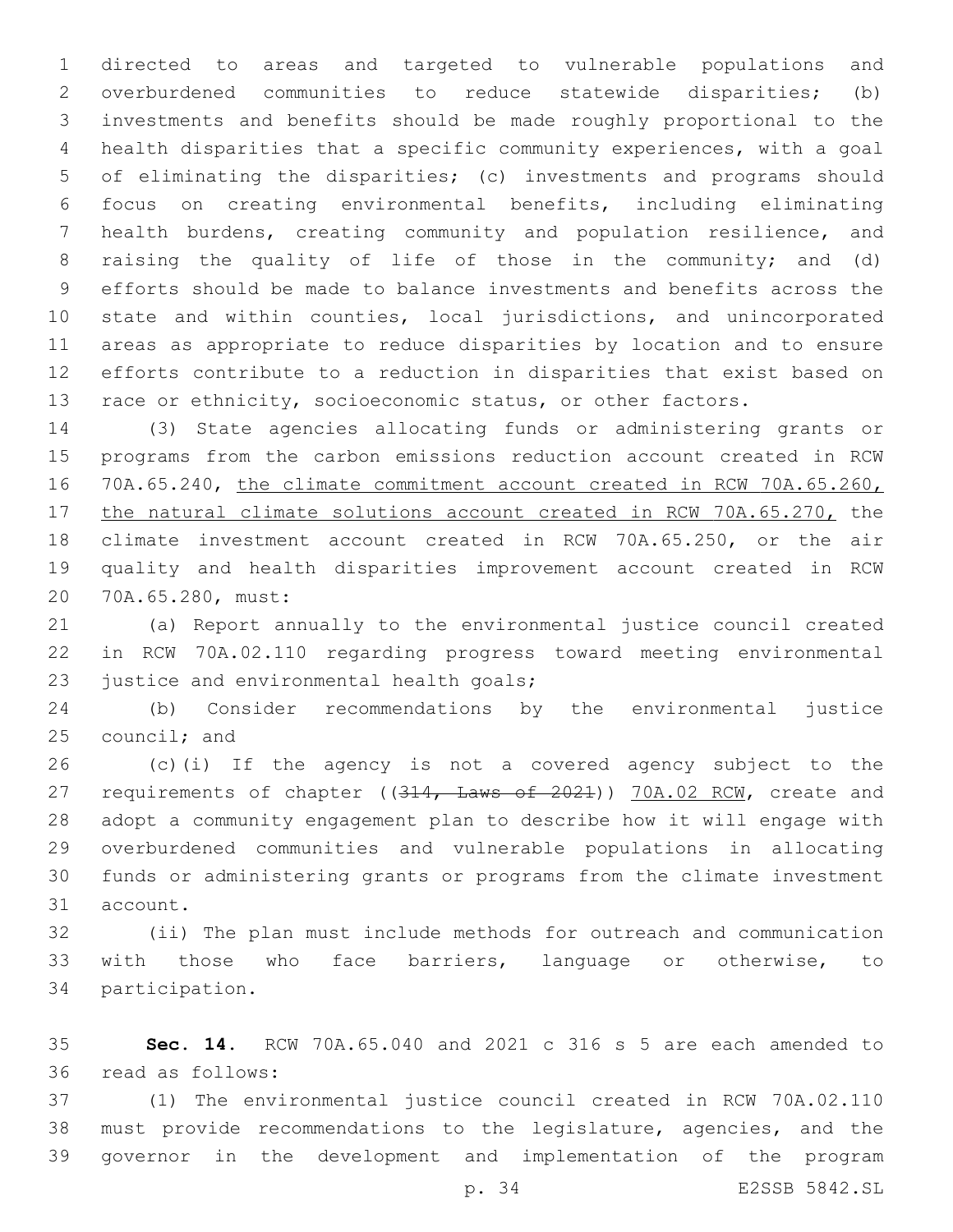established in RCW 70A.65.060 through 70A.65.210, and the programs funded from the carbon emissions reduction account created in RCW 70A.65.240, the climate commitment account created in RCW 70A.65.260, 4 the natural climate solutions account created in RCW 70A.65.270, and 5 ( $(f_{\text{from}})$ ) the climate investment account created in RCW 70A.65.250.

 (2) In addition to the duties and authorities granted in chapter 70A.02 RCW to the environmental justice council, the environmental 8 justice council must:

 (a) Provide recommendations to the legislature, agencies, and the 10 governor in the development of:

 (i) The program established in RCW 70A.65.060 through 70A.65.210 including, but not limited to, linkage with other jurisdictions, protocols for establishing offset projects and securing offset credits, designation of emissions-intensive and trade-exposed industries under RCW 70A.65.110, and administration of allowances 16 under the program; and

 (ii) Investment plans and funding proposals for the programs funded from the climate investment account created in RCW 70A.65.250 for the purpose of providing environmental benefits and reducing environmental health disparities within overburdened communities;

 (b) Provide a forum to analyze policies adopted under this chapter to determine if the policies lead to improvements within 23 overburdened communities;

 (c) Recommend procedures and criteria for evaluating programs, 25 activities, or projects;

 (d) Recommend copollutant emissions reduction goals in 27 overburdened communities;

 (e) Evaluate the level of funding provided to assist vulnerable populations, low-income individuals, and impacted workers and the funding of projects and activities located within or benefiting 31 overburdened communities;

 (f) Recommend environmental justice and environmental health goals for programs, activities, and projects funded from the climate investment account, and review agency annual reports on outcomes and 35 progress toward meeting these goals;

 (g) Provide recommendations to implementing agencies for meaningful consultation with vulnerable populations, including community engagement plans under RCW 70A.65.020 and 70A.65.030; and

 (h) Recommend how to support public participation through 40 capacity grants for participation.

p. 35 E2SSB 5842.SL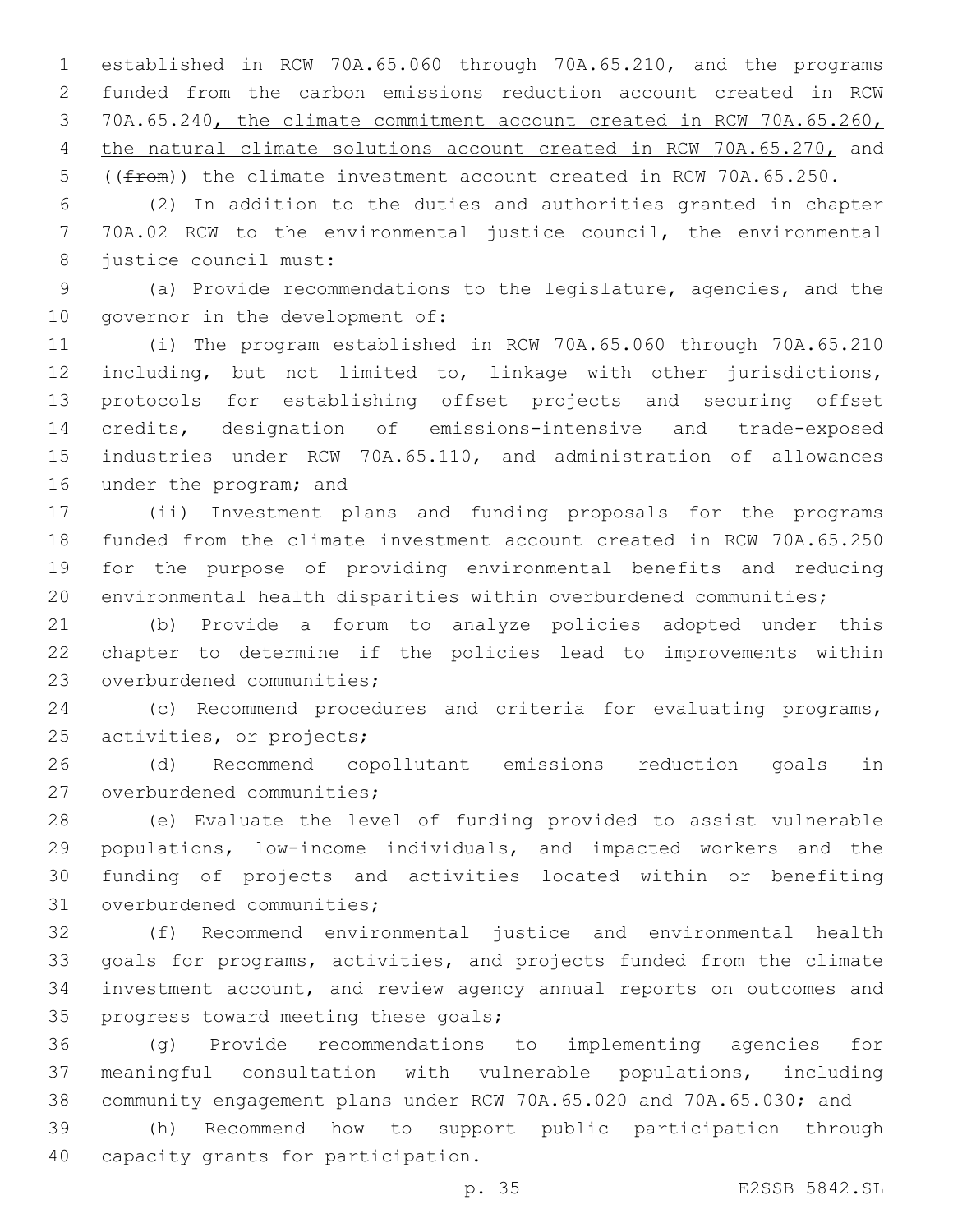(3) For the purpose of performing the duties under subsection (2) of this section, two additional tribal members are added to the council.3

 **Sec. 15.** RCW 70A.02.110 and 2021 c 314 s 20 are each amended to 5 read as follows:

 (1) The environmental justice council is established to advise covered agencies on incorporating environmental justice into agency activities.8

 (2) The council consists of 14 members, except as provided in RCW 10 70A.65.040(3), appointed by the governor. The councilmembers must be persons who are well-informed regarding and committed to the principles of environmental justice and who, to the greatest extent 13 practicable, represent diversity in race, ethnicity, age, and gender, urban and rural areas, and different regions of the state. The members of the council shall elect two members to serve as cochairs 16 for two-year terms. The council must include:

 (a) Seven community representatives, including one youth representative, the nominations of which are based upon applied and demonstrated work and focus on environmental justice or a related field, such as racial or economic justice, and accountability to vulnerable populations and overburdened communities;

 (i) The youth representative must be between the ages of 18 and 23 25 at the time of appointment;

 (ii) The youth representative serves a two-year term. All other community representatives serve four-year terms, with six representatives initially being appointed to four-year terms and five being initially appointed to two-year terms, after which they will be 28 appointed to four-year terms;

 (b) Two members representing tribal communities, one from eastern Washington and one from western Washington, appointed by the governor, plus two tribal members as specified in RCW 70A.65.040. The governor shall solicit and consider nominees from each of the federally recognized tribes in Washington state. The governor shall collaborate with federally recognized tribes on the selection of tribal representatives. The tribal representatives serve four-year terms. One representative must be initially appointed for a four-year term. The other representative must be initially appointed for a two- year term, after which, that representative must be appointed for a 39 four-year term;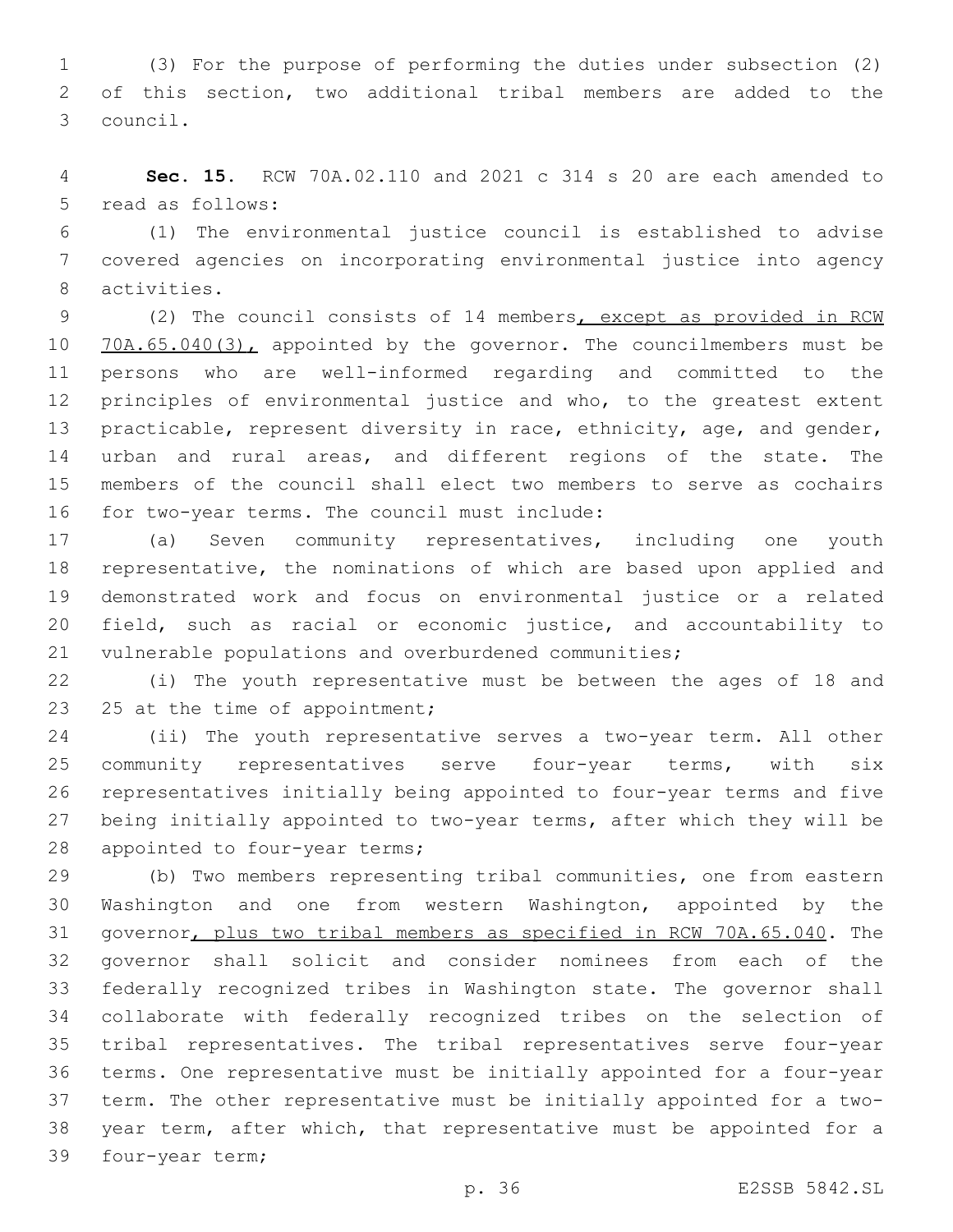(c) Two representatives who are environmental justice practitioners or academics to serve as environmental justice experts, the nominations of which are based upon applied and demonstrated work 4 and focus on environmental justice;

 (d)(i) One representative of a business that is regulated by a covered agency and whose ordinary business conditions are significantly affected by the actions of at least one other covered 8 agency; and

 (ii) One representative who is a member or officer of a union 10 representing workers in the building and construction trades; and

 (e) One representative at large, the nomination of which is based upon applied and demonstrated work and focus on environmental 13 justice.

 (3) Covered agencies shall serve as nonvoting, ex officio liaisons to the council. Each covered agency must identify an executive team level staff person to participate on behalf of the 17 agency.

 (4) Nongovernmental members of the council must be compensated and reimbursed in accordance with RCW 43.03.050, 43.03.060, and 43.03.220.20

21 (5) The department of health must:

 (a) Hire a manager who is responsible for overseeing all staffing and administrative duties in support of the council; and

(b) Provide all administrative and staff support for the council.

 (6) In collaboration with the office of equity, the office of financial management, the council, and covered agencies, the 27 department of health must:

 (a) Establish standards for the collection, analysis, and reporting of disaggregated data as it pertains to tracking population 30 level outcomes of communities;

 (b) Create statewide and agency-specific process and outcome 32 measures to show performance:

 (i) Using outcome-based methodology to determine the effectiveness of agency programs and services on reducing 35 environmental disparities; and

 (ii) Taking into consideration community feedback from the council on whether the performance measures established accurately measure the effectiveness of covered agency programs and services in 39 the communities served; and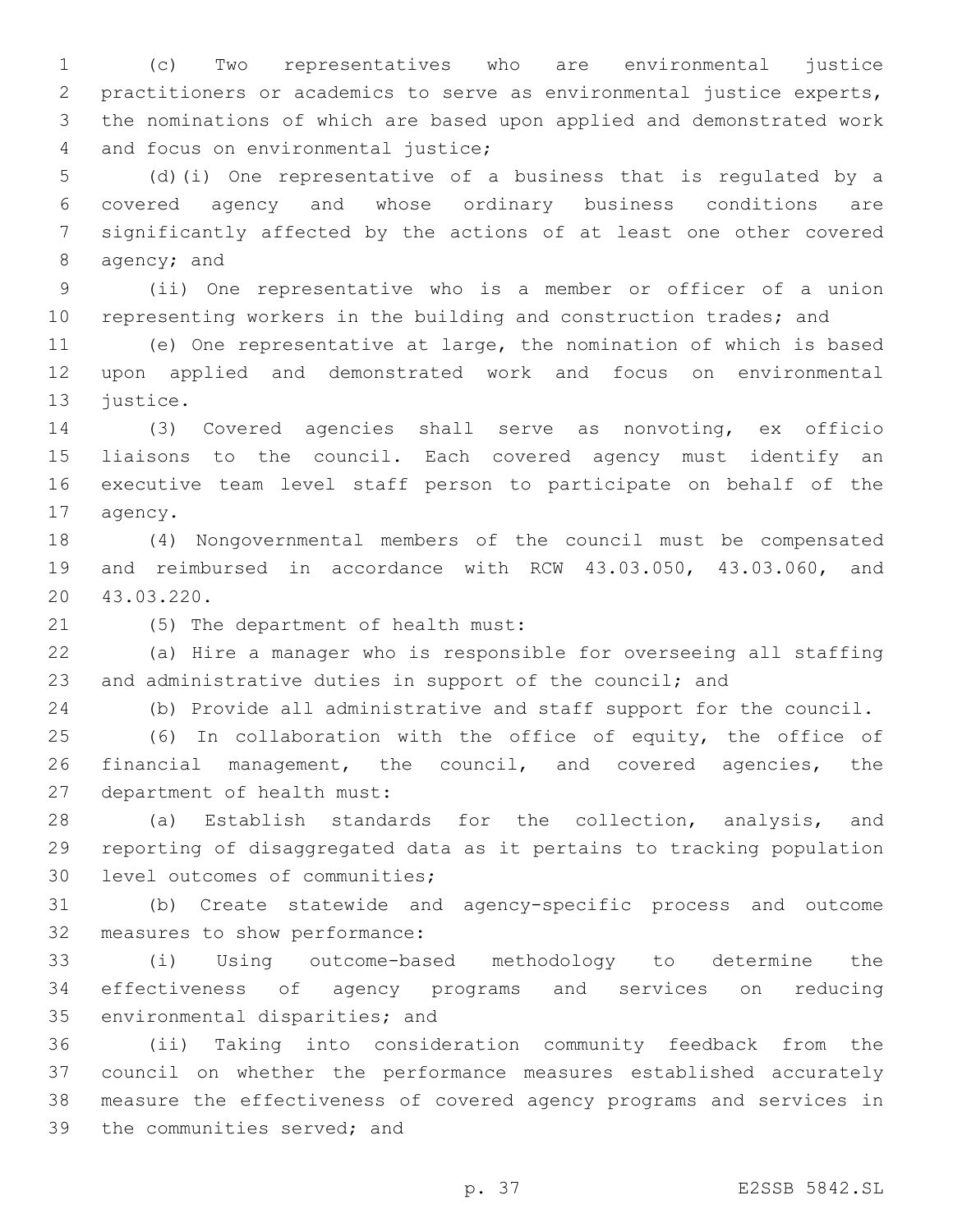(c) Create an online performance dashboard to publish performance measures and outcomes as referenced in RCW 70A.02.090 for the state 3 and each covered agency.

 (7) The department of health must coordinate with the consolidated technology services agency to address cybersecurity and data protection for all data collected by the department.

 (8)(a) With input and assistance from the council, the department of health must establish an interagency work group to assist covered agencies in incorporating environmental justice into agency decision making. The work group must include staff from each covered agency directed to implement environmental justice provisions under this chapter and may include members from the council. The department of health shall provide assistance to the interagency work group by:

 (i) Facilitating information sharing among covered agencies on 15 environmental justice issues and between agencies and the council;

 (ii) Developing and providing assessment tools for covered agencies to use in the development and evaluation of agency programs, 18 services, policies, and budgets;

 (iii) Providing technical assistance and compiling and creating 20 resources for covered agencies to use; and

 (iv) Training covered agency staff on effectively using data and 22 tools for environmental justice assessments.

(b) The duties of the interagency work group include:

 (i) Providing technical assistance to support agency compliance with the implementation of environmental justice into their strategic plans, environmental justice obligations for budgeting and funding criteria and decisions, environmental justice assessments, and 28 community engagement plans;

 (ii) Assisting the council in developing a suggested schedule and timeline for sequencing the types of: (A) Funding and expenditure decisions subject to rules; and (B) criteria incorporating 32 environmental justice principles;

 (iii) Identifying other policies, priorities, and projects for 34 the council's review and quidance development;

 (iv) Identifying goals and metrics that the council may use to assess agency performance in meeting the requirements of chapter 314, Laws of 2021 for purposes of communicating progress to the public, 38 the governor, and the legislature; and

 (v) Developing the guidance under subsection (9)(c) of this 40 section in coordination with the council.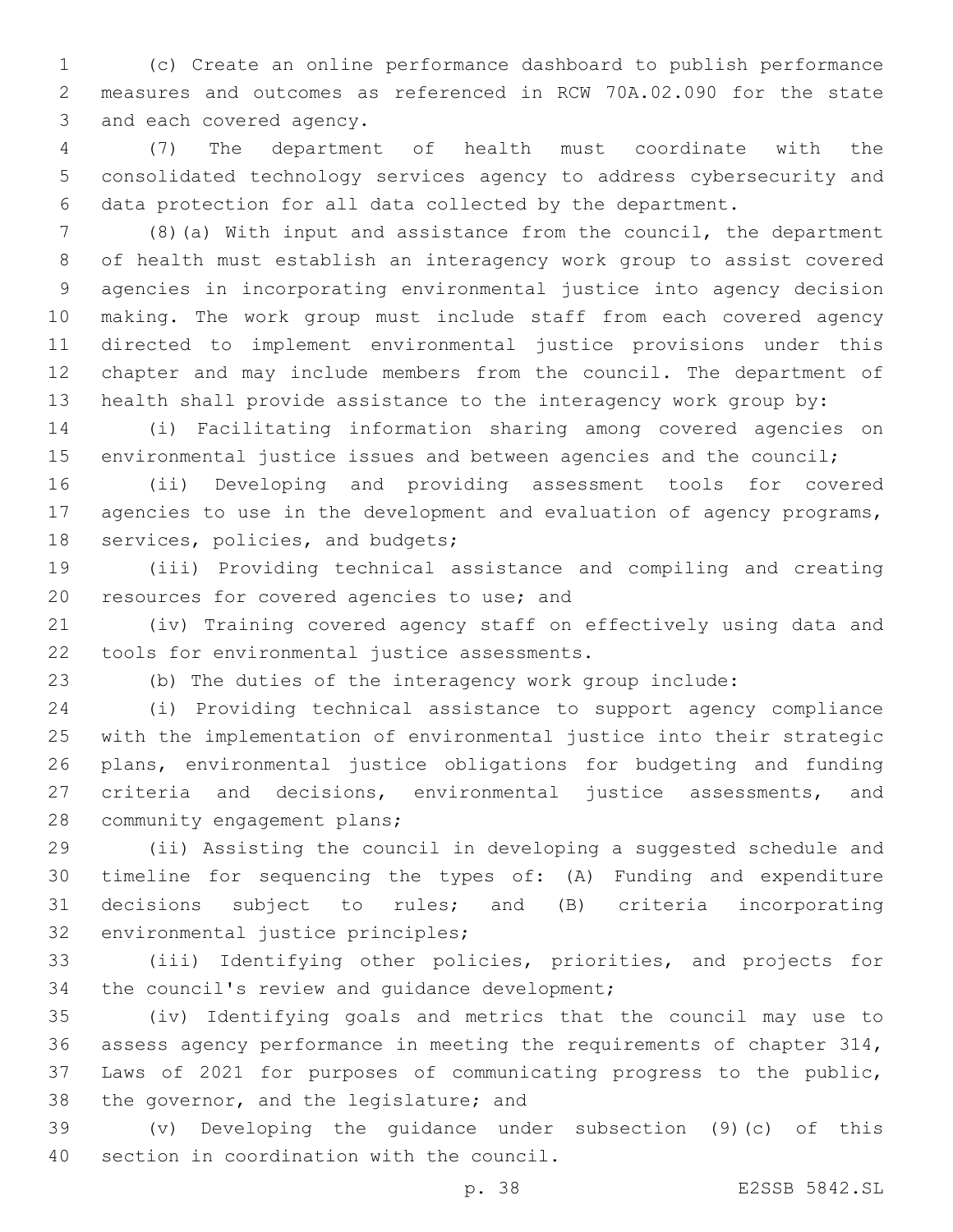(9) The council has the following powers and duties:

(a) To provide a forum for the public to:2

 (i) Provide written or oral testimony on their environmental 4 justice concerns;

 (ii) Assist the council in understanding environmental justice priorities across the state in order to develop council recommendations to agencies for issues to prioritize; and

 (iii) Identify which agencies to contact with their specific 9 environmental justice concerns and questions;

 (b)(i) The council shall work in an iterative fashion with the interagency work group to develop guidance for environmental justice implementation into covered agency strategic plans pursuant to RCW 70A.02.040, environmental justice assessments pursuant to RCW 70A.02.060, budgeting and funding criteria for making budgeting and funding decisions pursuant to RCW 70A.02.080, and community 16 engagement plans pursuant to RCW 70A.02.050;

 (ii) The council and interagency work group shall regularly 18 update its quidance;

(c) In consultation with the interagency work group, the council:

 (i) Shall provide guidance to covered agencies on developing environmental justice assessments pursuant to RCW 70A.02.060 for 22 significant agency actions;

 (ii) Shall make recommendations to covered agencies on which agency actions may cause environmental harm or may affect the equitable distribution of environmental benefits to an overburdened community or a vulnerable population and therefore should be considered significant agency actions that require an environmental 28 justice assessment under RCW 70A.02.060;

(iii) Shall make recommendations to covered agencies:

 (A) On the identification and prioritization of overburdened 31 communities under this chapter; and

 (B) Related to the use by covered agencies of the environmental and health disparities map in agency efforts to identify and 34 prioritize overburdened communities;

 (iv) May make recommendations to a covered agency on the timing and sequencing of a covered agencies' efforts to implement RCW 37 70A.02.040 through 70A.02.080; and

 (v) May make recommendations to the governor and the legislature regarding ways to improve agency compliance with the requirements of 40 this chapter;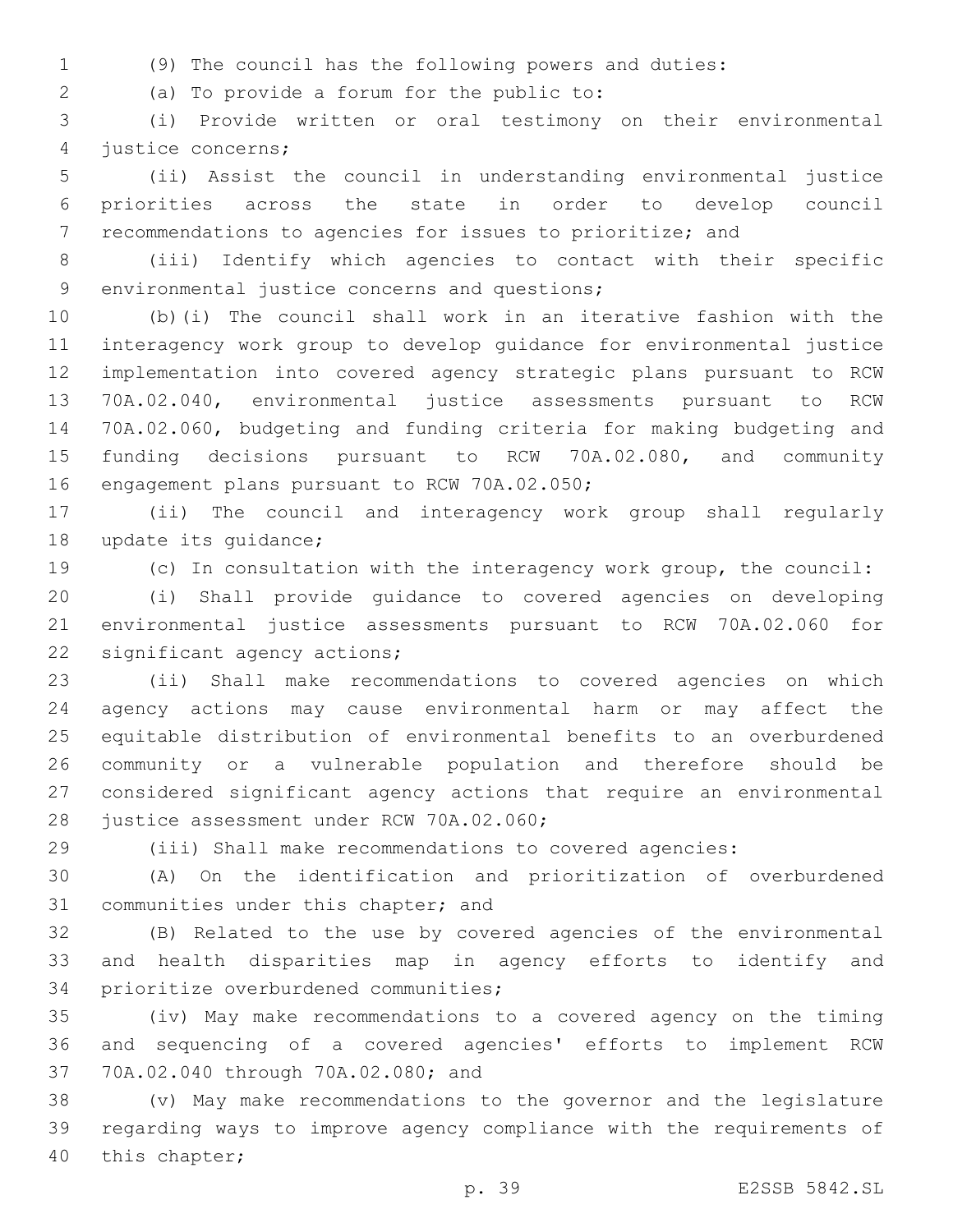(d) By December 1, 2023, and biennially thereafter, and with consideration of the information shared on September 1st each year in covered agencies' annual updates to the council required under RCW 70A.02.090, the council must:4

 (i) Evaluate the progress of each agency in applying council 6 guidance, and update guidance as needed; and

 (ii) Communicate each covered agency's progress to the public, the governor, and the legislature. This communication is not required to be a report and may take the form of a presentation or other format that communicates the progress of the state and its agencies in meeting the state's environmental justice goals in compliance with chapter 314, Laws of 2021, and summarizing the work of the council pursuant to (a) through (d) of this subsection, and subsection (11) 14 of this section; and

 (e) To fulfill the responsibilities established for the council 16 in RCW 70A.65.040.

 (10) By November 30, 2023, and in compliance with RCW 43.01.036, the council must submit a report to the governor and the appropriate committees of the house of representatives and the senate on:

 (a) The council's recommendations to covered agencies on the identification of significant agency actions requiring an environmental justice assessment under subsection (9)(c)(ii) of this 23 section;

 (b) The summary of covered agency progress reports provided to the council under RCW 70A.02.090(1), including the status of agency plans for performing environmental justice assessments required by 27 RCW 70A.02.060; and

 (c) Guidance for environmental justice implementation into covered agency strategic plans, environmental justice assessments, budgeting and funding criteria, and community engagement plans under 31 subsection  $(9)$  (c) (i) of this section.

32 (11) The council may:

 (a) Review incorporation of environmental justice implementation plans into covered agency strategic plans pursuant to RCW 70A.02.040, environmental justice assessments pursuant to RCW 70A.02.060, budgeting and funding criteria for making budgeting and funding decisions pursuant to RCW 70A.02.080, and community engagement plans 38 pursuant to RCW 70A.02.050;